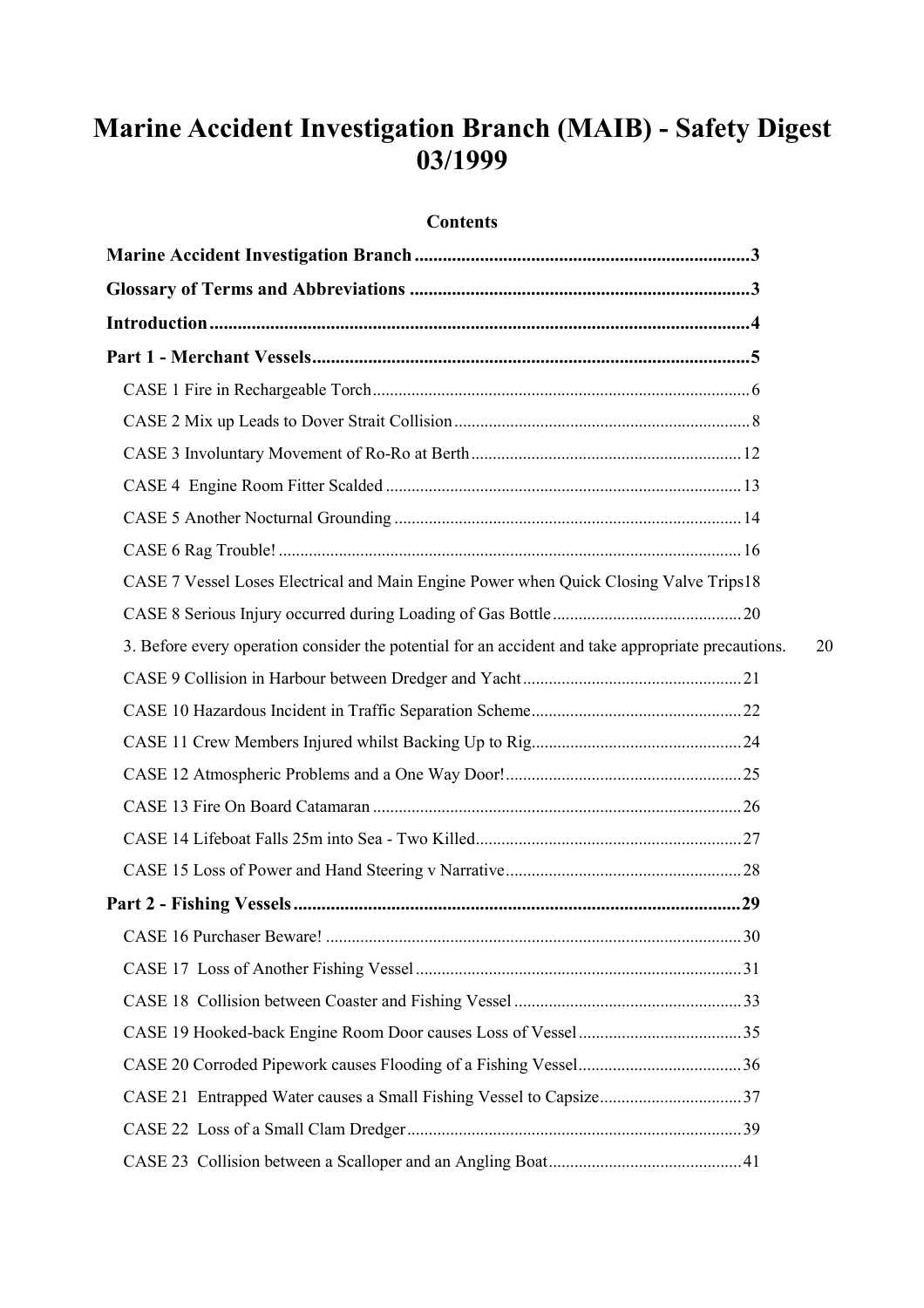| CASE 26 Problems Opening the Engine Hatch on a Flooded Small Fishing Vessel  45 |  |
|---------------------------------------------------------------------------------|--|
|                                                                                 |  |
|                                                                                 |  |
|                                                                                 |  |
|                                                                                 |  |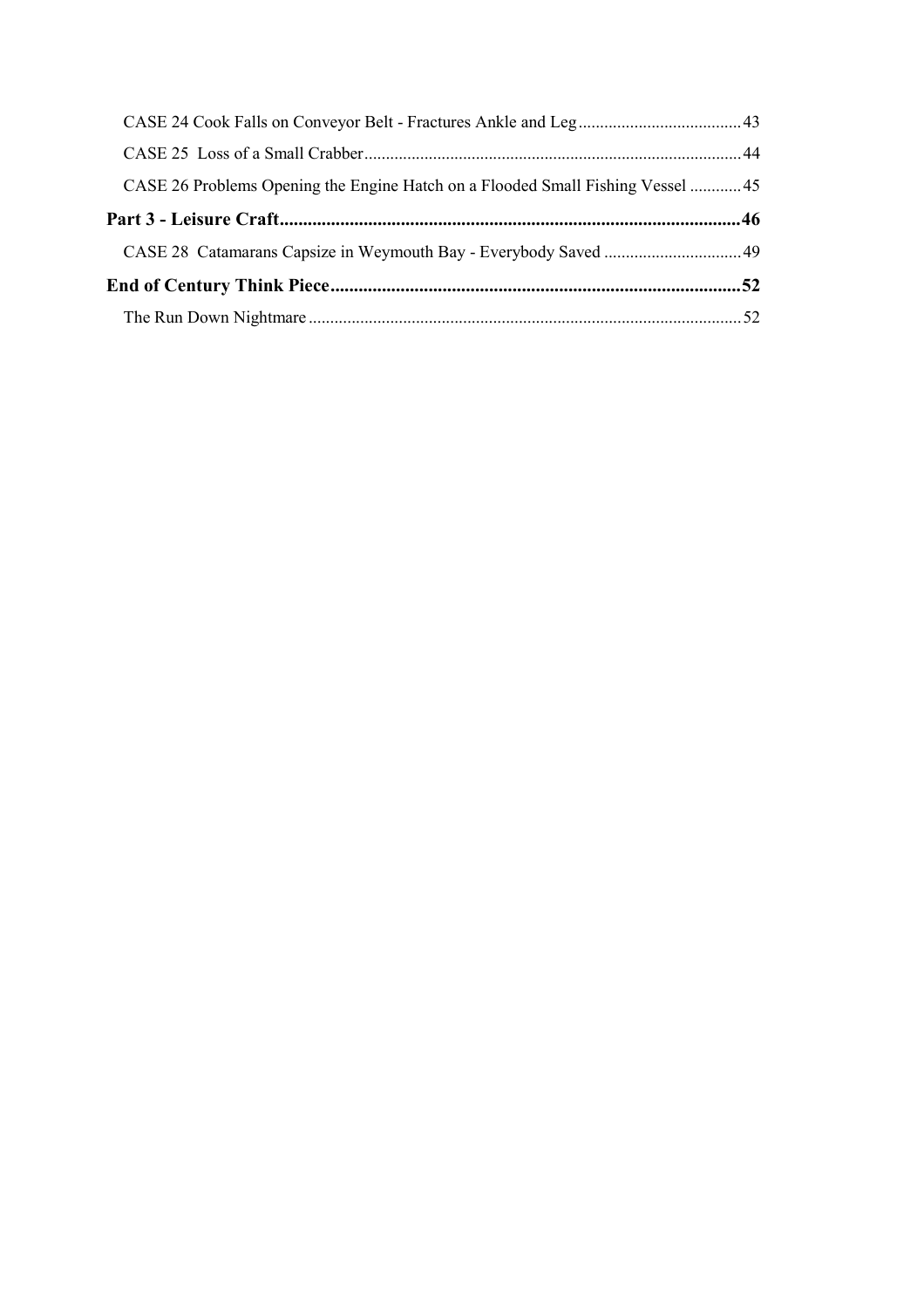# <span id="page-2-0"></span>**Marine Accident Investigation Branch**

The Marine Accident Investigation Branch (MAIB) is an independent part of the Department of the Environment, Transport and the Regions and is completely separate from the Maritime and Coastguard Agency (MCA). The Chief Inspector of Marine Accidents is responsible to the Secretary of State for the Environment, Transport and the Regions. The offices of the Branch are located at Carlton House, Carlton Place, Southampton, SO15 2DZ.

This Safety Digest draws the attention of the marine community to some of the lessons arising from investigations into recent accidents. It contains facts which have been determined up to the time of issue.

This information is published to inform the shipping and fishing industries, the pleasure craft community and the public of the general circumstances of marine accidents and to draw out the lessons to be learned. The sole purpose of the Safety Digest is to prevent similar accidents happening again. The content must necessarily be regarded as tentative and subject to alteration or correction if additional evidence becomes available. The articles do not assign fault or blame nor do they determine liability. The lessons often extend beyond the events of the incidents themselves to ensure the maximum value can be achieved.

Extracts can be published without specific permission providing the source is duly acknowledged.

The publications home page contains information on how and where you can obtain publications produced by the Department for Transport.

# **Glossary of Terms and Abbreviations**

AB - Able Seaman ARPA - Automatic Radar Plotting Aid CPA - Closest Point of Approach EPIRB - Emergency Position Indicating Radio Beacon GPS - Global Positioning System GRP - Glass Reinforced Plastic IMO - International Maritime Organization MAIB - Marine Accident Investigation Branch MCA - Maritime & Coastguard Agency RNLI - Royal National Lifeboat Institution RYA - Royal Yachting Association SCBA - Self-contained Breathing Apparatus STCW - Standards of Training, Certification and Watchkeeping SOLAS - Safety of Life at Sea UTC - Universal Time Co-ordinated VHF - Very High Frequency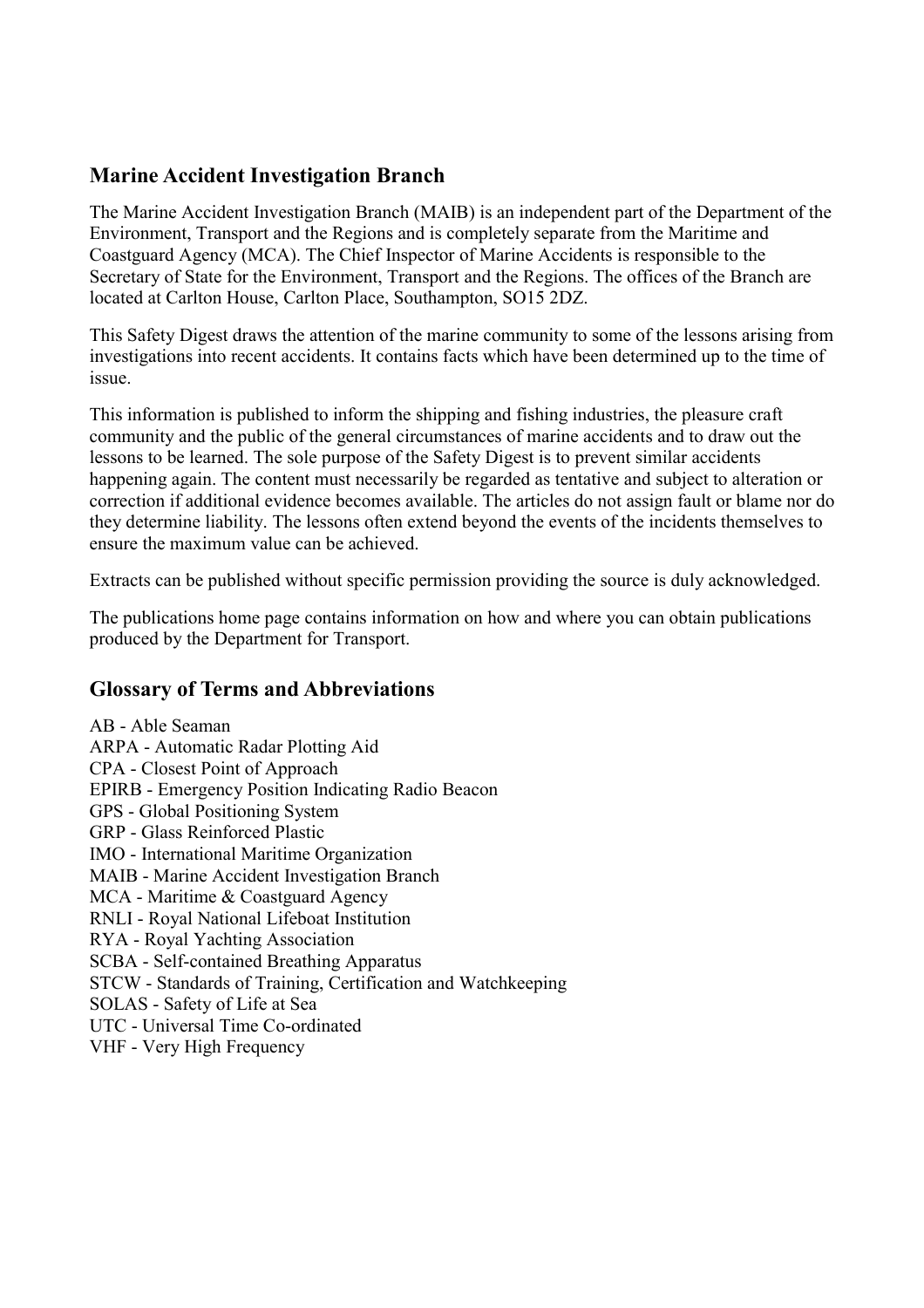# <span id="page-3-0"></span>**Introduction**

No matter how much effort is put into preventing transport disasters, they still occur around the world with alarming frequency. In recent weeks we have witnessed the Paddington rail collision, a tourist bus crash in South Africa and the loss of an Egypt Air aircraft off Nantucket Island. On the marine side, the fire onboard the ferry *Dashun*, and her subsequent foundering in rough weather off the Chinese coast was the worst marine tragedy in China for many years; about 280 people lost their lives. A further 17 people also died when the fast ferry *Sleipner* went aground at high speed off the Norwegian coast at the end of November.

One of the significant differences between marine disasters and those involving other transport modesis that few, very few, vessels are ever fitted with data recorders or 'black boxes'. Many argue activelyagainst their fitting on grounds of cost. Finding out the main and underlying causes of an accidentpresents the marine accident investigator with a formidable challenge. Notwithstanding thishandicap, the MAIB inspector endeavours to look beyond the obvious causes and identifies thelessons to be learned. These are published in the *Safety Digest* which is published three times eachyear.

We have been delighted with the response to these *Digests* but discover that all too often our targetaudience, the seafarer and especially the fisherman, continues to be unaware that we provide this freeservice. It is my hope that everyone at sea has access to these *Digests* so that they too can learn fromthe experiences of others. A telephone call, e-mail, fax or letter to our Southampton offices willensure your name is added to our distribution list. The *Digests* can also be accessed by visiting ourwebsite.

As in previous *Digests*, this edition provides ample food for thought. We are particularly gratifiedwhen people write to say that a particular article was the focus of discussion onboard ship. Discussingaccidents, and identifying oneself with what has gone wrong elsewhere, will very often make a majorcontribution to the development of a safety culture and lead to an overall improvement in safety. I amvery aware that some of the features we draw attention to are beyond the scope of the man at sea.Nonetheless by identifying the problems, much can be done to reduce the risks - by applying some ofthe lessons to be learned.

One unexpected consequence to publishing these *Digests* has been the growing number of seafarerswho have taken to writing to the Branch to draw our attention to safety matters. We ensure that anysuch reports are treated in the strictest confidence as some of the points raised have been veryrevealing and highlight practices at sea that are condoned by people who should know better. Someof these observations form part of our thinking when drafting the lessons to be learned. I encouragepeople to be open with us. You may unwittingly be saving a life, or a major marine disaster. Pleasecontinue to write to us.

### **John Lang Chief Inspector of Marine Accidents December 1999**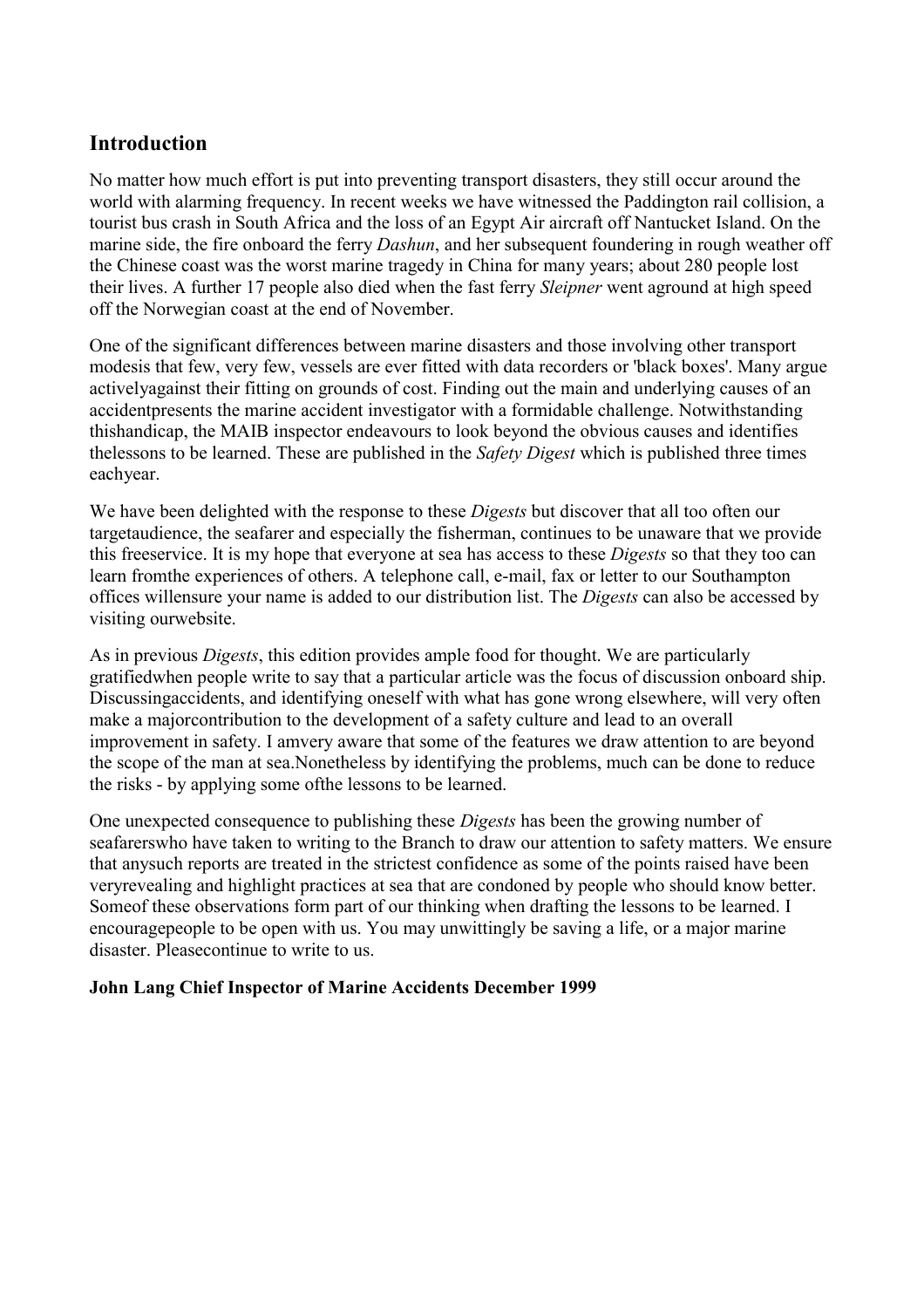# <span id="page-4-0"></span>**Part 1 - Merchant Vessels**

Seafaring is not without risks. As a vessel approaches her port of discharge at the end of an otherwiseuneventful voyage, she might be coping with bad weather, heavy traffic and a concentration of fishingvessels. The master is becoming anxious about the need to catch a tide, and the engineers are tacklingsome unexpected defect that has necessitated a reduction in speed. The vessel eventually reaches portand cargo work starts. An army of visitors jockey for position at the bottom of the gangway, and aweary master and equally tired mates, have to cope with the many demands placed on them. A tidelater, the ship sails. Fog descends and the radar reveals yet more fishermen. The master, his officersand crew are resigned to being tired and know they are at their most vulnerable, but it is the reality ofshipping today. The commercial pressures dictate little or no let-up in the pace.

The man at sea will do his very best to avoid a mistake, but human failure in the guise of fatigue,interrupted sleep, lack of training, poor communication, failure to delegate, inadequate teamwork,social conditions onboard or poor ergonomics in the workplace, all feature as contributory causeswhen determining why so many accidents happen.

The conscientious ship owner will have done his best to identify the risks, and taken measures toovercome them. And yet, when MAIB inspectors identify the primary and underlying causes ofaccidents, they often identify practices and procedures that have survived unchallenged for years yetcontribute directly or indirectly to whatever happened.

Too often we see the lookout at night being stood down to rest or, worse still, never being used at all.We see junior officers sitting back and watching errors being made by their seniors, but, because theold man or the pilot is assumed to know what he is doing, they do nothing to query the action, orintervene. At times of high activity we have seen the master, as the senior officer and mostexperienced man present, taking charge of the detail of whatever needs to be done. He is usually theonly person not involved elsewhere and few people would question that this is his proper role. Wesee, nonetheless, masters in this position making avoidable mistakes or being responsible for errors ofjudgment. As many other mariners have discovered over the years, there is a very strong argument forthe master to delegate charge to a subordinate, and then stand back and absorb the wider picture.When things go wrong, as they surely will, he is very well placed to spot them immediately and ensurethe right action is taken. When he becomes too involved himself, his focus of concentration narrowsdangerously.

This *Safety Digest* describes a variety of things that have gone wrong recently. The thinking mariner will reflect on what he or she would have done had he been present at the time.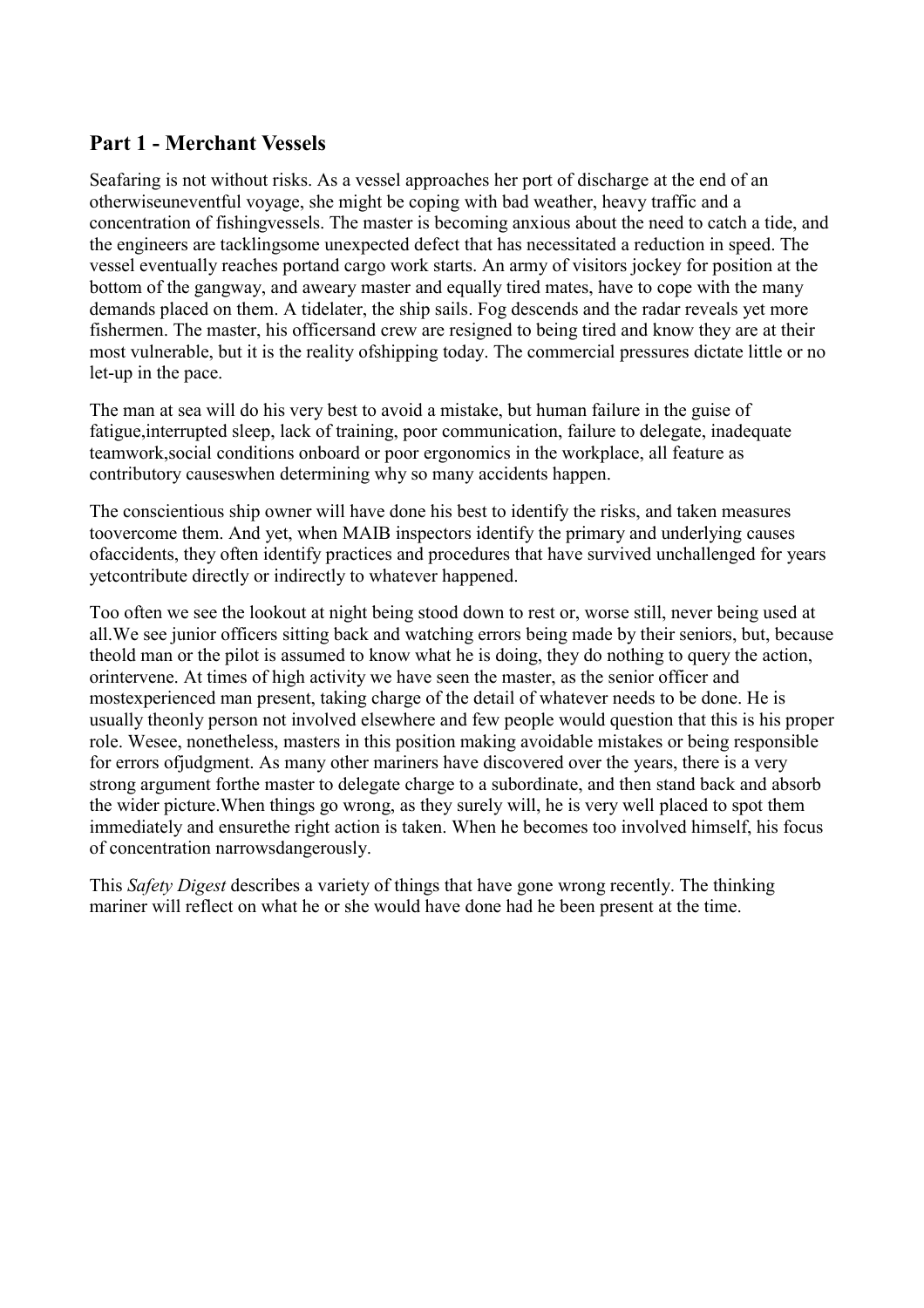### <span id="page-5-0"></span>**CASE 1 Fire in Rechargeable Torch**

### **Narrative**

The 32,500gt container vessel *Cap Blanco* was in mid-Atlantic on passage from Europe when, at 1855, the automatic fire alarm system activated showing a fire in the accommodation on "C" deck. Immediate investigation found a fire in the cook's cabin. The ventilation to that area was stopped, with "C" deck, "D" deck above and "B" deck below electrically isolated. At 1903, a fire party comprising the chief officer, cadet, and AB, all wearing self-contained breathing apparatus (SCBA) because of the thick smoke, tackled the fire. It was extinguished within a minute using two portable extinguishers; one water and the other  $CO<sub>2</sub>$ . Ventilation was then restarted to clear the area of smoke to allow the cause to be investigated.

Decks "D" and "B" were checked for hot spots and a head count taken of the crew; they were all found safe. A fire check in the area continued by taking down deckhead panels and checking the electrical circuits for damage. The area was declared clear at 2052. A new fire detector head was fitted in the cabin and electrical power restored. Fire extinguishers and SCBA air bottles were refilled.

The investigation found a rechargeable torch lying in a molten heap on the cook's cabin desk top with the remains of a stereo speaker fused to it. The wooden desk top was burnt under and around the torch and the bulkhead behind it was also damaged. The bulkhead electrical socket, into which a two pin charging lead for the torch was still inserted, was flame damaged as were adjacent book shelves and deckhead panelling. The supply cables to the socket had been burnt away. Despite heavy smoke damage to the cabin and bathroom, the fire had not penetrated into the void spaces above.

The rechargeable torch had been bought in the UK from a reputable store just before departure. It was supplied with a charging transformer and a UK standard three-pin plug. (The ship's sockets were three-pin round. By using a multi voltage mains transformer adapter with a two-pin round on one end and four sockets on the other, the charging transformer had been connected to the ship's system.) Although the wiring was damaged, there was no evidence to indicate that the transformer adapter had caused the fire. Examination of the torch suggested that a short circuit in the torch's internal wiring was responsible.

The torch was described as a "6 Function Rechargeable Lamp" and was fitted with a large 6V 4AH lead acid battery, rechargeable from either the mains or a 12V car lighter socket.

# **The Lessons**

1. Any item of electrical equipment that is non standard to a vessel has the potential to cause damage however reputable its manufacturer or where it was purchased. No such equipment should ever be connected to the vessel's electrical supply until it has been checked by an electrical officer. Instructions to this effect should be stated in ship's standing orders and drawn to the attention of the newly joined crew.

2. This incident demonstrates the effectiveness of a swift response to a fire alarm in the accommodation spaces. The ventilation was stopped, electrical supplies isolated, it was tackled promptly by the crew who knew what to do, were properly dressed and carried the correct equipment. Regular training minimises the risk to personnel as well as limiting damage to the vessel.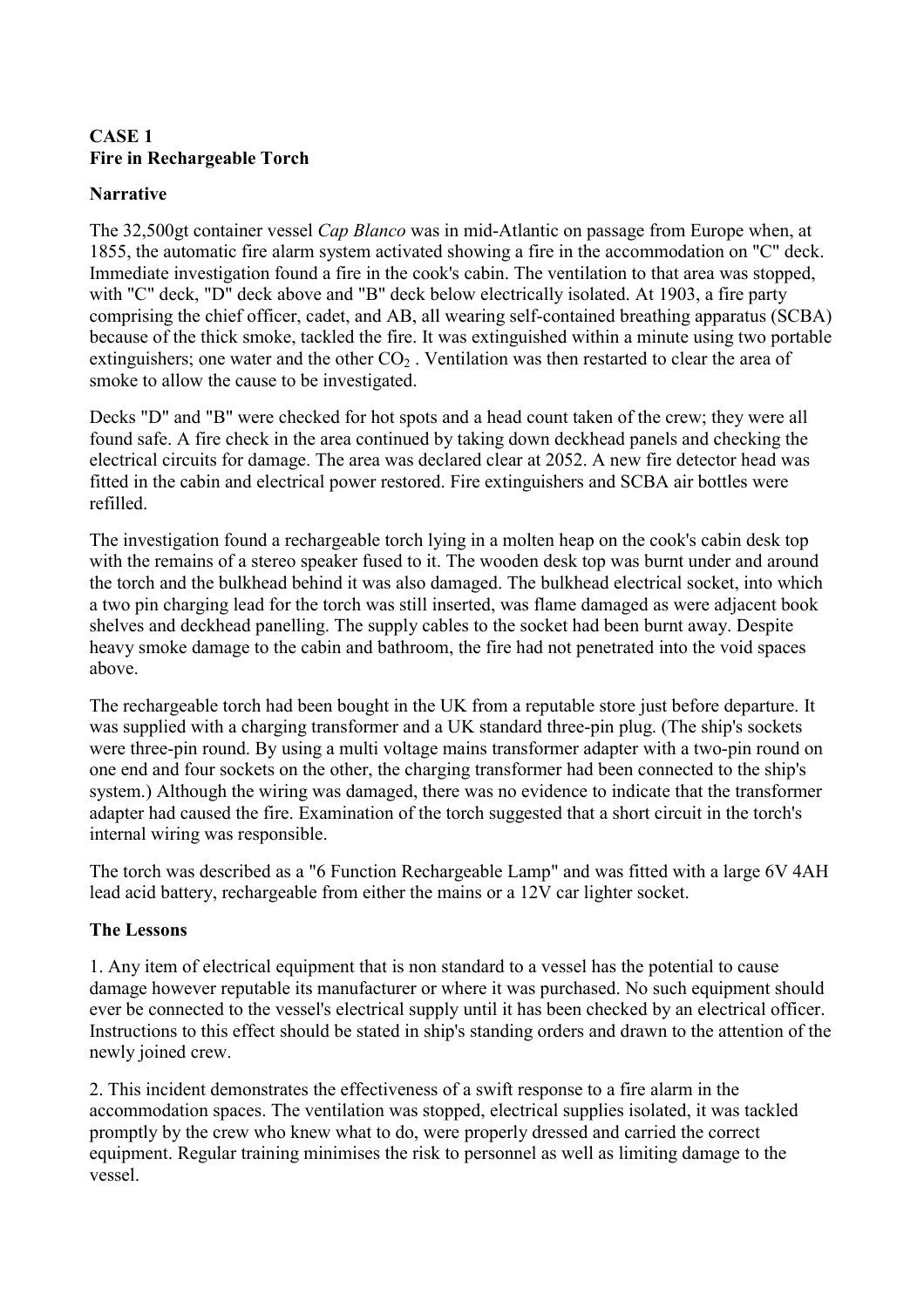3. The crew fully appreciated the potential danger from smouldering fires in void spaces above deckhead panels and from water cascading onto electrical installations on the deck below. Their actions showed the value of thinking through the situation once the fire was out, and what might have been affected by heat transfer and/or the firefighting efforts.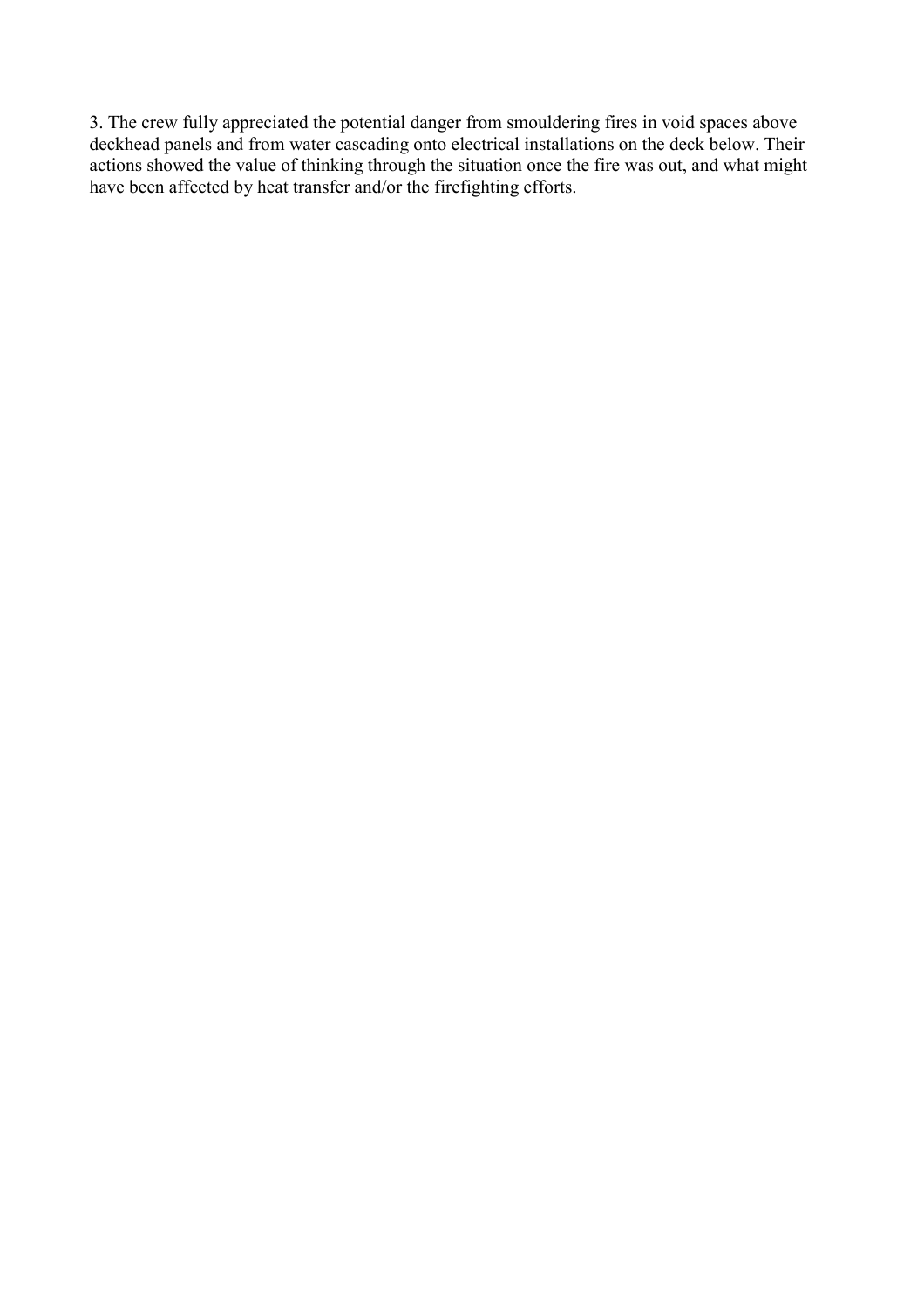# <span id="page-7-0"></span>**CASE 2 Mix up Leads to Dover Strait Collision**

#### **Narrative**

With one possible exception, activity in the Dover Strait during the closing hours of 5 May 1998 was normal. It was a dark clear night, the wind was west-south-west force 5 to 6 and traffic was moving easily both ways in the traffic separation scheme. As so often happens a "rogue" ship was heading north-east on the northern edge of the south-west bound lane. It was not identified.

The only additional, but by no means unusual, activity that night was a cross channel survey by the 1,774gt survey vessel STM Atria. She was traversing the channel between a position off St Margaret's Bay and the Belgian coast. She was showing the lights of a vessel restricted in her ability to manoeuvre, red white and red all round lights, and also displaying an orange flashing light. Regular traffic information about her activities was broadcast by the CNIS every hour. She was making good between 4 and 5 knots.

Several miles to the north-east the 347gt St Vincent and the Grenadines registered tug *Towing Wizard* was approaching the Strait in the south-west bound lane having sailed earlier from Tilbury. Without a tow she was on the first night of a passage to the Black Sea but was expecting to divert to a south coast port en route to repair a defect to her autopilot. She was making good about 6 to 7 knots. One officer was on watch and a rating was on the wheel. With a crew of six, there was no lookout. The radar was not ARPA fitted.

A few miles astern of her, the 13,633gt Greek registered cargo vessel *Anangel Honour* was also heading towards the Dover Strait. She too had come from the Thames Estuary and was bound for the Le Havre pilot. Making between 9 and 10 knots she had four people on her bridge, the master (who had the con), the second officer, a helmsman and a lookout. She was overtaking *Towing Wizard* and those on the bridge could see her overtaking light. She was also held on the radar.

On board *Towing Wizard* the master had handed over the watch to the mate at midnight (2300 UTC). He initially forgot to inform him about the survey ship activity but returned to the bridge to do so. The mate had, in the meantime, heard STM Atria over the VHF radio. He identified the survey vessel when she was still some miles ahead and he also saw the lights of the rogue vessel approaching from beyond *STM Atria*. He had not detected the overtaking *Anangel Honour* and was unaware of her presence. He monitored the unidentified rogue vessel as she altered course to starboard to pass ahead of the survey vessel. *STM Atria* had, by now, started to head south-east away from the Kent coast. The rogue's course alteration placed her in the separation lane going "the wrong way". Nevertheless she passed clear of both the survey vessel and the tug. Meanwhile the mate on board *Towing Wizard* had become concerned he was on a collision course with STM Atria and prepared to alter course to starboard to pass clear astern of her.

On *Towing Wizard's* starboard quarter *Anangel Honour* continued to overtake. She had misidentified the survey vessel as a fishing vessel and had also seen the rogue ship approaching. She altered course 20° to port to bring her further inside the traffic lane which effectively allowed the rogue to pass clear to starboard. This course alteration to port brought her closer to the tug, whose stern light was clearly visible on the port bow. The master was unaware of any survey activity despite radio broadcasts to that effect. His second officer who was conducting the navigation could only speak a little English and would probably not have understood the broadcast had he heard it. The master became concerned at the developing close quarters situation between himself and the "fishing vessel".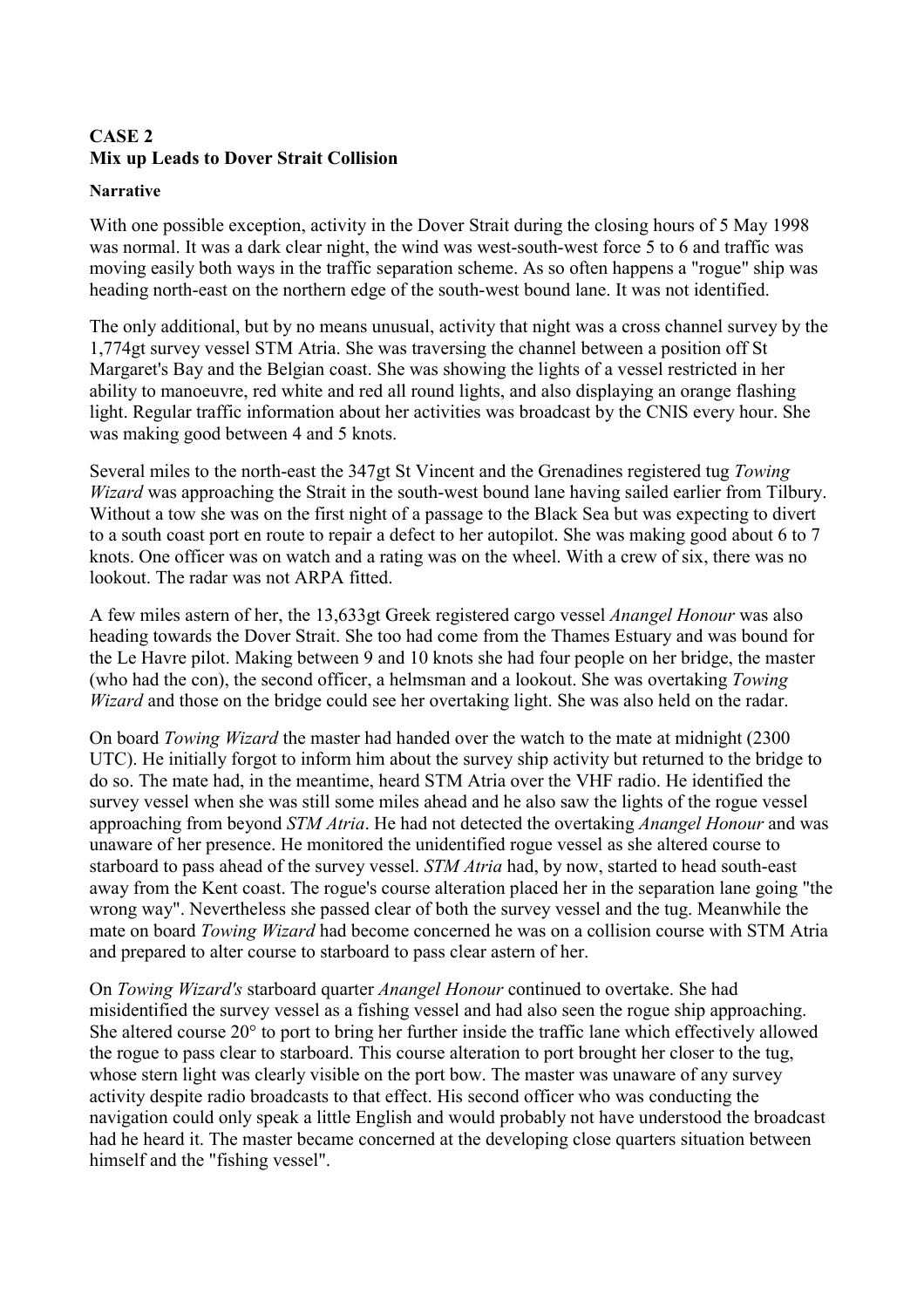Meanwhile the officer of the watch on board STM Atria (the chief officer), was becoming equally concerned by the two vessels approaching on his port bow. Of the two he was more anxious about the most easterly one (*Anangel Honour*) and called on his VHF *"Ship on my port side ... eh ... Ship on my port side, approximate distance 1 m north-east of me, your approximate position is 51° 06.2'N 001° 30.7'E. This is the STM Atria". Towing Wizard,* still unaware of the presence of *Anangel Honour* overtaking on his starboard quarter assumed the call was for him, and acknowledged it by saying he would keep clear by passing under the survey vessel's stern.

The master of *Anangel Honour* also heard Atria's radio call but failed to correlate the broadcast position with his own and assumed the exchange had nothing to do with him. But he continued to be very concerned by the developing close quarters situation and started to flash his aldis at the "fishing vessel".

At the same time the mate in *Towing Wizard* briefly went out on to his starboard bridge wing to check all was clear before altering course to starboard. For some reason he never saw the overtaking vessel and ordered a course alteration of 50°. A few moments later she struck *Anangel Honour* on the port bow. At no stage in the entire manoeuvre did the tug's mate, or his helmsman, see the other vessel. They were suddenly thrown to the deck by the impact. The master below in his cabin was also hurled from his bunk. He dashed to the bridge to see the grey hull of another vessel passing close down the starboard side.

*Towing Wizard* immediately transmitted a "Mayday", reporting she had been in collision and had suffered serious damage to her bow. *Anangel Honour* made no such report and maintained course and speed. It wasn't until half an hour later that her master reported that she too had been in collision. She had been holed above the water line in her empty No 1 cargo hold.

Both vessels were able to berth at Dover. Four crew members on *Towing Wizard* had suffered minor injuries. There was no pollution.

#### **The Lessons**

1. The Dover Strait is one of the busiest waterways in the world. The traffic separation scheme has been immensely successful in reducing the number of collisions but transiting it still requires concentration and a keen awareness of what is going on.

2. Cross channel survey activity is commonplace and must be expected. Warnings are given at hourly intervals but it is possible that some ships could miss the transmission if they do not tune to the correct channel, or if the English broadcast is not understood. Ships transiting the Strait must listen to all traffic information broadcasts and have someone on hand to understand what is being said.

3. Once aware of survey activity, or indeed any other navigation information, the information should be plotted on the chart so it is both expected and can correlate with what is subsequently seen or detected on the radar.

4. Vessels on passage at night must carry a dedicated lookout to fulfil their obligations under the STCW convention.

5. The temptation for through traffic to use the inshore traffic zone as a short cut when "coasting" must be resisted at all costs. It is inconceivable that mariners are unaware of the requirements of navigation in the Dover Strait and their obligations under the Collision Regulations to proceed in the appropriate traffic lane, yet too many ships flagrantly disregard the regulations in the expectation they will not be identified. Such actions are dangerous, unwise and increase the risk of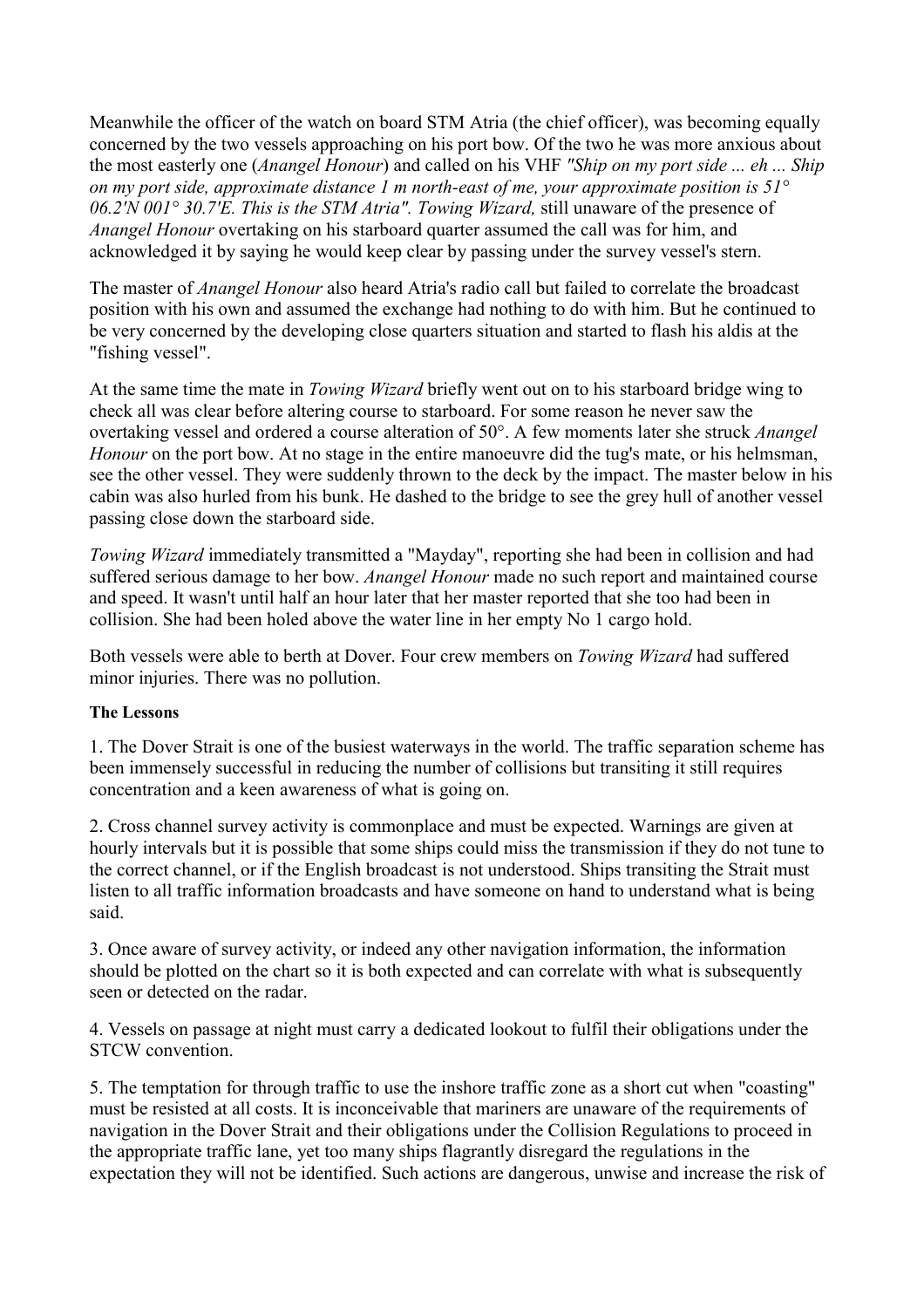collision. They are also a major distraction to all those using the traffic separation scheme legitimately.

6. Mariners must remember that when risk of collision exists, in a traffic separation scheme, vessels must comply with the Collision Rules. This applies even when one is required by the 'Rules' to avoid impeding the safe passage of the other. If necessary ships can cross the boundaries of the separation scheme to avoid immediate danger.

7. Correctly identifying navigation lights is a fundamental task of a navigation officer. The tendency to make an assumption about the lights seen is potentially dangerous. In this instance the red white red all round lights of a vessel restricted in her ability to manoeuvre were misinterpreted as the red over white of a vessel engaged in fishing other than trawling.

8. Neither *Towing Wizard* nor *Anangel Honour*saw the flashing orange light shown in STM Atria. There is no obvious explanation for this but mariners should be aware that flashing lights, navigation and warning lights are becoming increasingly common. Purse seiners, submarines, hovercraft and, sometimes, survey and other vessels use them.

9. The practice of calling unknown ships on VHF to resolve a rule of road predicament is fraught with danger and is discouraged. In this instance STM Atria transmitted the accurate position of the ship she was addressing. Even in this focused exchange the wrong ship answered and the ship whose position was correctly given did not. It should be remembered, the need to check a position may be the last thing navigators will want to do if a close quarters situation is developing.

10. Watchkeepers have a responsibility to keep an all round look out. Human nature dictates that a watchkeeper will focus nearly all his attention on what is going on ahead of him, especially when using radar. A conscious decision to check astern must be instinctive. All watchkeepers, and especially those on slower vessels, must make frequent visual checks astern.

11. Whenever altering course ALWAYS check your quarter before turning. This is doubly important if you are in a vessel proceeding at slow speed.

12. The most intriguing issue to arise in this incident is why the mate in *Towing Wizard* did not see, or detect, the overtaking ship. There are several possible explanations:

- The radar target of the overtaking vessel was difficult to distinguish in the sea clutter.
- Having failed to detect it at any stage as it approached from astern he wasn't expecting to "see" anything as he prepared to alter course to starboard to avoid STM Atria.
- He may well have seen a ship when he checked his quarter but mentally assumed it was the departing rogue ship that had passed by a few minutes earlier.
- He confined his check to a scan of the horizon not appreciating that the lights of a very close ship would have been much higher.
- Contrary to his recollections he didn't check the starboard quarter before making the turn. The fact remains the mate did not see *Anangel Honour*at any time. Had a designated lookout been closed up, there is every prospect he would have been aware of the overtaking vessel.

13. The failure of *Anangel Honour*'s master to report the collision immediately, or check the other ship was all right before proceeding was a flagrant disregard of his obligations.

14. When a master personally takes the con he denies himself the freedom to stand back and monitor everything going on around him including intercepting radio transmissions, watching other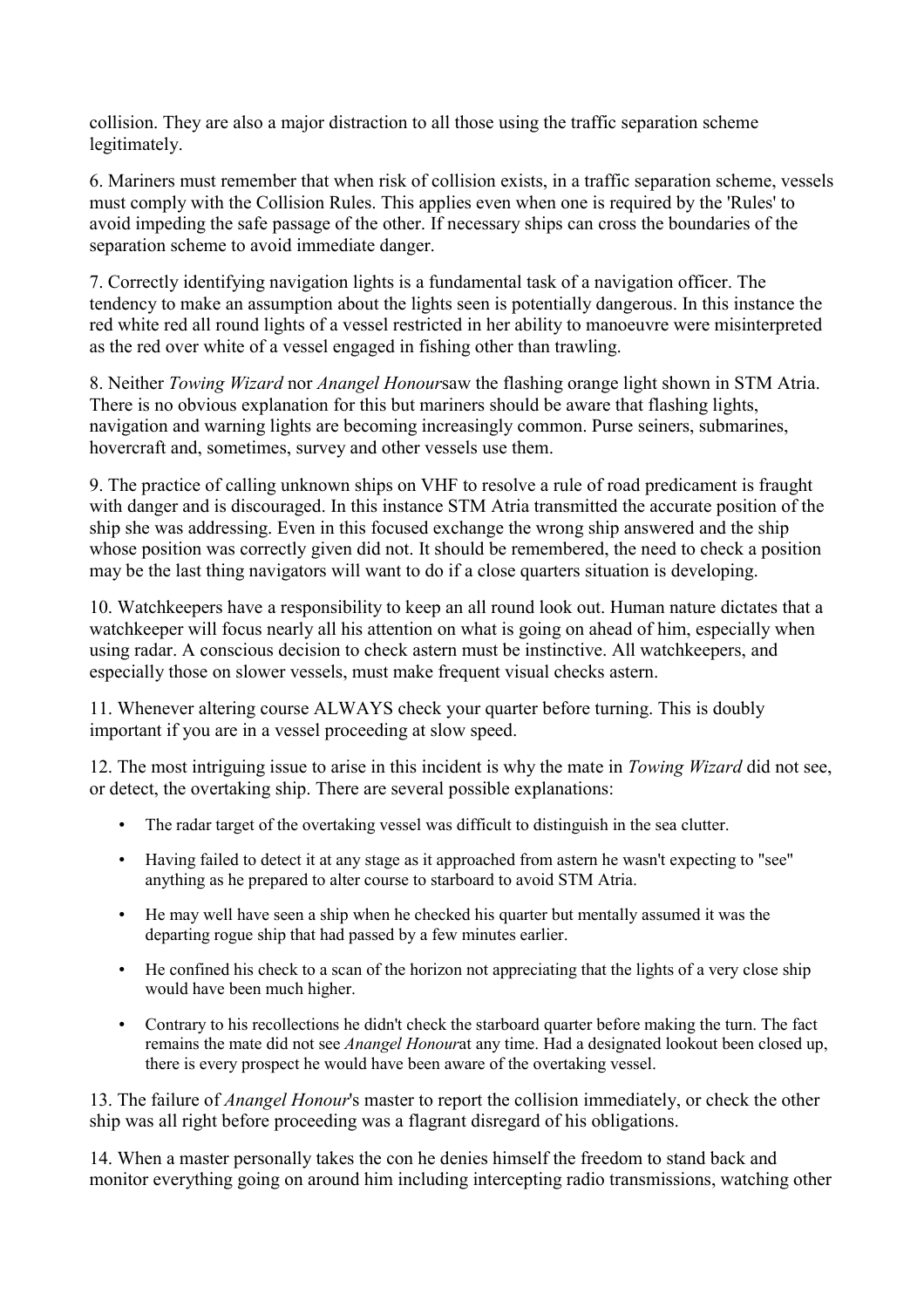traffic, seeing the things his officer of the watch will undoubtedly miss and weighing up the options. *Anangel Honour*'s master generally kept the con while the ship was in the busier parts of the Dover Strait

### **Footnote**

The MAIB is well aware how difficult it is for vessels with minimal manning to comply with STCW watchkeeping regulations when an abnormal situation arises. A vessel with a crew of six is manned on the assumption that auto steering is available. This releases one rating to act as lookout. If the autopilot is defective, the rating on watch is placed on the wheel leaving nobody to keep a dedicated lookout. The master is faced with a dilemma. He either ignores the STCW requirements, closes up yet another rating so that everyone is exhausted, remains on the bridge himself so he becomes tired, or he anchors until daybreak. It is a catch 22 situation. In practical terms, masters will have to make a judgment on how best to cope with a difficult situation.

Alternatively the minimum safe manning standards will have to consider this eventuality. The MAIB has increasing evidence to indicate that some ships have too few people on board for safe operation.

On 1 July 1999 a mandatory reporting scheme has been introduced for all vessels over 300gt passing through the Dover Strait. The number of rogue ships has reduced substantially.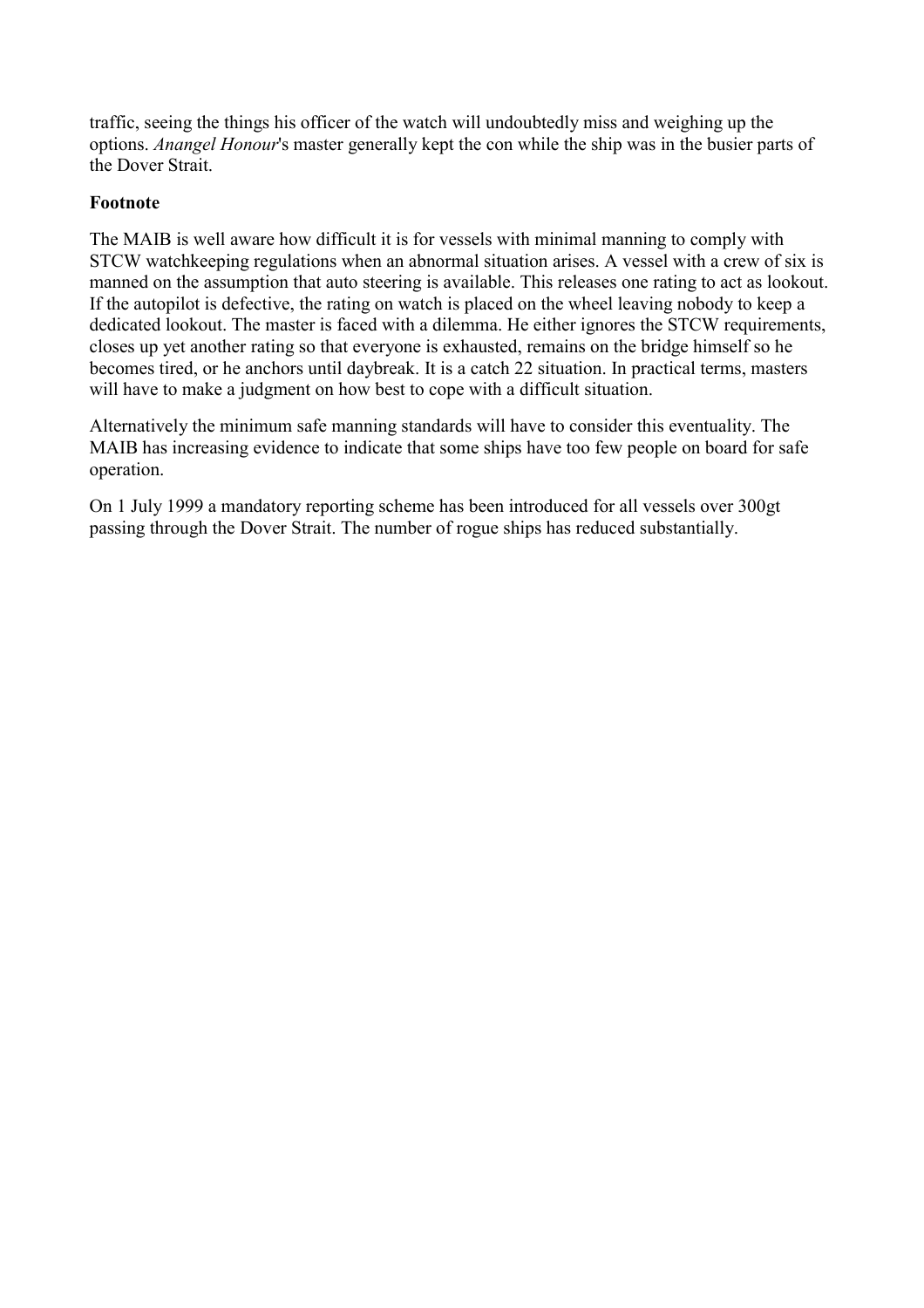### <span id="page-11-0"></span>**CASE 3 Involuntary Movement of Ro-Ro at Berth**

### **Narrative**

The Irish registered ro-ro ferry Normandy completed loading on 22 February 1999 and was preparing to sail from Pembroke Dock for Rosslare. The bridge gear was tested as normal.

The main engines were started and the engineers contacted the bridge to say they were changing to bridge control. This was accepted, but very soon afterwards Normandy began to move slowly ahead. She made contact with the upper loading ramp but further movement was prevented by the mooring lines.

An investigation into what had happened revealed that after the gear had been tested, the port wing main engine control had not been left in neutral. When control was passed from the engine room to the bridge the port propeller responded to the ahead pitch setting and started to propel the ferry ahead.

### **The Lessons**

1. Whoever is testing the bridge controls for main engines must ensure they are left in neutral on completion.

2. Newly constructed passenger and cargo vessels fitted with main engine bridge controls are required by Chapter II - I of SOLAS to have a system that prevents the propeller thrust from altering significantly when transferring control between engine room and bridge. Although this is not a requirement for older vessels, this incident demonstrates the value of such a system.

3. It may be possible to modify control systems fitted to older vessels to incorporate this safety feature.

4. In the absence of a suitable modification, operating and checking procedures need to be strictly followed to prevent incidents of this type.

5. Any involuntary movement of a ro-ro vessel when loading or unloading has the potential to dislodge or damage the ramps. The consequences for any vehicles or personnel passing across them at the time are obvious.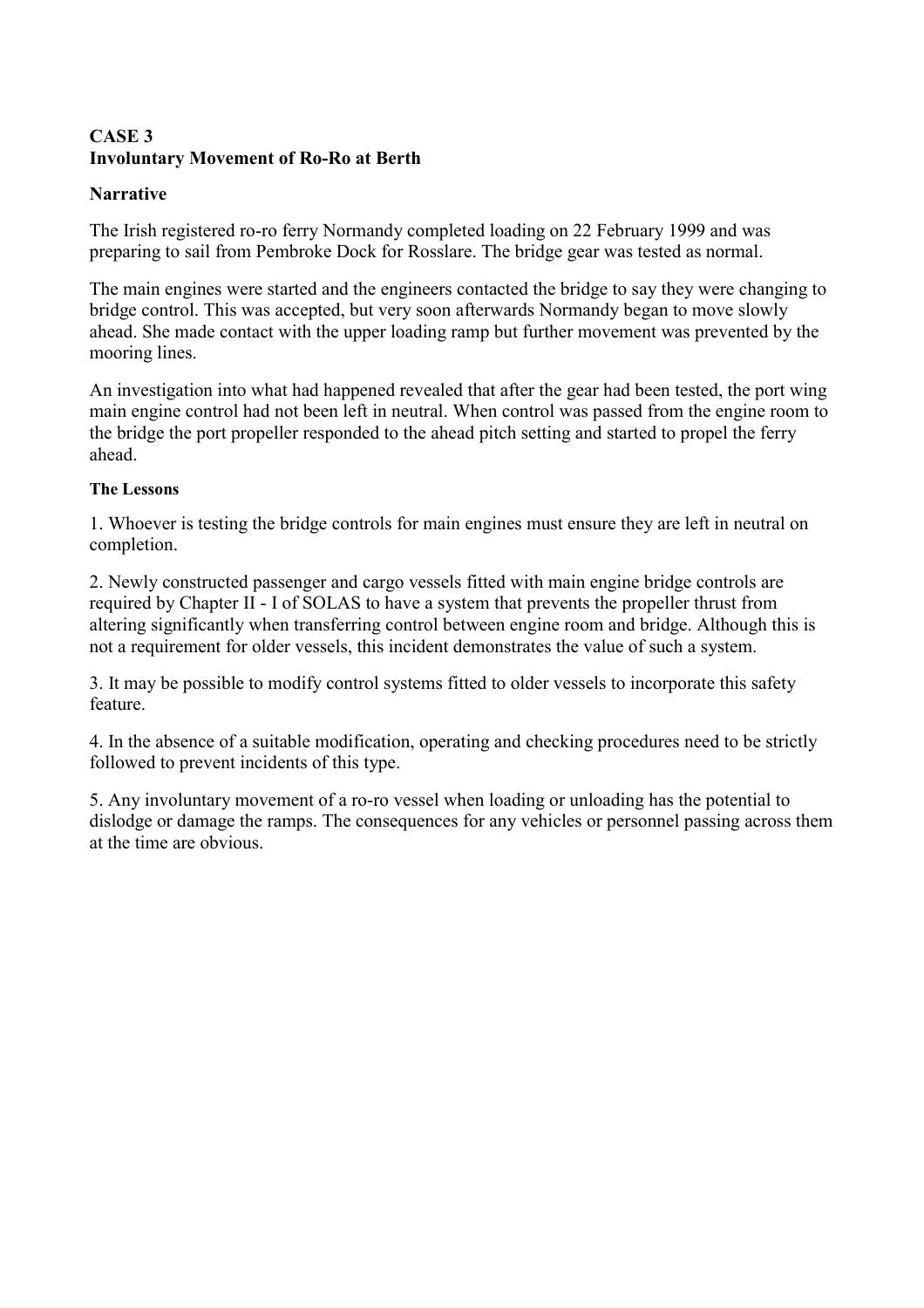# <span id="page-12-0"></span>**CASE 4 Engine Room Fitter Scalded**

#### **Narrative**

The 20,186gt cruise ship *Pacific Princess* berthed at Cotonou, West Africa at 0700 on 21 March 1999. Among the maintenance tasks planned during the stay was the replacement of the cover joint on an isolating valve serving the starboard exhaust gas economiser and boiler. This steam system normally operated at 7.5 bar and the pipework was 100mm diameter.

After "finished with engines" at 0815 the starboard economiser was shut down and vented to atmosphere. All valves on the economiser and its associated piping were closed to isolate the valve to be repaired. The starboard boiler was still under steam.

The system was allowed to cool until 1145, then the valve was fully opened and the nuts on its cover were slackened to allow the system to vent to atmosphere. It was again allowed to vent and cool until 1330 when an engine room fitter and a crewman removed the valve cover assembly. The valve body seemed to be isolated; there were no signs of steam or water coming from it.

Five minutes later when the engine room fitter was measuring the valve body to obtain the dimensions for cutting a new joint, a slug of hot water shot out of the valve. Although this involved only about 20-25 litre it hit the fitter and scalded him. He had to be evacuated ashore for medical treatment.

### **The Lessons**

1. This system had been shut down for five hours and open to atmosphere for nearly two hours before the valve's cover was removed. Intervals of this duration would normally be considered adequate for a low pressure steam system to cool and vent sufficiently for work of this type to proceed. In spite of these precautions a man was injured.

2. The post incident investigation found that the valve was connected to a length of horizontal piping. It was concluded that hot water had been retained in this pipe by a partial vacuum and had released just as the fitter was measuring the valve body. This was probably a coincidence. Anything could have broken the vacuum, including a slight movement of the ship. The significant factor was the existence of the water in the pipe in the first place.

3. The precautions taken were neither unusual nor unreasonable, but if the economiser and pipework had been completely drained, there would have been no water in it to discharge unexpectedly.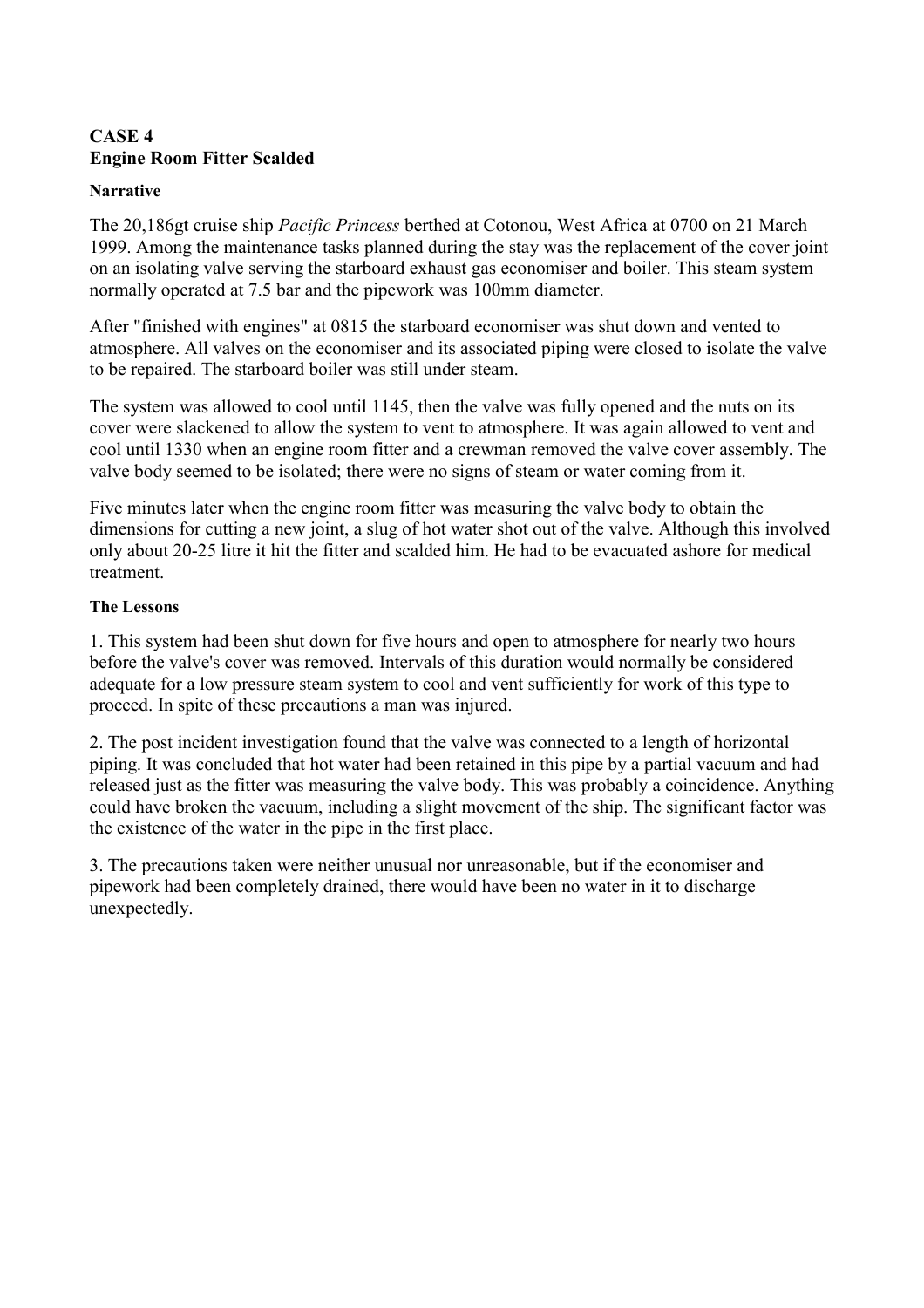### <span id="page-13-0"></span>**CASE 5 Another Nocturnal Grounding**

### **Narrative**

On the night of 6/7 December the 909gt bulk carrier *Pentland* was on passage across the North Sea from Amsterdam to Inverness. Her master planned to make landfall south of Flamborough Head before turning northwards to parallel the coast and remain in sight of land until he reached his destination.

*Pentland* was like many other vessels of her size and trade. She had a six man crew and the six hour bridge watches were shared between the master and mate. Both officers tended to be up and about whenever the ship was in harbour. They rested when they could but time in port was always busy. The master dealt with ship's business, the mate supervised the loading and discharge of the cargo. As every ship's officer will know, a vessel in harbour is a target for visitors. Surveyors, agents and port authorities are forever tramping up the gangway and the telephone never stops ringing. Resting in harbour can be difficult.

On passage the officers slept when they could.

A lookout at night was rarely posted which meant that only one person was on watch during the dark hours.

The passage was proceeding normally but, for various reasons, the master decided not to call the mate when his watch ended at midnight. He opted to remain on the bridge while *Pentland* passed the next significant navigation mark, the Bell Rock lighthouse.

The master decided to spend part of this watch sitting on a seat or locker in the wheelhouse. He had been on duty for several hours. It was quiet. He fell asleep.

The next thing he knew was waking up to find the coastline dead ahead. He put the engines to full astern but it was too late. His vessel ran aground at Carlingheugh at 0342.

Damage was confined to a flooded forepeak. There was no pollution and nobody was injured.

### **The Lessons**

1. This is not the first accident to have occurred recently involving a short sea trader going aground while the officer on watch slept.

2. Previous MAIB accounts of similar situations have tended to concentrate on the working hours of the watchkeepers, the resultant sleep deprivation and the near inevitability of somebody falling asleep if he sits down. The only new dimension on this occasion was the decision of the master to delay calling the mate so that he too could catch up on sleep. It was a laudable aim but seriously flawed.

3. A six hour watchkeeping cycle is quite punishing enough but to extend the time on duty deliberately, and deny yourself the rest so badly needed is inviting trouble. Don't do it. Obtaining adequate sleep is already difficult enough in the short sea trade and the likelihood of making a mistake, or falling asleep inadvertently, escalates rapidly if the duty hours are extended in the middle of the night.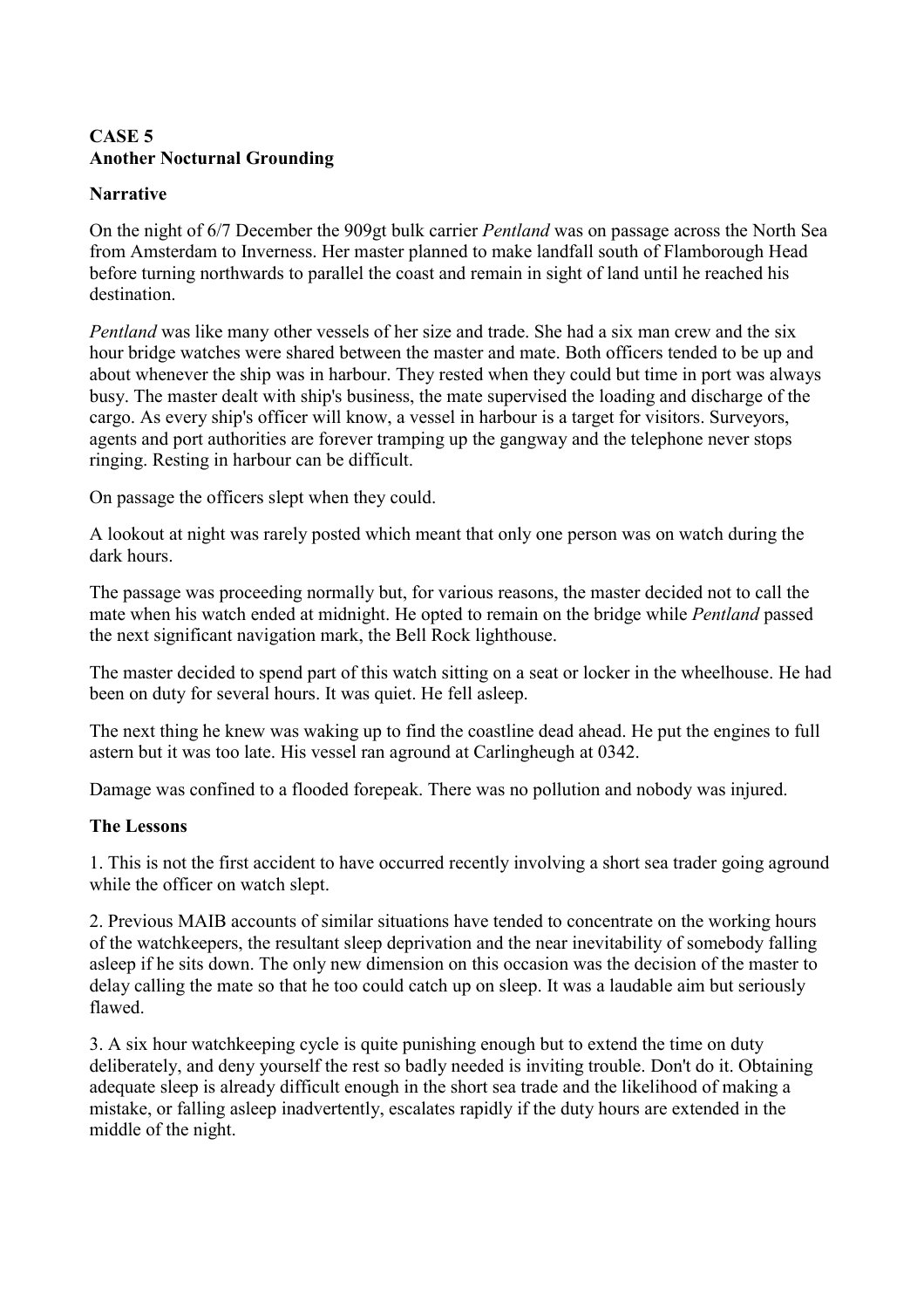4. Once again the spotlight comes on both manning and the regulations. Not for the first time the MAIB focuses on the ambiguity of the STCW regulations.

5. The STCW regulations state "The officer in charge of the navigational watch may be the sole lookout in daylight provided that on each occasion ..." (this is followed by conditions which should be taken into account such as weather, visibility and traffic density). There are no specific directives for keeping watch at night but the implications are that these regulations only apply to daytime watch keeping. There is an urgent need for this rule to be totally explicit about what is required. Until it is, people will try and get round it, ships will not be properly manned, further groundings or collisions will occur, damage and injury will result and pollution will follow.

6. All ships should have a lookout posted at night and this should be his only duty.

### **Footnotes**

In April 1998 and some 7 months before this incident, the UK government submitted a paper to the IMO Sub-Committee on Safety of Navigation, highlighting a number of accidents resulting from officers falling asleep on watch. The MAIB has also, through the MCA, recommended clarification of paragraph 15 of Section A-VIII/2 of STCW 95. (The Cita report dated 11 June 1998.)

Evidence that no lookouts are posted at night only becomes known to the MAIB after an accident. It would be useful to learn of other incidents where the practice is commonplace before the next serious accident occurs. As part of a research project the MAIB is interested in hearing from mariners of any instance where watchkeepers are not closed up at night. Any information received will be treated in the strictest confidence.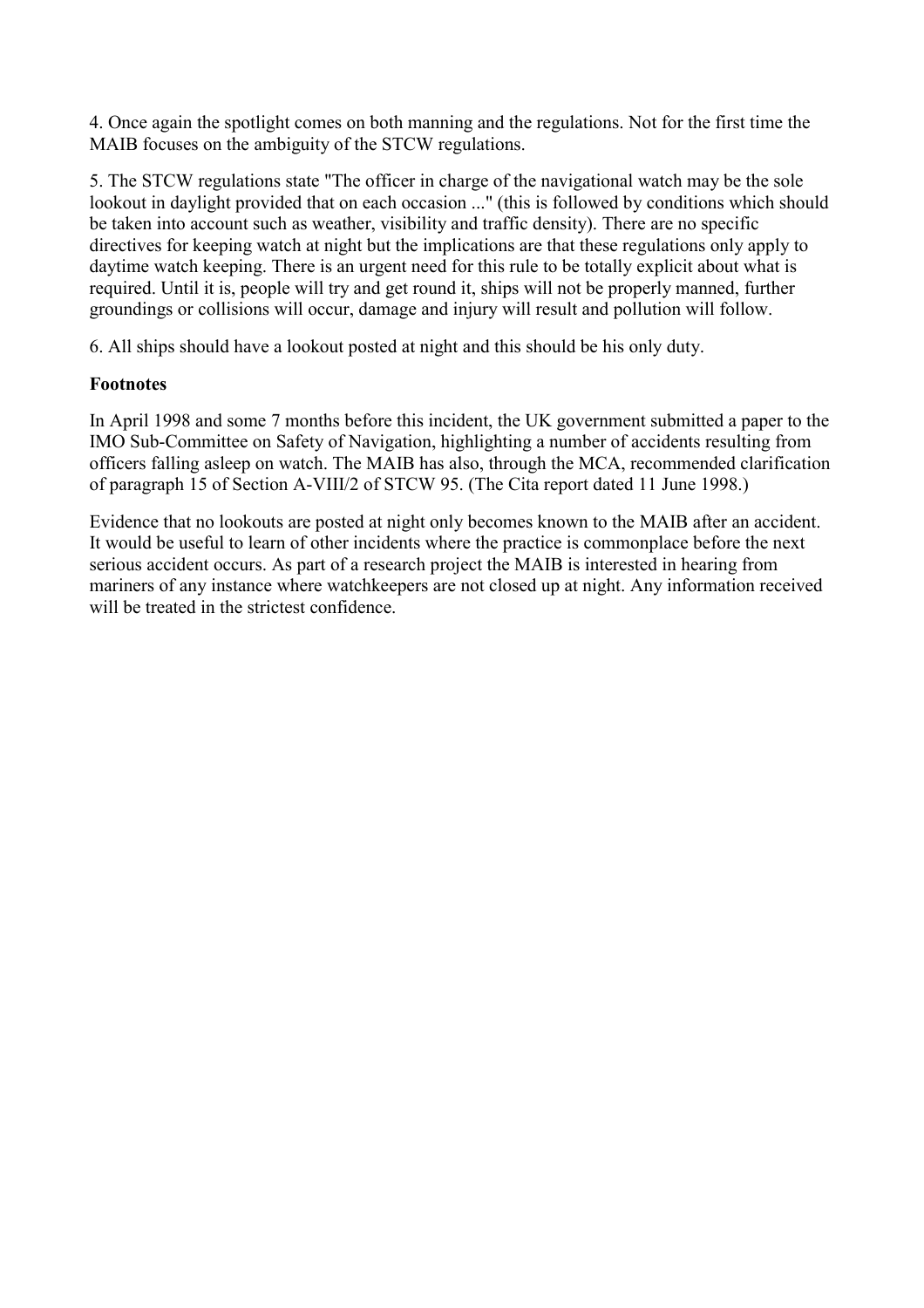### <span id="page-15-0"></span>**CASE 6 Rag Trouble!**

### **Narrative**

The Viking Vixen, a 475gt standby safety vessel, operates in the North Sea. She is fitted with two main generators, a harbour or emergency generator and emergency battery lighting. The ready use fuel system consists of a daily use header tank with a run down line feeding a fuel manifold from which both generators and the main engine are supplied.

The vessel was on station in poor weather with rough seas. The wind was blowing at about 35 knots so that the vessel was forced to "dodge" to maintain her position. At 2325, the port generator suddenly stopped and all attempts to restart it failed. The starboard generator was then started, but this too lost power after a few minutes and stopped. On removing the fuel filter vent plugs on the starboard generator, no fuel was found. Attention then returned to the port generator. The fuel filters were bled, the fuel pumps primed, and the generator successfully restarted and placed on load. The fuel oil daily service tank was also checked to ensure it contained sufficient fuel. A few minutes later, the port generator stopped once again.

At this point, all non-essential electrical loads were isolated at the switchboard and the harbour generator started to maintain lighting and steering. The bridge was told that the engine room was having difficulty maintaining fuel supply to the machinery and that there was the possibility that the main engines would stop. Efforts to clear an apparent blockage in the fuel line from the fuel manifold to the starboard generator using compressed air failed. At 0045, the main engine lost power and stopped. The fuel line was vented, the fuel pumps primed and the main engine restarted. A few minutes later it stopped yet again. This left the vessel with no main propulsion, electrical power or steering other than what the harbour generator could supply in poor sea conditions and wind force 6 to 7. The aquamaster thruster could not be used as it was electrically driven via the starboard main generator.

It was obvious to the engineers that they were being confronted with a fuel starvation problem as they made every effort to trace the cause.

The outlet flange on the quick closing fuel valve was opened to reveal only a trickle of fuel running down from the daily service tank. As the tank contained 3.5 tonne of fuel, this confirmed that the blockage was in the run down pipe from the fuel tank to the fuel manifold. This was not an easy part to check. The pipe was of all-welded construction, had no bolted flanges and contained three 90° bends. Examining it was neither going to be quick nor easy.

To try and maintain some of the shipboard systems, the harbour generator was stopped, the supply line broken and coupled to the fuel manifold. At 0430, the main engine and port generator were restarted but after a few minutes, the generator once again stopped due to fuel starvation - the harbour generator supply line was not large enough to supply both the generator and the main engine. The main engine continued to run until 0500 when that too stopped. With a restricted fuel supply, it was decided to abandon attempts to run the main engine and concentrate on the port generator to provide electrical power in the vessel. A sister vessel subsequently made contact and Viking Vixen was towed to Montrose.

On arrival in port, the remaining oil in the daily service tank was pumped ashore and the tank opened to establish the cause of the blockage. Three pieces of rag were found in the bottom of the tank. They had been left there when the tank was cleaned and had been sucked into the supply pipe, blocking it.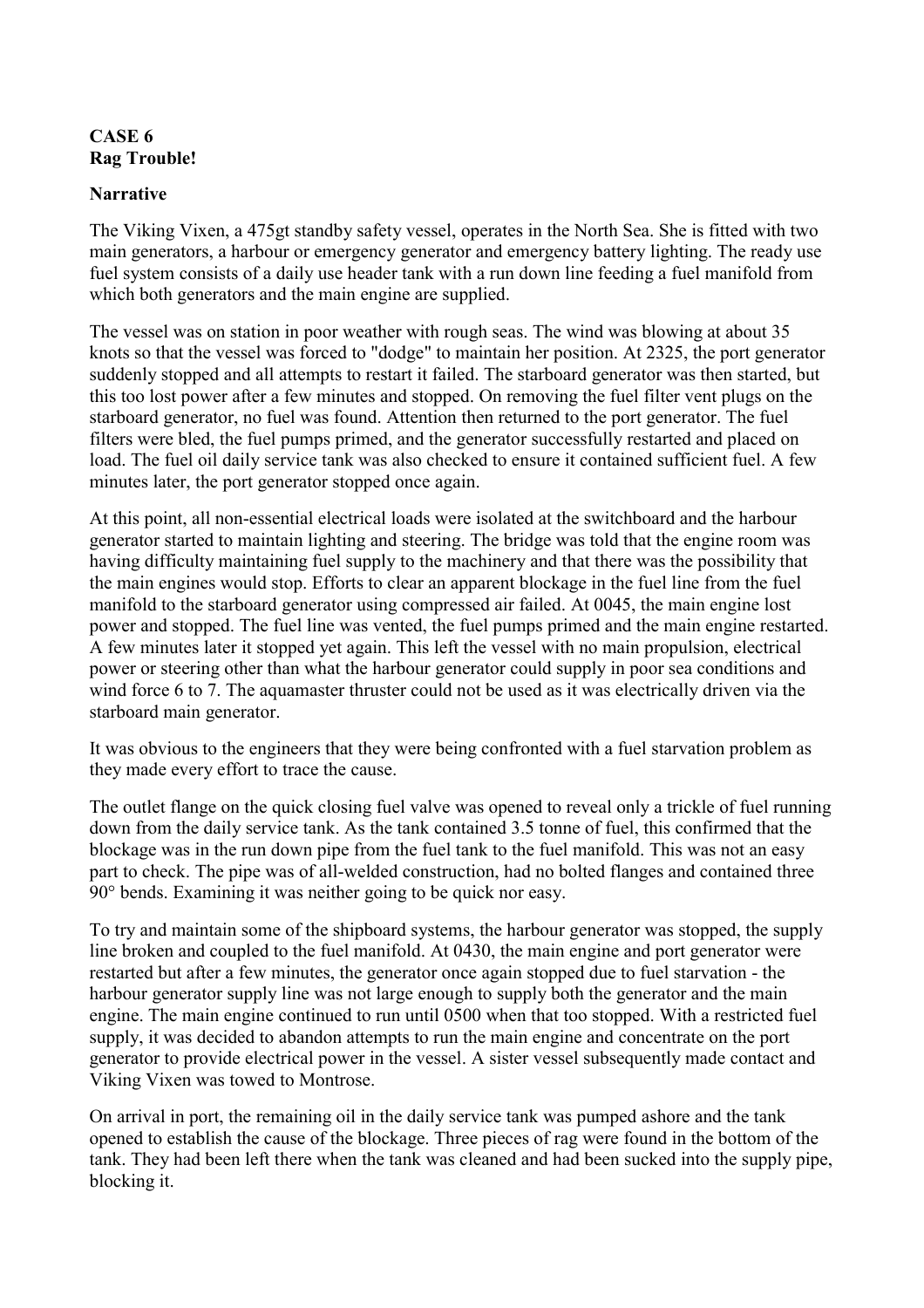As a result of this incident, the daily service tank run down line was fitted with flange connections at suitable points and modifications carried out to the piping system to allow the settling tank to be used as a direct supply in an emergency.

### **The Lesson**

1. When fuel tanks are opened up and cleaned, ALWAYS, inspect the tank internals thoroughly before the tank manhole doors are refitted.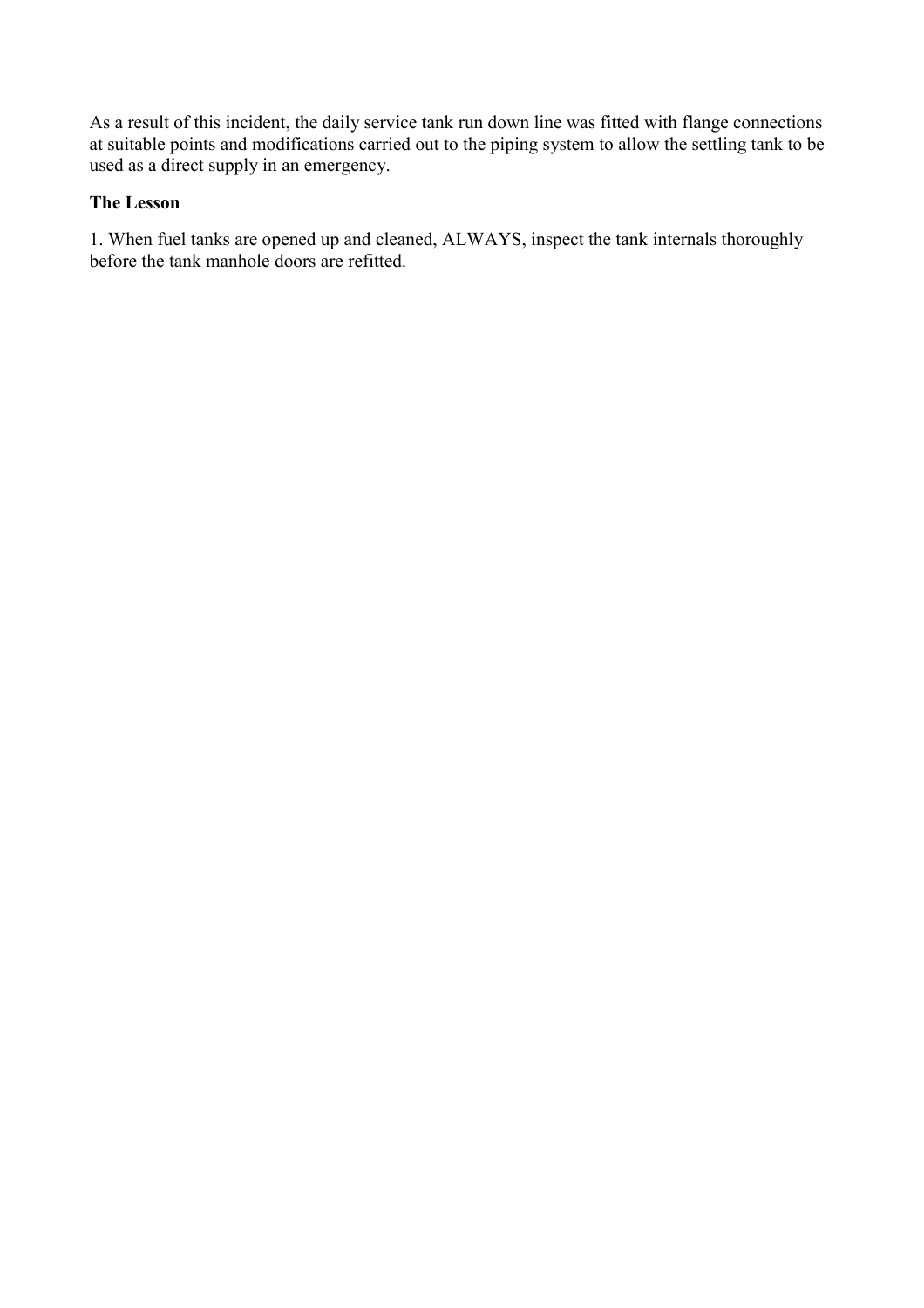# <span id="page-17-0"></span>**CASE 7 Vessel Loses Electrical and Main Engine Power when Quick Closing Valve Trips**

### **Narrative**

The 5,669gt ro-ro cargo vessel *Picasso* was being operated on the Boulogne to Folkestone crosschannel route. Shortly after sailing from Boulogne on the morning of 22 February 1999, and having just dropped the pilot she lost all electrical and main engine power. The tug had been dismissed. The wind was north west 30 knots becoming 45 knots.

The port anchor was let go, but within five minutes it began to drag. The starboard anchor was also let go and she was brought up within two cables of a submerged breakwater. She didn't ground or touch the breakwater but it was close, very close.

The electrical failure was caused by a flexible hose hanging close to the generator's daily service tank, which caught the quick closing valve and tripped it. It was presumed the hose had swung when the ship started to roll on putting to sea.

Efforts to restore the fuel supply and remove air from the system used up the entire starting air supply. Attempts were made to fill one starting air bottle using the emergency, manually powered, air compressor. Because leaking bottle head valves allowed air to fill all three bottles this proved difficult and slow. Recognising that this method was unlikely to be successful, engineers coupled the emergency switchboard to a main air compressor using extension power leads. This allowed all the air bottles to be filled.

A request was made, meanwhile, for helicopter and tug assistance. Of the 34 people on board, 17 passengers and non-essential crew were evacuated by helicopter.

About five hours after the initial power failure, a main generator was successfully started, followed twenty minutes later by the main engines. The vessel weighed anchor and was able to complete its passage to Folkestone without further incident.

# **The Lessons**

1. Like many accidents, this was caused by something insignificant not being properly secured for sea. A loose length of hose resulted in the vessel losing power in a very difficult position close to a lee shore. The importance of securing all gear before proceeding to sea is clearly demonstrated. Even things that swing in a seaway are just as likely to cause damage including items in the engine room.

2. A manually powered emergency air compressor is only of value if there are sufficient crew on board to operate it for long enough to fill an air bottle capable of starting a main generator.

3. The vessel had an emergency generator of sufficient output to start and run a main air compressor. This suggests that little modification would be required to install a power driven emergency air compressor supplied from the emergency switchboard.

4. A commendable level of ingenuity was demonstrated in setting up the emergency power supply to a main air compressor. The adopted solution suggests that power driven 'dead ship first start arrangements' are preferable to manually powered systems. This view is probably shared by most engineers who have used these arrangements in 'anger'.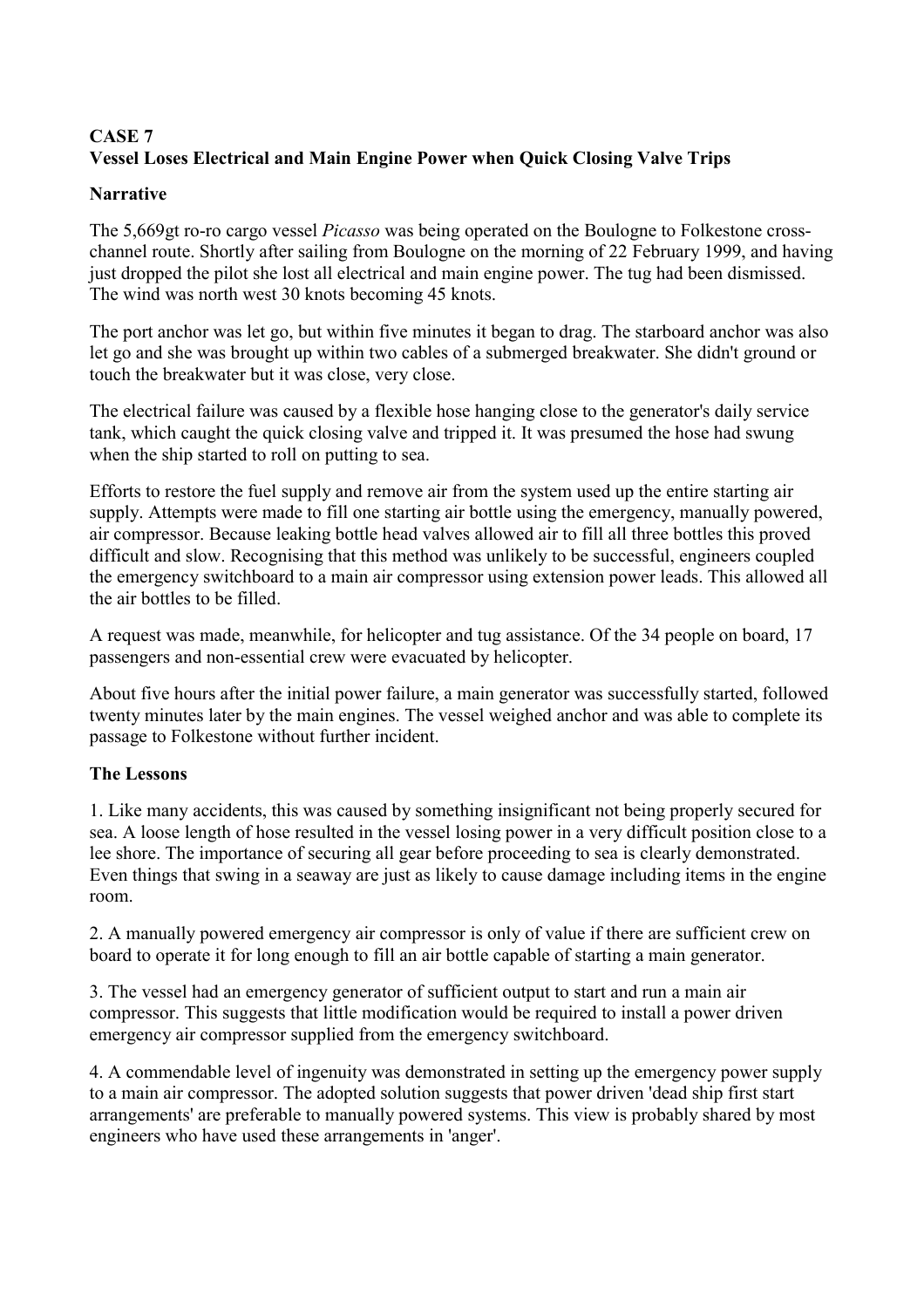5. With very few options available to him the master anchored. As soon as one anchor started to drag, he let go the second. The MAIB has investigated several accidents involving ships dragging onto a lee shore. Either insufficient cable was let go in the first instance, or the second anchor was let go too late, or not at all.

6. The decision to evacuate passengers and non-essential crew was sensible and nothing was lost by doing so. Had the ship gone ashore, evacuation would have been infinitely more difficult and, perhaps, more dangerous.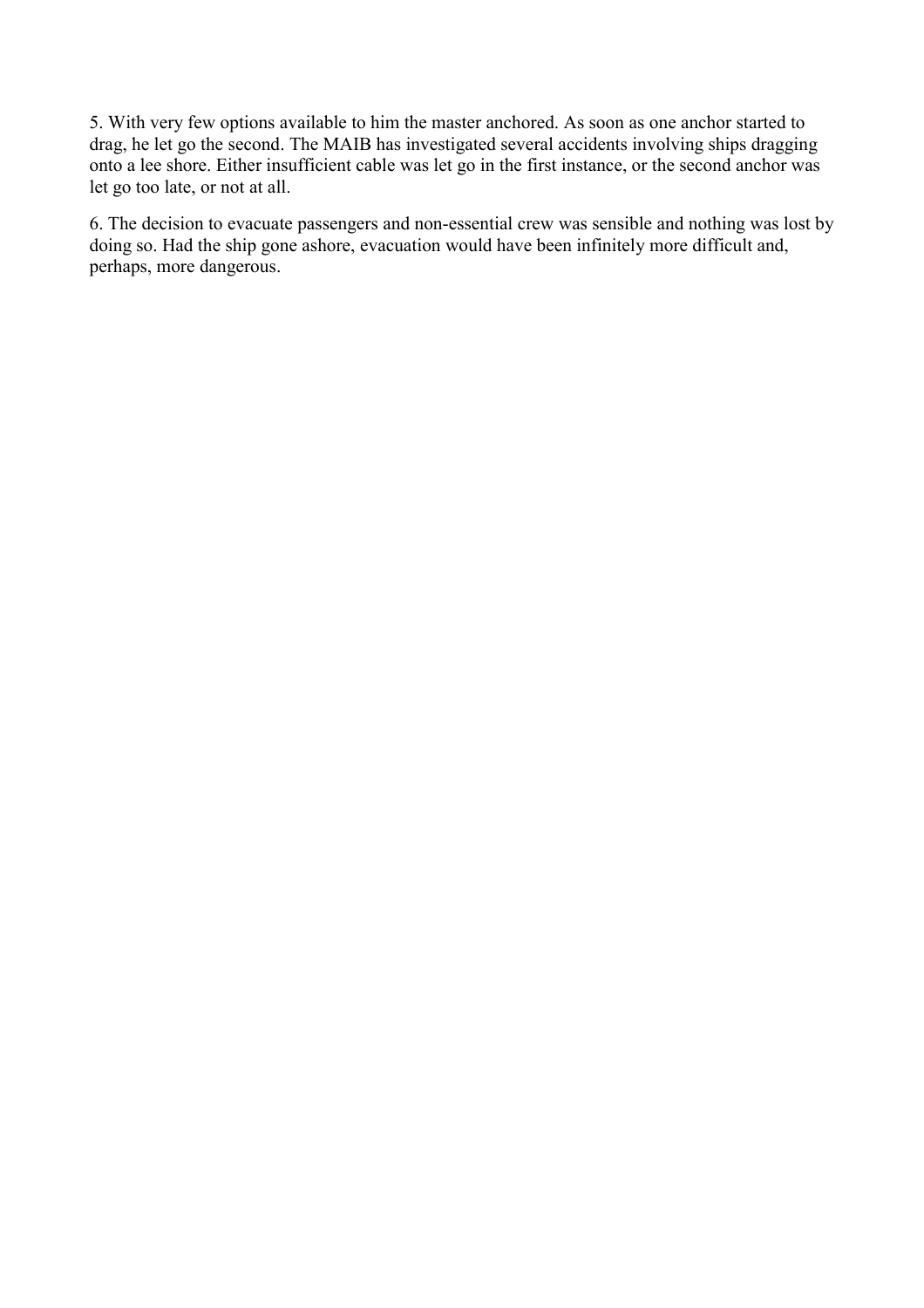# <span id="page-19-0"></span>**CASE 8 Serious Injury occurred during Loading of Gas Bottle**

### **Narrative**

The accident occurred while the deck crew of *Aintree*, a Panamanian registered liquid gas carrier, were loading the first of three 50 litre nitrogen cylinders at Fawley Oil Terminal. Although the cylinder was safely embarked, it toppled over once on deck. The valve hit the side railings and fractured. Gas at 3000 psi was suddenly released, hit one of the seamen in the chest and seriously injured him. He was rushed to Southampton General Hospital and admitted into intensive care where, fortunately, he made a full recovery.

The cylinders belonged to the vessel's fixed dry powder fire extinguishing system and had been sent ashore for refilling. Each was fitted with a valve safety cover. In addition, a valve cover fitted with a lifting eye was available on board to facilitate loading.

The loading method involved using a small swinging davit arm and a hand operated block and tackle. The crew had decided not to use the special lifting valve cover and, to make life easier for themselves, had removed the standard valve covers. They lifted each cylinder vertically with the valve uppermost and a rope secured to the base with a timber hitch and a half hitch around the body at about two thirds height. Another half hitch around the valve spindle was seen as an easy way to ensure the cylinder would not slip.

The system worked insofar as they managed to lift the cylinder up and over the side rail and onto the deck. But one cylinder did not land smoothly. It possibly landed on discarded rope from the block and tackle and, with nothing to keep it upright, it toppled over as it was untied.

### **The Lessons**

1. Special lifting equipment to ensure cylinders can be loaded safely are there for a purpose. Use them. If for any reason they are found to be unsuitable, make sure the deficiency is drawn to someone's attention so it can be attended to.

2. Never transport a gas cylinder without first ensuring its valve safety cover is screwed in position.

### **3. Before every operation consider the potential for an accident and take appropriate precautions.**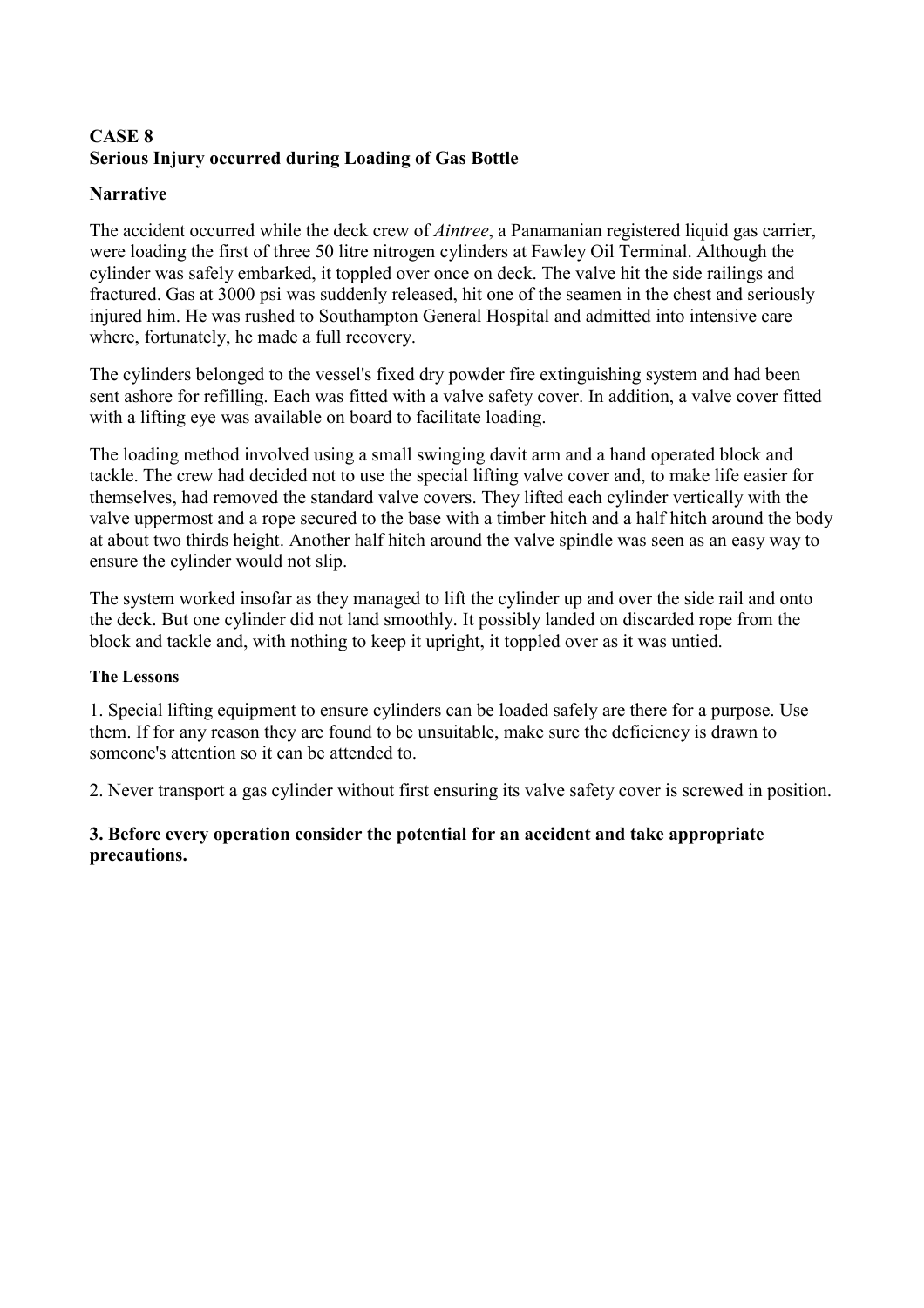# <span id="page-20-0"></span>**CASE 9 Collision in Harbour between Dredger and Yacht**

### **Narrative**

The 1,204gt dredger *Sand Swan* had completed discharging a cargo of sea-dredged aggregate in a drying out berth at Langstone Harbour and was waiting for the tide to rise sufficiently to give him enough water to sail. The master planned to leave the berth shortly before high water, having ballasted down once he had refloated.

Two hours before high water and just as *Sand Swan* was beginning to float, the terminal operator informed the master that he was to sail immediately to allow another vessel to berth in her place on the same tide.

The master had insufficient time to ballast down completely before departure and brought *Sand Swan* off the berth with a higher than normal freeboard and trimmed by the stern. She swung off the berth and entered the buoyed channel without incident but the wind caught her and set her over to the lee side of the channel where a yacht was moored. A lifebuoy bracket on the starboard quarter of *Sand Swan* snagged one of the yacht's stays and damaged its mast. *Sand Swan* also lightly grounded on the adjacent mud bank but with the rising tide she refloated a few minutes later and was able to proceed to sea without further incident.

### **The Lessons**

1. Unless there are extenuating circumstances, the decision on whether to sail must lie with the master. There might be a valid reason why it is necessary to vacate a berth 'immediately' but the master is still responsible for ensuring this can be done safely. An assessment of the prevailing conditions: wind, tide, depth of water, own vessel characteristics, other traffic and potential hazards (including nearby yacht moorings), needs to be made. He also needs to plan his actions should something go wrong. By sailing before he had ballasted down on this occasion he was particularly vulnerable to the effects of the wind.

2. There is nothing fundamentally wrong in planning more than one movement on a water restricted berth on a single tide, but the implications should be carefully thought through and allowances made. If it cannot be done safely on one high tide, wait for the next one.

3. The master should be satisfied that all necessary on-board preparations for berthing or unberthing have been done beforehand.

### **Footnote**

As a result of this incident, Langstone Harbour Board has drawn its wharf operators' attention to the potential dangers of scheduling more than one vessel movement per tide without taking into account all external factors such as weather and the characteristics of the vessels involved.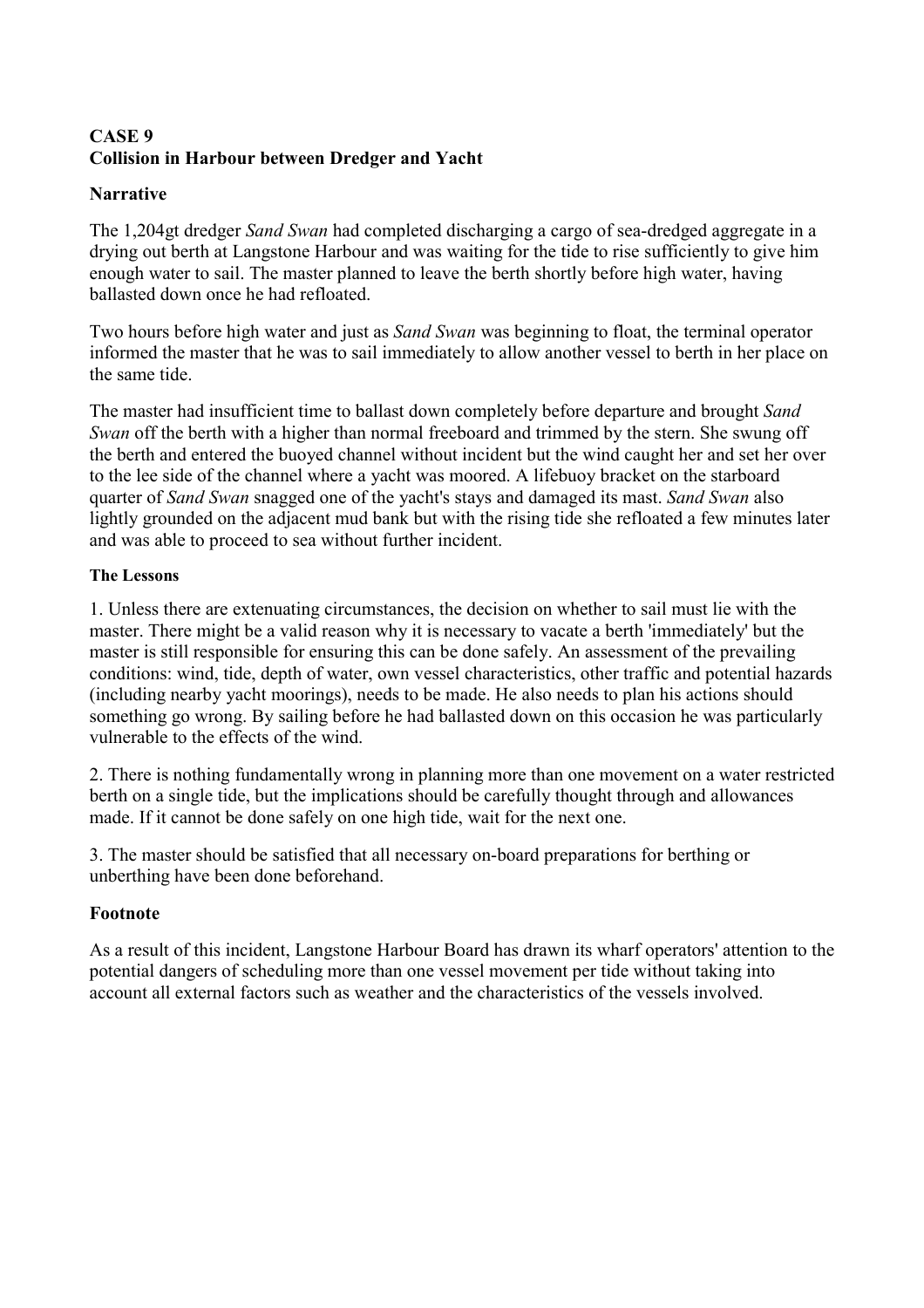# <span id="page-21-0"></span>**CASE 10 Hazardous Incident in Traffic Separation Scheme**

### **Narrative**

A 1,300gt general cargo vessel was on passage from the Medway to Antwerp and was starting to cross the Dover Strait traffic separation scheme at 8 knots and very nearly right angles on a course of 120°.

At approximately the same time a 40,000gt container ship had joined the south-west traffic lane some 4 miles to the north and steadied on a course of 215° at a speed of 14 knots. She was seen by the master of the smaller vessel who quickly assessed that a risk of collision existed. The smaller vessel was, by the 'Rules', the stand on vessel.

When the distance between both vessels had reduced to 2.75 miles and there was no sign of any avoiding action by the larger ship, the smaller ship's master reduced speed to half ahead and sounded five short and rapid blasts to attract attention.

When the distance between both vessels had reduced further to 1.5 miles the smaller ship's master stopped his engines. He was unable to alter course to starboard because of other traffic and was unwilling to alter to port in case the container vessel altered course to starboard at the last minute.

She did not, and passed ahead at a range of 5 cables.

The master of the smaller vessel called Dover Coastguard on VHF to report the encounter as a hazardous incident. The watchkeeper on board the container ship denied that any risk of collision had existed. Both ships continued on their respective passages.

# **The Lessons**

1. This incident is described, not so much to highlight a possible breach of the regulations, but to demonstrate how those on the bridges of two separate vessels in a crossing situation can come to such very different assessments about whether a risk of collision existed. The common factor in this instance was that both vessels had altered course in the 20 minutes before the closest point of approach (CPA). One came to starboard to cross the traffic separation scheme at right angles while the other altered course to join it. Both ships were therefore having to contend with the other altering course before any risk of collision existed.

2. Very shortly after the container vessel had settled on course, the smaller one was quick to assess that risk of collision existed. Once the range had reduced to 2.75 miles (or about 10 minutes to point of potential impact) her master took such action as he judged was necessary to avert collision. He slowed down in good time.

3. The larger vessel meanwhile had seen the smaller cargo vessel. It is not known at what stage her officer of the watch began to assess whether risk of collision existed or not but by the time the range had closed to the same 2.75 miles, and about five minutes after he had steadied on his new course, we assume he had begun to think what action, if any, he should take. He would have known from both visual observation and his ARPA that the vessel on his starboard bow had a CPA to starboard and that he was passing ahead of her. He therefore judged that risk of collision did not exist and felt justified in maintaining his course and speed. Who, therefore, was right?

4. The essential lesson to be learned from this incident is not so much another homily about keeping a good lookout, assessing whether collision exists or interpreting the Rules, but a salutary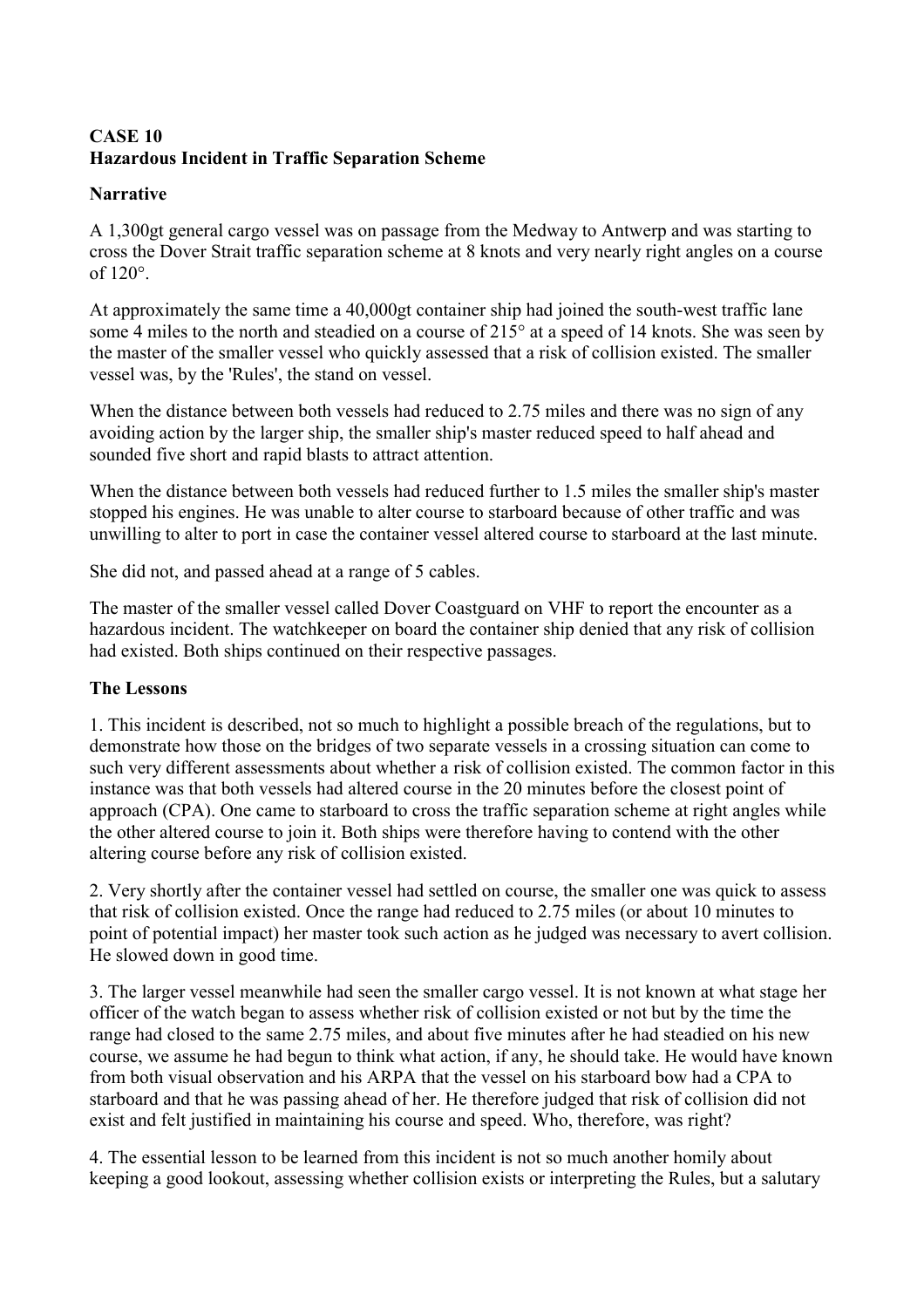reminder to bridge watchkeepers entering, leaving or crossing a separation scheme or, indeed, approaching a planned course alteration position. Officers of the watch must take account of any other shipping that might become an embarrassment once the alteration has been made. The ship that might seem perfectly safe before the alteration could be on a collision course immediately afterwards. The sooner any such assessments can be made the better.

5. By the time the range between two vessels closes and there is any doubt at all about whether risk of collision exists, each should be watching the other very carefully indeed. If risk of collision then develops it must be identified as soon as possible and the appropriate action taken.

6. There is a second lesson. The master of the smaller vessel clearly felt that the only way he could avert a collision was to slow down when the range had closed to 2.75 miles. This is a useful point to discuss and he cannot be criticised for taking this action, but there are some who would feel this measure was premature. Once he had slowed down, the larger vessel would be watching a very different situation to that which had existed earlier and would have reacted accordingly. But the important thing here is that the stand on vessel had made an assessment, had concluded that a risk of collision existed and had done something about it.

7. It is unlikely that five short and rapid blasts on the whistle at a range in excess of 2.5 miles will be heard if the watchkeepers in the other vessel are maintaining a lookout from an enclosed bridge.

### **Footnote**

This incident was reported as a hazardous incident. To encourage further such reports, the identities of the two vessels concerned are not revealed.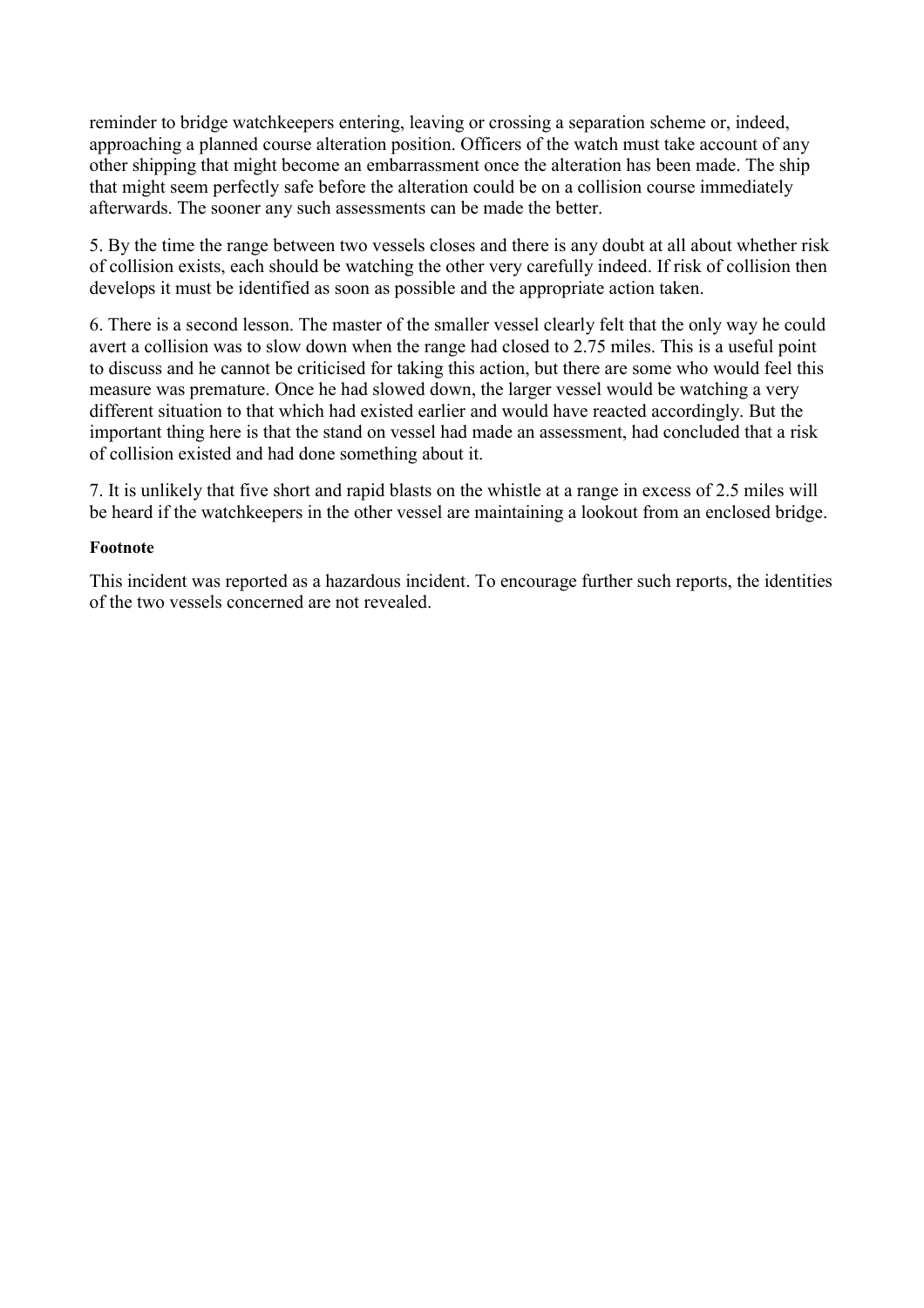# <span id="page-23-0"></span>**CASE 11 Crew Members Injured whilst Backing Up to Rig**

### **Narrative**

The standby vessel *Grampian Highlander* was transferring cargo between oil platforms in the Forties Field.

The vessel had been working at the Forties Alpha platform the previous night but due to the weather conditions, had been forced to suspend the discharge of cargo leaving five lifts (containers) still on board. It was the intention to finish the discharge when the weather improved.

The following morning brought that improvement. The wind was a south-easterly force 4 to 5 and a moderate swell was running. At the request of the Forties Alpha platform the *Grampian Highlander* proceeded astern (backing up) towards the rig to prepare for the discharge of the remaining cargo.

Two crewmen were on deck unlashing the cargo when a large sea broke over the starboard aft quarter to wash them both, and a loose container, forward.

One crewman suffered a knock to the head and the arm of the other became momentarily trapped between a loose container and the safety barrier. As soon as he became aware of what had happened the master sounded the general alarm to summon assistance on deck. Both men were taken into the accommodation while the vessel pulled away from the platform. The man whose arm had been trapped was in severe pain and was semi-conscious. He was suffering from a severe fracture with lacerations to the arm and elbow. The other crewman was suffering from shock.

After being treated onboard by the first aider, both men were transferred ashore to Aberdeen Royal Infirmary by coastguard helicopter.

#### **The Lessons**

Backing up to a rig to load or discharge cargo is, in all but the finest weather, a dangerous business.

1. Never go out on deck and start preparing to load or discharge the cargo until the vessel is under the rig and settled in position

2. Do not venture onto the deck without instructions from the bridge to do so.

3. When on deck always wear the correct safety gear.

4. Injury can happen at any time and at the most inconvenient moment. Knowing what to do when someone is injured can save life. Although first aid training is now commonplace, anybody can find themselves in the position of being first on the scene after an incident. Do you know what to do if you are first on the scene? Or putting it another way, do you know what not to do?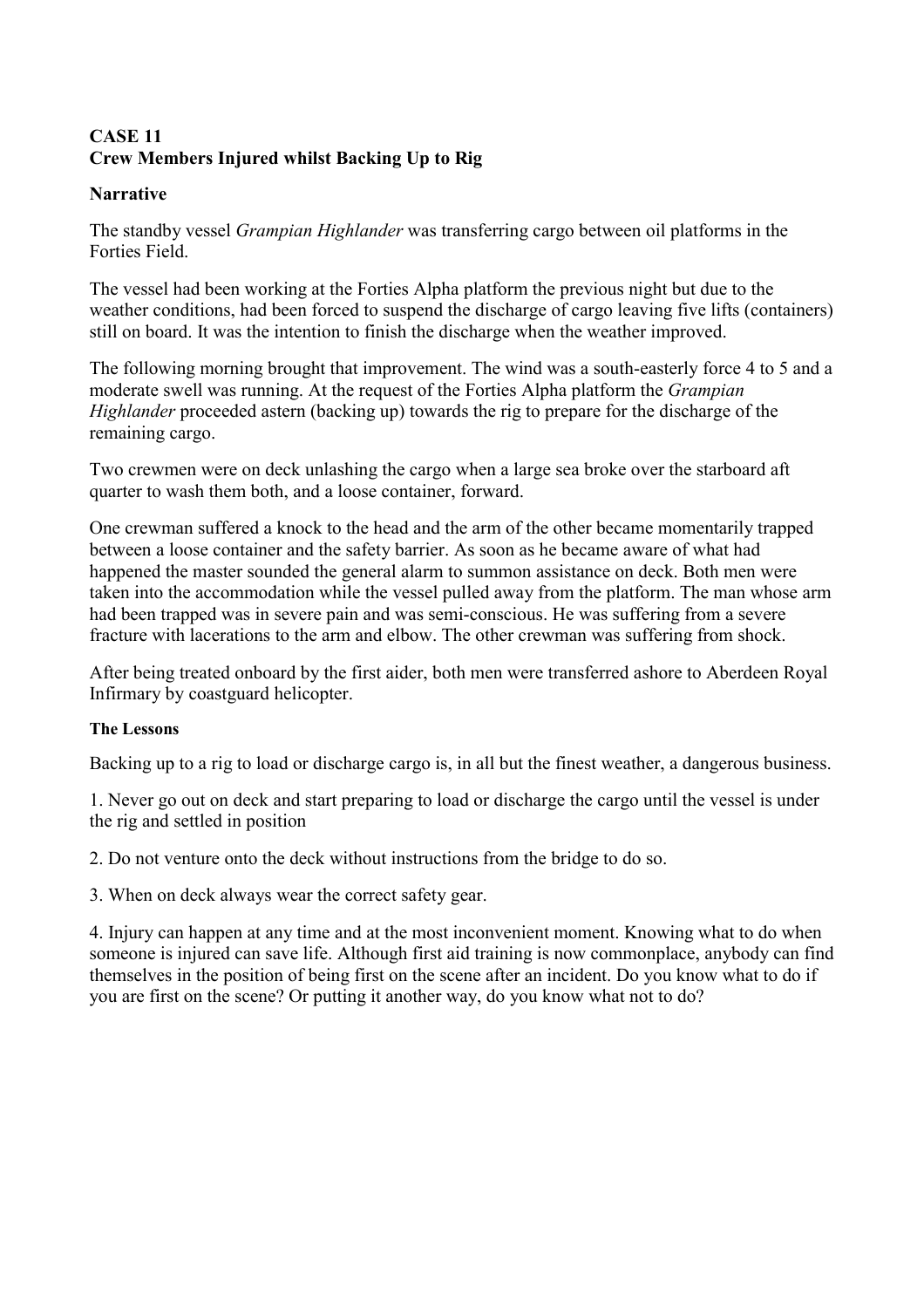# <span id="page-24-0"></span>**CASE 12 Atmospheric Problems and a One Way Door!**

### **Narrative**

The ro-ro vessel, *European Pioneer*, was undergoing refurbishment work in Birkenhead. One of the tasks was to de-scale and recoat the vessel's two forepeak tanks.

A shore-based contractor was employed to de-scale the tanks using impressed current. Each tank had been fitted with a number of electrodes and filled with salt water. The current was then switched on and the process left for several days.

Four days later, the vessel's electrician entered the bow thruster room to carry out routine maintenance. He soon began to cough violently and attempted to leave but couldn't because the handle on the nearest door came off and he was unable to open it. Using his portable radio he called for help.

The second officer responded quickly and joined him in the bow thrust space. The door with the broken handle closed behind him. Although two other exits were available, and could have been used, they used their radios to call for further assistance. Help arrived promptly; the door was opened and both officers were able to walk from the space with no apparent long term ill-effects.

The area was immediately declared unsafe, doors were locked, notices posted and power to the impressed current system was switched off. Further work was halted while the tanks were pumped out, ventilated and the atmosphere tested.

### **The Lessons**

1. Tank de-scaling was being carried out by contractors without the ship's staff being aware of possible side effects, or having sufficient information on which to base a reliable risk assessment. Contractors performing tasks which may be unfamiliar to ship's staff, should not be allowed to begin work until they have supplied all relevant information.

2. A defective door handle may not seem particularly important - until you are the poor unfortunate who is trapped on the wrong side and trying to get out. Any defect on board a ship should be reported, recorded and dealt with as soon as practicable.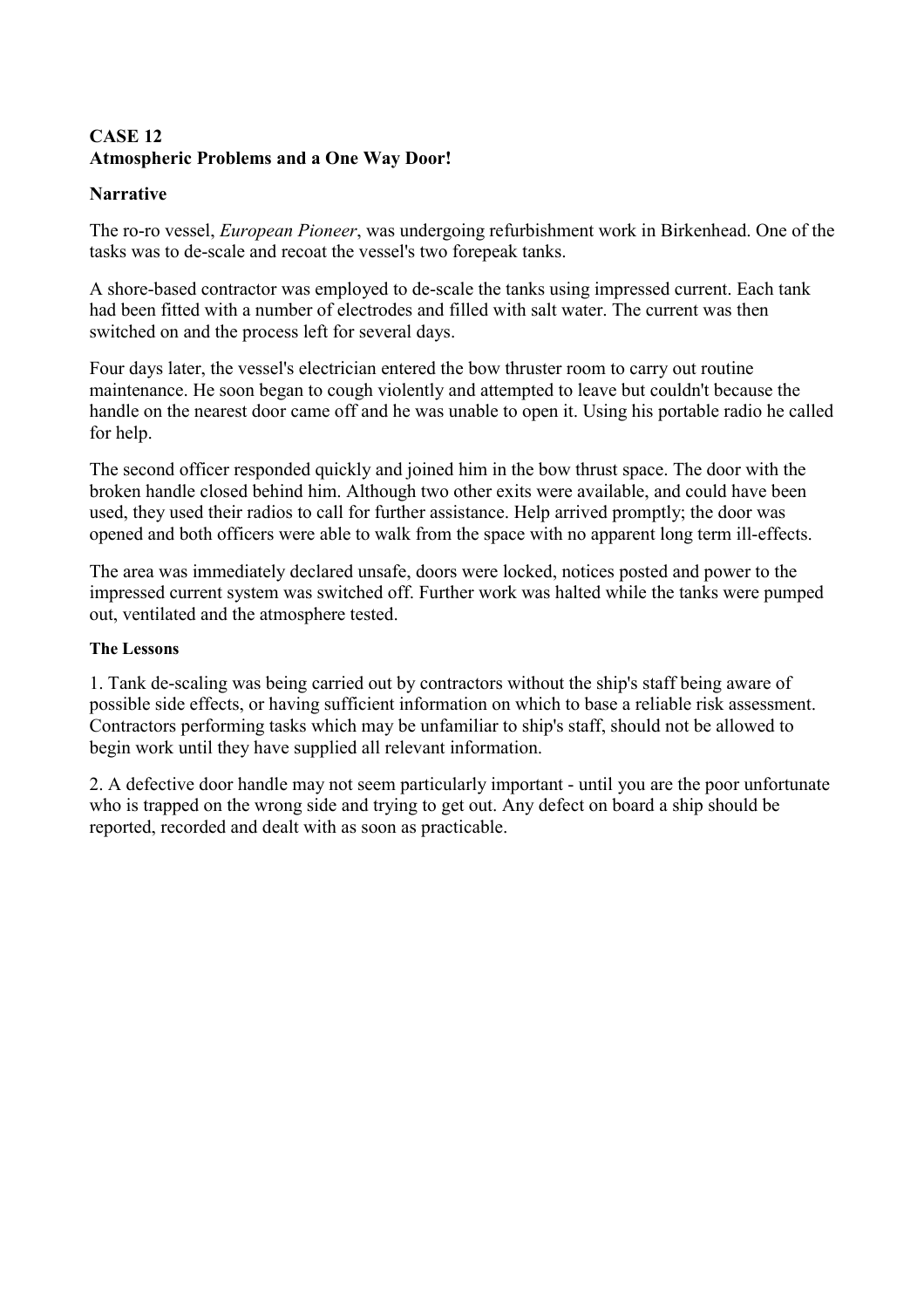### <span id="page-25-0"></span>**CASE 13 Fire On Board Catamaran**

### **Narrative**

Condor 9 is a 48.7m passenger carrying catamaran operating between the Channel Islands and France. The vessel is constructed of aluminium and has two main engines in each hull. All propulsion units are duplicated, with each set independent from the other.

Shortly after leaving St Helier, Jersey, with 31 passengers and 18 crew, the fire alarm sounded indicating a fire in the starboard engine room. This was confirmed by the closed circuit television surveillance system which showed flames in the vicinity of the starboard outer main engine. The vessel was immediately stopped, all machinery in the starboard engine room was stopped and the fuel supplies shut down. Jersey Radio was informed of the situation two minutes after the alarm sounded.

After closing all ventilation openings and accounting for all personnel, halon fire smothering gas was released into the starboard engine room. This was done five minutes after the fire alarm first sounded.

The crew maintained boundary cooling and intermittently operated the sprinkler system to the affected space.

Twenty minutes after the alarm sounded the situation was considered to be under control. Using the port main engines the vessel returned to St Helier where assistance was available from shore based emergency services.

### **The Lessons**

1. The use of closed circuit television allowed the presence of a fire to be confirmed without the need for personnel to enter the engine room. This saved time, reduced risk to crew and greatly assisted the speed of response.

2. Early release of the halon fire smothering gas into the space prevented a serious accumulation of heat, which might have resulted in serious damage to the vessel and its equipment. The closed circuit television system remained largely undamaged due to this prompt action and was available to monitor the space and the effectiveness of any actions.

3. The use of sprinkler systems was valuable not just in controlling the fire and cooling the space, but also for improving visibility by reducing smoke concentrations.

4. Boundary cooling was applied to the outer surface of starboard hull from a very early stage. The importance of this cooling on an aluminium hull must not be overlooked.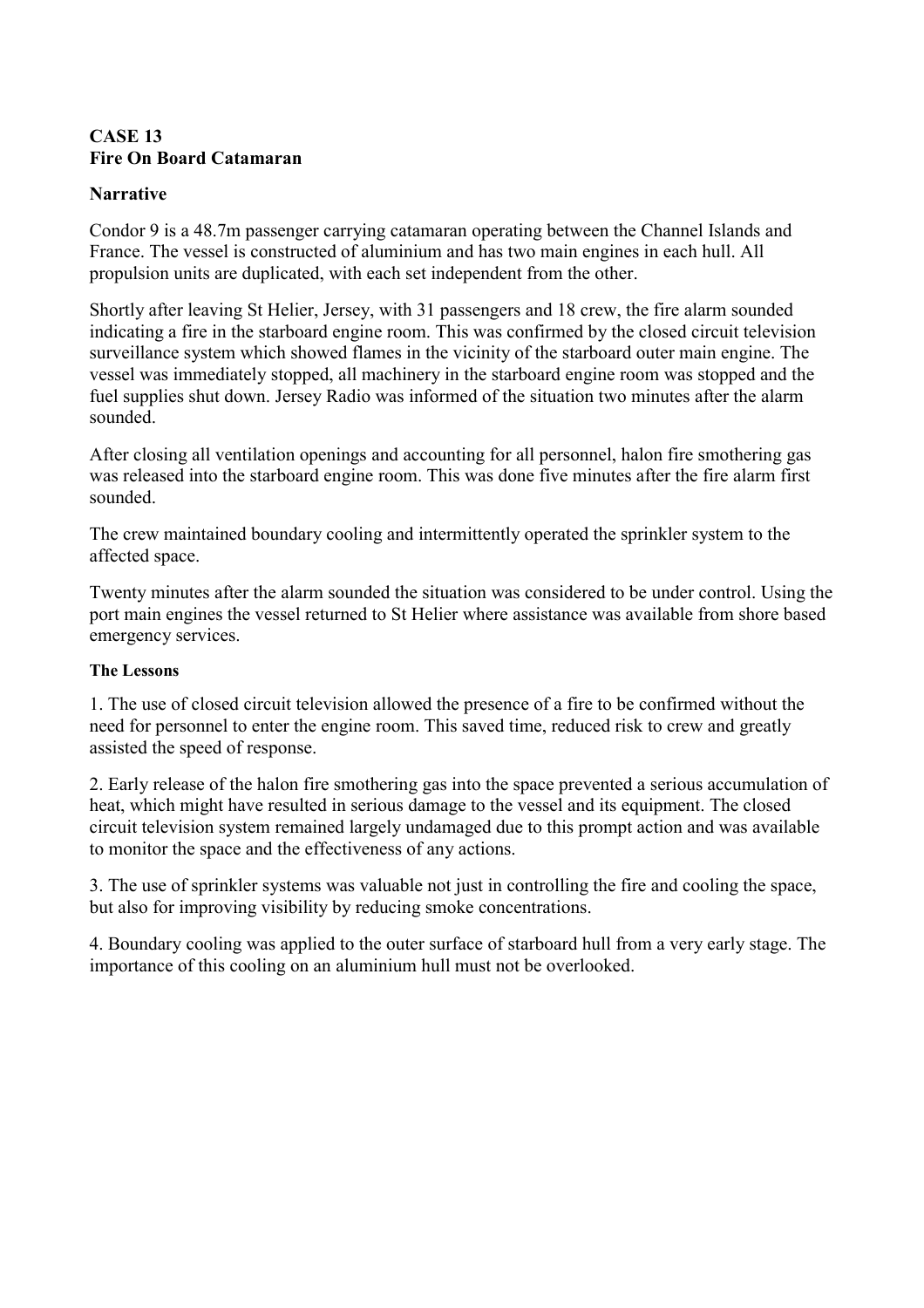### <span id="page-26-0"></span>**CASE 14 Lifeboat Falls 25m into Sea - Two Killed**

### **Narrative**

As part of a safety equipment survey on board the tanker *Jahre Viking* while she was lying alongside in Dubai, a totally enclosed lifeboat was being lowered when a suspension chain parted resulting in it falling 25m into the water. Two of its occupants were killed.

The lifeboat was manned by the chief officer and five others. They had embarked when the lifeboat was in its stowed position and had strapped themselves in their seats. The bosun controlled the winch locally.

The lowering operation progressed normally until the swinging arms of the davits made contact with their resting pads. At this stage one link of the suspension chain on the forward lower block failed and caused that end of the lifeboat to drop. As it swung down, the aft hook involuntarily released allowing the lifeboat to fall 25m into the water where it remained afloat, but upside down.

Four people inside the lifeboat managed to scramble clear, but two did not. They both lost their lives. Laboratory testing of the fractured chain link established that failure had occurred due to excessive brittleness leading to the creation of fine cracks in the link. These allowed the salt laden atmosphere to penetrate causing corrosion. Repeated mechanical load, together with the corrosion, caused the cracks to spread until the link was seriously weakened.

### **The Lessons**

1. The steel from which these chains and other load bearing components within davit/lifeboat systems may be made are sometimes a high alloy type. Without proper heat treatment during manufacture this material can have brittle properties which might make them prone to cracking. These cracks are virtually impossible to detect without specialised equipment and knowledge and do not, until failure occurs, come to light. Failure can be catastrophic. Periodical load testing of these chains, independently of the davits and by a qualified person, is probably the most practical way of identifying any problem.

2. It is important that load bearing chains and links which are made from these steels are clearly identified, if for no other reason than to prevent them being subject to a routine annealing process which could adversely affect their properties. For a similar reason, excessive heating from adjacent welding or gas cutting should be strictly avoided. We acknowledge the Norwegian Maritime Directorate as the source of this article.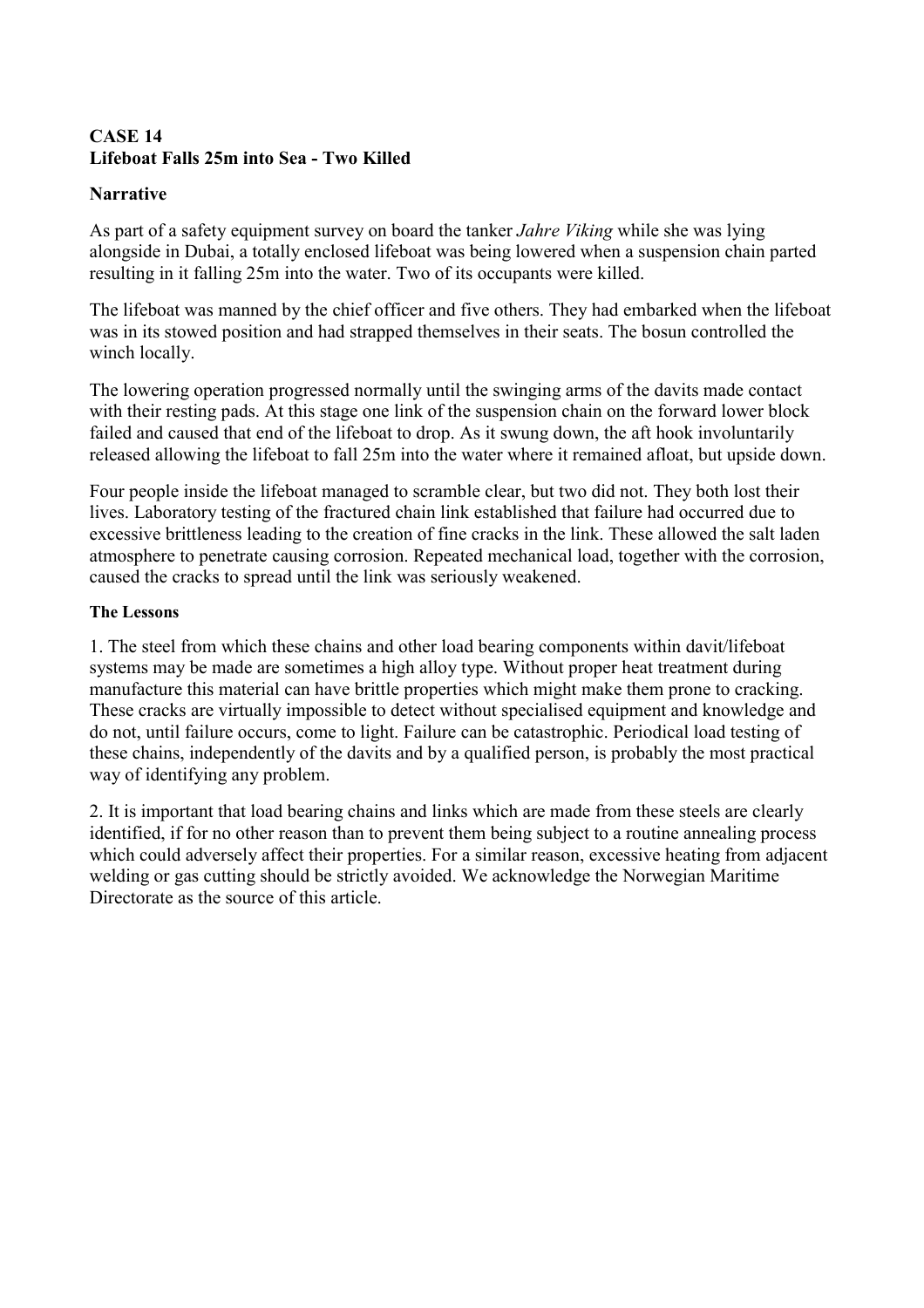# <span id="page-27-0"></span>**CASE 15 Loss of Power and Hand Steering v Narrative**

*Britannia Conquest*, an oil rig standby vessel, was on passage from Lowestoft to Liverpool Bay via the English Channel. At 1340 when off Poole Bay, the hydraulic steering system failed. While it was being investigated, the vessel continued on passage using her aquamaster azimuth thruster as the propulsion and steering unit. At 1650, the defect on the hydraulic steering system was cleared. The aquamaster thruster stopped and the vessel reverted to normal main propulsion and steering.

At 1800, the hydraulic steering system failed once again. The master realised he would require shore assistance to rectify the problem, and diverted towards Portland using the thruster to steer by. The weather at this time was south-south-west force 5. About three hours later, the aquamaster drive unit failed due to a leaking fuel injector pipe on the power unit. This was replaced using the spare carried on board. Immediately following the engine restart, an adjacent fuel line failed causing shut down of the unit. With no fuel line spares available, the aquamaster power unit could not be used. The failure of this unit, and that of the main hydraulic steering system, left the vessel without any steering capability.

At 2155, with the weather deteriorating and no steering, the master contacted the Portland Coastguard and a "Pan Pan" message was broadcast. A tow to Portland Harbour was arranged and she arrived alongside at 0240 the following morning. The subsequent investigation found that the main hydraulic steering system failure was due to a seized shuttle valve in the main hydraulic solenoid valve block. The solenoid valve had been recently overhauled. It was thought that the "O" rings fitted to the shuttle valve were of either the wrong type or were defective. The valve had seized in such a position that hydraulic pressure by-passed the system preventing use of the hand steering.

The failure of the fuel injector pipes on the aquamaster power unit was due to vibration between two adjacent fuel pipes. This movement caused localised wear and thinning of the pipe wall. Normal fuel pressure pulsation when the power unit was operating eventually caused the pipe wall to rupture.

### **The Lessons**

1. If, as in this case, the seizure of a shuttle valve can cause loss of the hand steering system, make sure that that this is known to those on board. Better still they should investigate the possibility of modifying the system so the unit can be by-passed leaving the hand steering operational.

2. When overhauling hydraulic systems involving moving parts with small tolerances, always ensure that the replacement parts are of the correct size, type and material. Cleanliness is essential during the overhaul and reassemble.

3. Always be aware of the possible affects of vibration on pipes, cables etc. Regular inspections of pipe and cable supports, together with their securing arrangements should be carried out.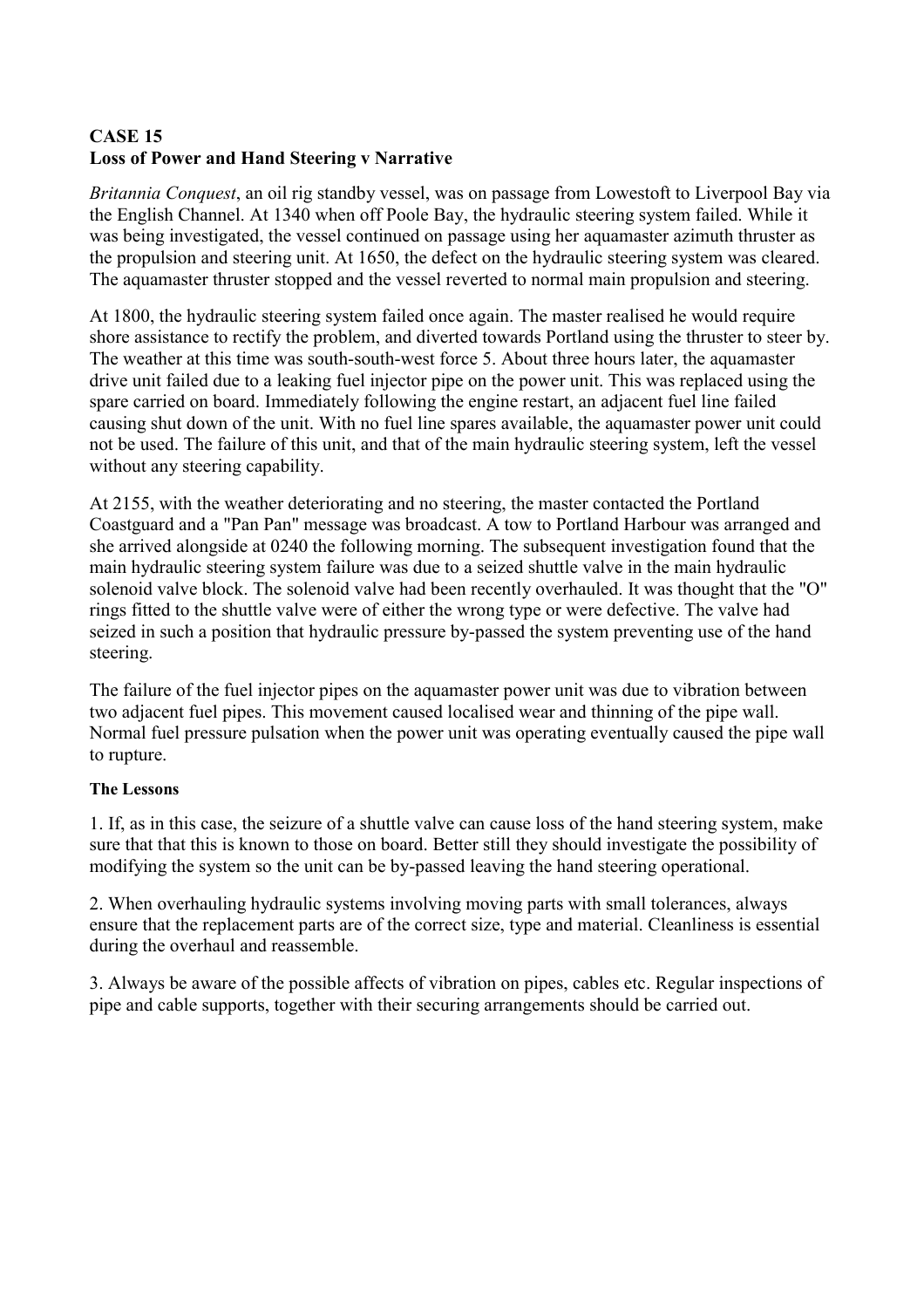# <span id="page-28-0"></span>**Part 2 - Fishing Vessels**

One of the most frequently reported types of accident in recent years has been the flooding and foundering of fishing vessels. One or two have involved the tragic loss of life. More often, the combined effects of good communication and the dedication of the search and rescue organisations (including fellow fishermen), have meant that most crews have been saved. The MAIB pays tribute to all those involved in such rescues.

By looking at a number of such incidents and identifying common features, it is possible to build up a picture of the most likely causes, and identify some important Lessons. Once this has been done, we do our utmost to ensure that others are aware of the circumstances, so that they can prevent the same thing happening again.

The two spaces most vulnerable to flooding are the engine room and the fish hold. Of the known causes, sea water pipe failures account for about half, with hull failures coming a close second.

The MAIB tries to analyse the significance of age to flooding and foundering. Vessels less than about 20 years old require less maintenance to ensure the integrity of hulls, pipes and valves. The older vessels are more susceptible to flooding, because the same level of maintenance is no longer adequate to prevent the type of defects that can cause flooding. By about 40 years of age, vessels are either scrapped, or extensively refurbished to bring them more in line with boats less than 20 years old. Owners and skippers of the older fishing vessels need to pay greater attention to sound maintenance

to ensure that age, and wear and tear do not become the reasons why so many fishing vessels founder. The ultimate consequence of flooding is a vessel that sinks. Of the 25 vessels lost in 1999 about 70% were the result of uncontrollable flooding. There is no reason why a well maintained vessel should sink if the flooding can be contained to a single compartment. Too often we find that the bulkheads between compartments are not watertight. Water flooding into one compartment seeps into the next. Bulkheads in wooden vessels are not required to be watertight but in steel built boats they are. Watertight integrity will be far more effective if all bulkheads are properly maintained.

But no matter what the cause of flooding, a major shortcoming in too many vessels is the state of, or lack of, bilge alarms in the engine room. We hear, over and over again, that the crew are seemingly unaware that the engine room is flooding until it is too late. Had the alarm sounded as designed when the flooding was first detectable, adequate action could have been taken to save lives and the vessel. We often find the alarm has been landed for repair and not replaced, or was known to be defective and due to be looked at 'next time in harbour', or even assumed to be correct but was never tested. We even hear of some that have been muted because the noise was 'irritating'. In each case the epitaph is the same. If only ...

Bilge alarms matter. Test them daily; and make sure they work.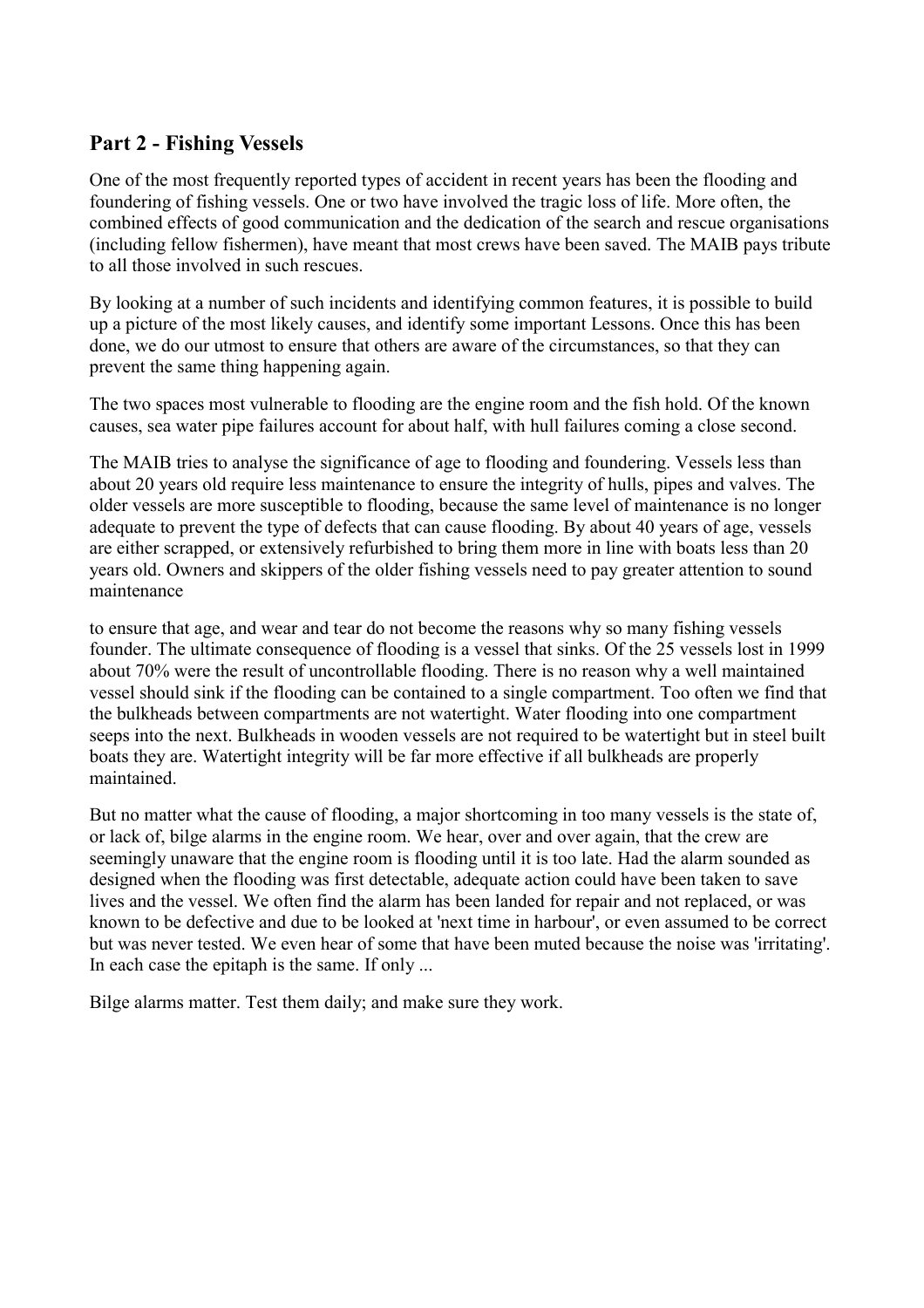### <span id="page-29-0"></span>**CASE 16 Purchaser Beware!**

### **Narrative**

Fv Cracker, an under 12m fishing vessel, was working about 80 miles off the west coast of Scotland when a rope fouled the propeller. While attempting to clear the obstruction, the main engine gear box drive failed. With all propulsion lost, the fishing gear was retrieved, a line passed to another nearby fishing boat, and the vessel towed to port for repairs.

On examination, all three bolts securing the gearbox flange to the main engine drive shaft were found to have sheared. The condition of the two broken bolts showed that they had sheared some time before the incident and that the main engine drive shaft had been transmitting engine power on the one remaining bolt. This bolt had in turn sheared while manoeuvring the vessel astern to free the rope from the propeller. It was found that the vessel had been involved in a previous accident involving a fouled propeller and it is probable that during that incident, the three drive plate bolts had been stressed. Subsequently, after the boat had been sold to the new owners, the stressed drive bolts broke.

Following the incident, the main engine drive plate bolts were renewed and all main engine, gear box, and line shaft mountings checked. Shaft alignment was checked and a rope cutter fitted to the propeller.

Over the next few months, various flexible engine mounts required replacement ending with another complete loss of drive in December 1998. Inspection showed that again three mounting bolts had sheared. Further investigation found that when running, engaging the forward or aft gears caused considerable fore and aft engine movement.

To counter this movement, the engine mountings were replaced with mountings designed to a substantially higher specification. Since this change, there have been no further problems with sheared mountings. A side product of this solution, was that a succession of unexplained coolant pipe and oil pipe leaks had stopped, suggesting that the engine movement was the cause.

### **The Lessons**

1. When you purchase a second-hand boat or any machinery item ALWAYS ask if it has been involved in an accident, what the accident was, and what repairs etc were carried out. The records of the vessel and machinery should be examined for evidence of regular maintenance, repairs and renewals.

2. A pre-purchase inspection of the vessel and its machinery by a competent fishing vessel surveyor can save both time and money in the long run as well as ensuring that the vessel is safe to operate. Do see it afloat, and test both engine and gearbox.

3. It is well to remember that buying a second-hand boat is like buying a second-hand car - do not believe everything you are told and CHECK everything. Your life, and that of your crew, may depend on it.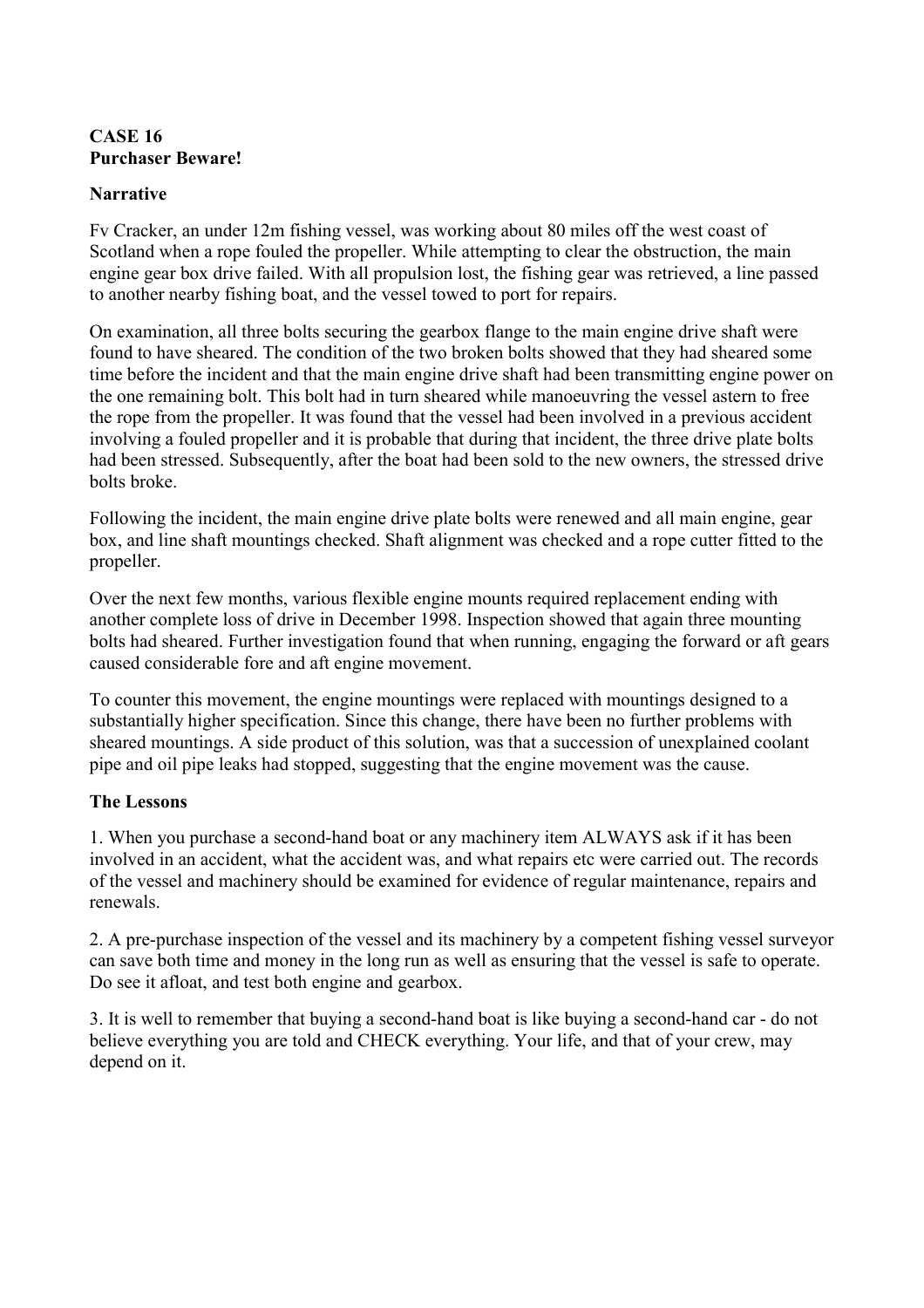### <span id="page-30-0"></span>**CASE 17 Loss of Another Fishing Vessel**

### **Narrative**

The 24.2m seine trawler  $\langle i \rangle$ Rosemount II $\langle i \rangle$  built in 1975, was pair fishing with another seine net trawler  $\leq i$ >Morning Star $\leq i$ >. Visibility was poor with fog descending. She had a crew of seven and was just about to haul when flooding was discovered in her engine room. A member of the crew had gone below to start an engine to provide power when he discovered the flooding with the water level already above the floor plates. The bilge alarm had not operated. The coastguard were alerted via a North Sea Platform. Because of the poor visibility, a rescue helicopter was unable to deliver a salvage pump.

As the flooding continued and spread to the aft cabin, the crew transferred to  $\langle i \rangle$ Morning Star $\langle i \rangle$ . It was only then that the skipper realised he did not know who among his crew had ever attended a survival course.

The vessel sank about five and a half hours after the flooding had first been discovered. Before this trip the vessel had been slipped to have the stern tube seals replaced and a cooling water sea cock fitted.

### **The Lessons**

This type of accident is all too common. An apparently well found vessel sinks for no clearly defined reason. It is easy to speculate about the causes, and many will have their own theory about what happened. The following is known: the source of the flooding was in the engine room, it was uncontrolled, it was discovered too late for it to be contained and the bilge alarm did not function. Bad weather prevented a helicopter flying in a salvage pump and the crew were forced to abandon ship. They were lucky; there was time to do it in an orderly fashion and there was another trawler close by to embark them. The Lessons must therefore focus on what is known.

1. Although flooding in an engine room can occur as a result of a leak in the hull or the failure of a stern gland, the more usual source is the failure of pipework carrying seawater and the inability to isolate it. In this instance there is no evidence to suggest that the work carried out on any underwater fitting before this particular trip had anything to do with the cause, but skippers are advised to pay particular attention to all pipes carrying seawater and have them, and the seacocks, very regularly checked and surveyed.

2 On the first trip to sea after slipping for underwater work, be meticulous in carrying out checks on whatever work has been done. It is far better that any defect is identified as soon as possible rather than discover the hard way once far from ready help.

3. A working bilge alarm is among the most important items of equipment carried on board a fishing vessel. It is your silent watchkeeper in unmanned spaces. If it is landed for repair, is defective or switched off, it is totally useless. It should be routinely checked for correct operation on a regular basis. Early detection of flooding greatly increases the chances of containing the problem and saving the vessel. There is a useful MGN worth reading No 49 (F). For those who may not be familiar with these notices issued by the Maritime and Coastguard Agency, this is probably a good starting point.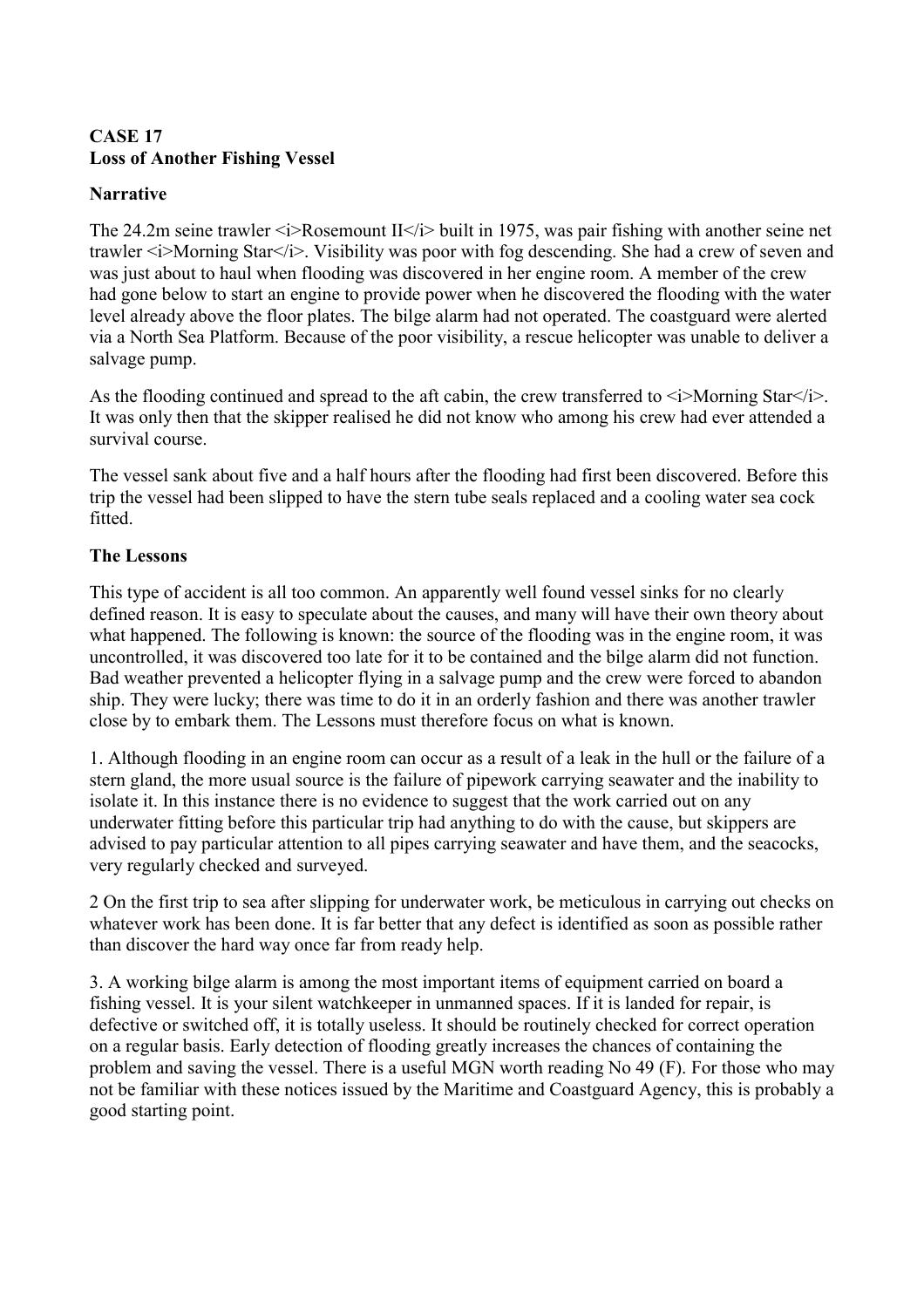4. As a mental exercise, any crew member of a fishing vessel might care to think how he would isolate a seawater service pipe if it failed. The correct answer might save his vessel, and more important, the lives of all onboard.

5. Rescue helicopters play an enormous part in saving life around our coasts, but they have their limitations. Carrying salvage pumps in fog is one of them. Never assume the helicopter will solve all your problems. They have been phenomenally successful and will contrive to provide assistance wherever they can, but for planning purposes assume you are on your own.

6. The only certainty about abandoning ship is the lack of notice. Many, many mariners, and especially fishermen, have had cause to be grateful for attending a survival course. Once again, knowledge about what to do in such circumstances can be the difference between life and death. It is far too late to be thinking about it as your vessel sinks beneath you. Owners and skippers should encourage everyone to attend such courses. It could be the difference between surviving and a grieving next-of-kin.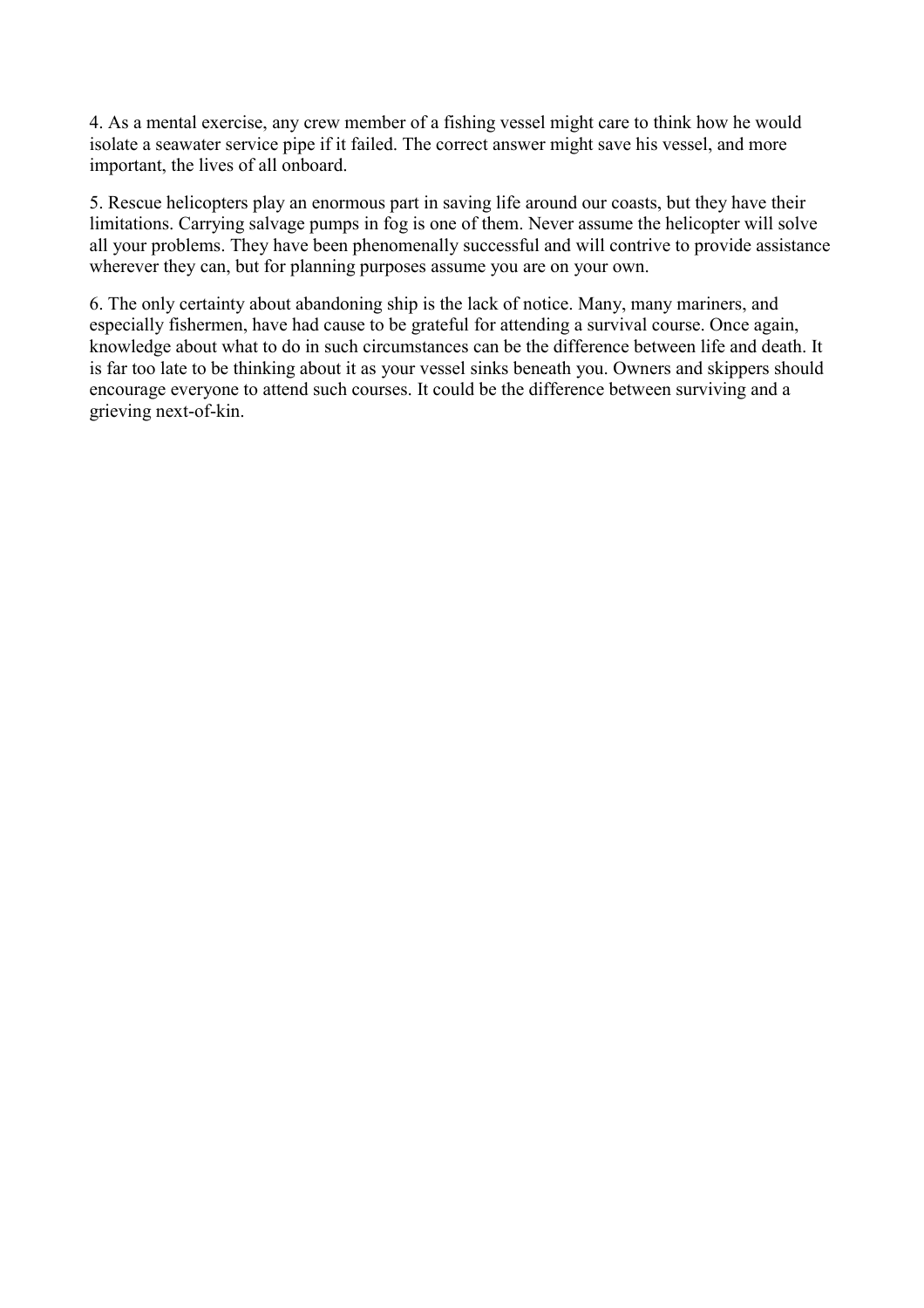### <span id="page-32-0"></span>**CASE 18 Collision between Coaster and Fishing Vessel**

### **Narrative**

*Gert Jan de Ridder*, a 33m fishing vessel was beam trawling in the North Sea and towing in a north-westerly direction with the correct lights displayed. The wind was southerly force 4 to 5 and the visibility was good.

The 465gt Danish coaster *Othonia* was on a westerly heading on passage from Frederickshavn to Aberdeen. The mate was on watch and saw a cluster of lights about 5 miles ahead and some 10° on his port bow. He thought they might have belonged to a fishing vessel but because he was unable to make out any specific lights to verify this, he was unsure.

The fishing vessel's watchkeeper detected a ship approaching from the east when its range was 3 miles. It was *Othonia*. Realising he was the stand-on vessel, he maintained his course and speed. When the range had closed to 1 mile he called on the VHF to establish the approaching vessel's intentions. There was no reply, and because he was unsure whether she was going to pass ahead or astern, decided to maintain his course and speed.

Meanwhile, *Othonia*'s mate took avoiding action and altered course 15° to starboard. When he estimated the range had closed to about half a mile he went to the bridge wing to get a better view, assumed he would pass ahead of her and returned to the wheelhouse to check the course.

On board the fishing vessel the watchkeeper had realised that a collision was imminent and put the helm hard over to port to avert it. It was too late and shortly afterwards *Othonia* hit the fishing vessel's starboard quarter, raked down her starboard side and snagged a fishing boom. The two vessels became entangled. One of the beam's supporting stays eventually parted allowing *Othonia* to break free

After the collision, radio contact was established. Damage to both vessels was limited and there was no pollution. After standing by for a short period *Othonia* continued on passage while *Gert Jan de Ridder* hauled her fishing gear and then made for Harlingen to carry out repairs.

### **The Lessons**

1. This was another typical incident involving two ships where too many assumptions were made. Under the Collision Regulations *Othonia* was the give-way vessel; *Gert Jan de Ridder* was engaged in fishing. How the coaster's mate failed to recognise the lights of a fishing vessel is not clear, but many of us who have kept bridge watches can recall instances when trying to pick out the navigation lights of a vessel engaged in fishing and find it is not as straight forward as the text books would have us believe. If the coaster's mate was unsure whether the other vessel was a fishing vessel, he should have assumed she was and taken effective avoiding action. In any event he should have taken early measures to establish whether risk of collision existed. Leaving such action to when the range had closed to within a mile was far too late.

2. Identifying navigation lights at night is one occasion when a good set of binoculars can be crucial. Early recognition of what is being displayed is important enough, but even if the uncertainty remains, it is essential that an assessment of the risk of collision be made. A steady, or nearly steady, compass bearing should alert even the least experienced watchkeeper to the possibility that a collision, or a very near miss, will follow if nothing is done about it.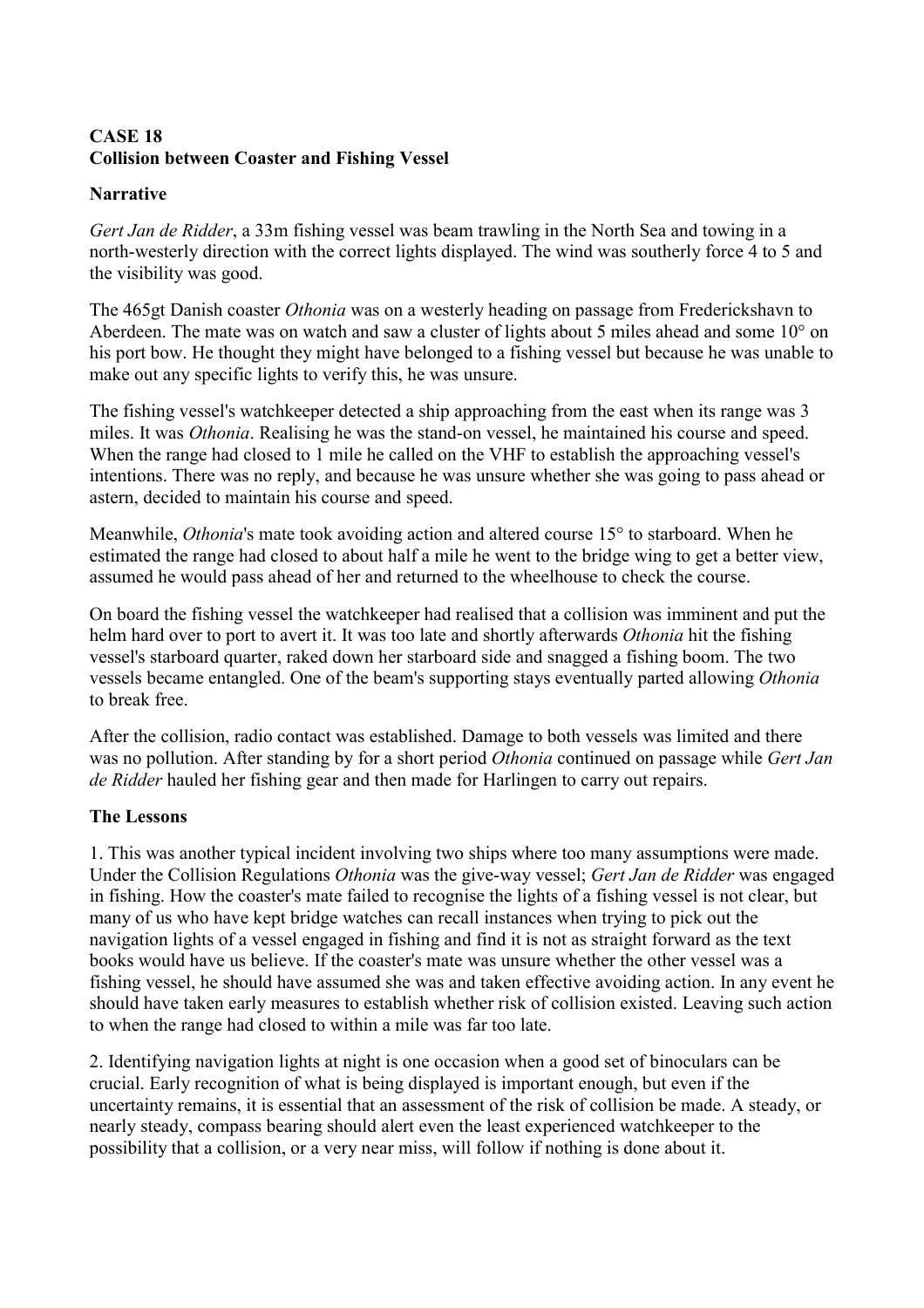3. When trying to avert a collision with a vessel less than a mile away, a course alteration of 15° is totally inadequate. Positive avoiding action should have been taken much earlier and watchkeepers should need little reminding that any alteration of course (or speed) must be sufficiently bold to be readily apparent to the officer of the watch in the other vessel.

4. Fishermen should be aware that working lights can be confusing. They can also interfere with the keeping of a good lookout. If they are not required to be on between hauls, they should be switched off and it will pay dividends to check that they do not interfere with the effectiveness of the navigation lights. And just in case anybody has forgotten there is a reference to all this in the 'Rules'. *"The Rules concerning lights shall be complied with from sunset to sunrise and during such times no other lights shall be exhibited, except such lights as cannot be mistaken for the lights specified in these Rules or do not impair their visibility or distinctive character, or interfere with the keeping of a proper lookout."*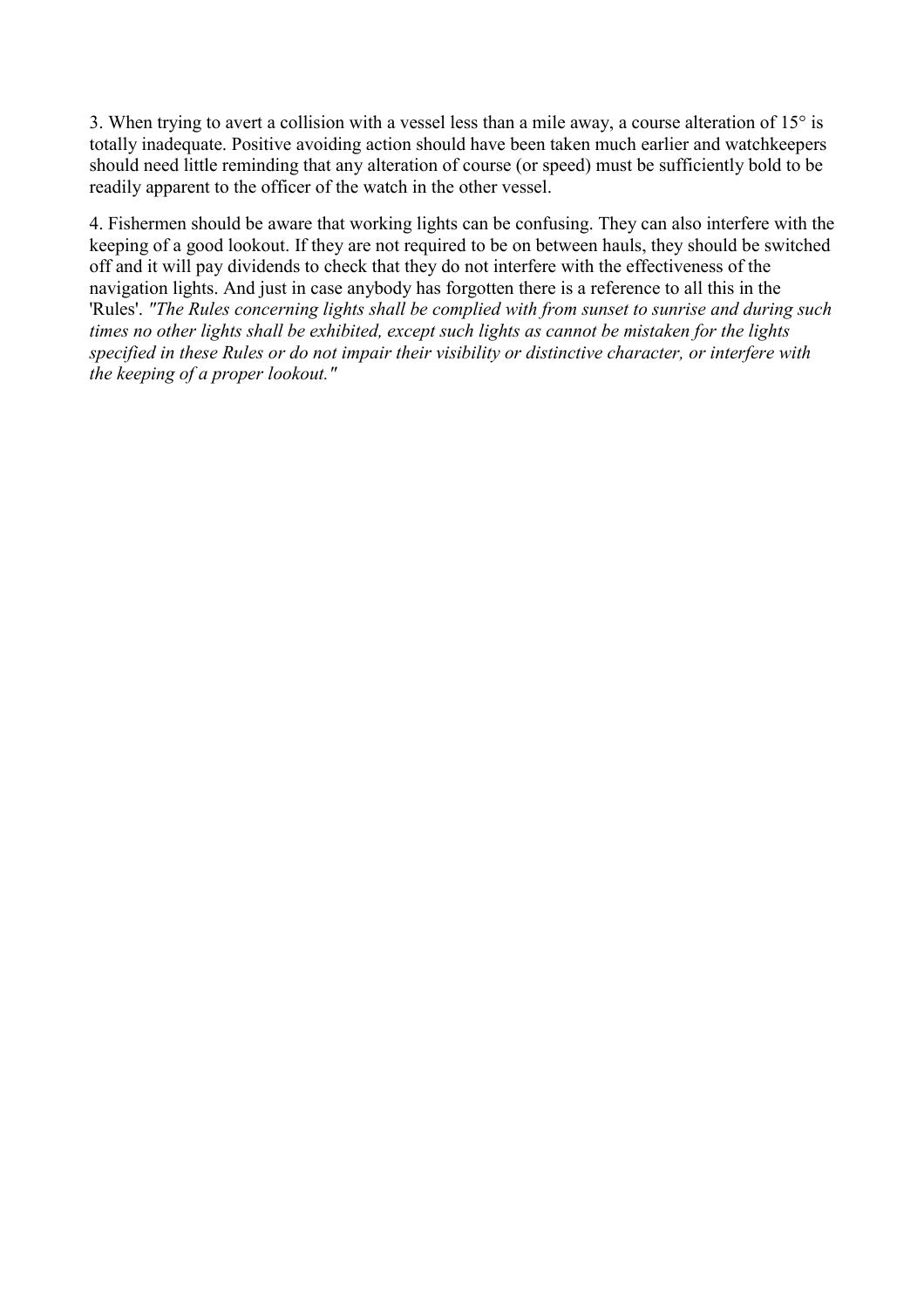# <span id="page-34-0"></span>**CASE 19 Hooked-back Engine Room Door causes Loss of Vessel**

### **Narrative**

The 31m long beam trawler *De Kaper* was fishing 30 miles off the Danish port of Hanstholm when at 0222, a fire alarm on the bridge indicated a fire in the engine room. The watchkeeper went below immediately to investigate but was unable to get close to the engine room entrance because of smoke in the accommodation. It had been the habit on board to keep the engine room door hooked back open as it was heavy and awkward to handle in the confines of the accommodation alleyway.

The remaining four crew were roused quickly and, using a hose and extinguishers, they tried to close the door which, by this time, was engulfed in flames. They were unable to do so.

The fire, which was fed by fuel oil from the nearby daily service tank, and fanned by air from open external doors, spread rapidly to the accommodation and the wheelhouse. Much of these spaces were destroyed.

The vessel had been fitted with emergency fuel trips and halon gas fire smothering equipment, but neither could be reached. They were located in the accommodation immediately outside the engine room entrance and close to the seat of the fire.

With the fire completely out of control, the crew launched a liferaft and retreated to the foredeck. The EPIRB was activated and distress rockets were fired. When a nearby fishing vessel was seen approaching they abandoned the blazing *De Kaper* and drifted in the liferaft towards her. Their rescuers took them to Hanstholm where they were all landed safely.

Crews from other vessels later extinguished the fire and *De Kaper* was towed into port where she was declared a constructive total loss.

Examination of the vessel by the MAIB indicated the probable cause of the fire was a faulty battery charger. A small initial fire spread to the vicinity of the daily service tank where a faulty closing valve on the tank's contents gauge allowed fuel to feed the flames.

*De Kaper* had transferred on to the British register in 1993 having been built and first registered in Belgium in 1985. At the time of the transfer she was granted exemption from compliance with several sections of the Fishing Vessel (Safety Provision) Rules 1975. Of particular relevance to this accident, the MAIB found she was exempted from full compliance with several structural fire protection requirements which are designed to contain and limit the speed and spread of a fire.

### **The Lessons**

1. Given a ready supply of fuel and air and no boundary, a fire will spread very rapidly. There is every prospect it will get out of control before a fire fighting party can be mustered.

2. Good operational management against the ever present risk of fire entails maintaining the integrity of the structural fire boundaries at all times and, in the event of a fire, rapidly starving it of fuel and air.

3. It is particularly important, given the high risk of fire in the engine room, to keep the engine room door(s) closed at all times.

4. Good maintenance and cleanliness in the engine room will help to minimise the risk of fire.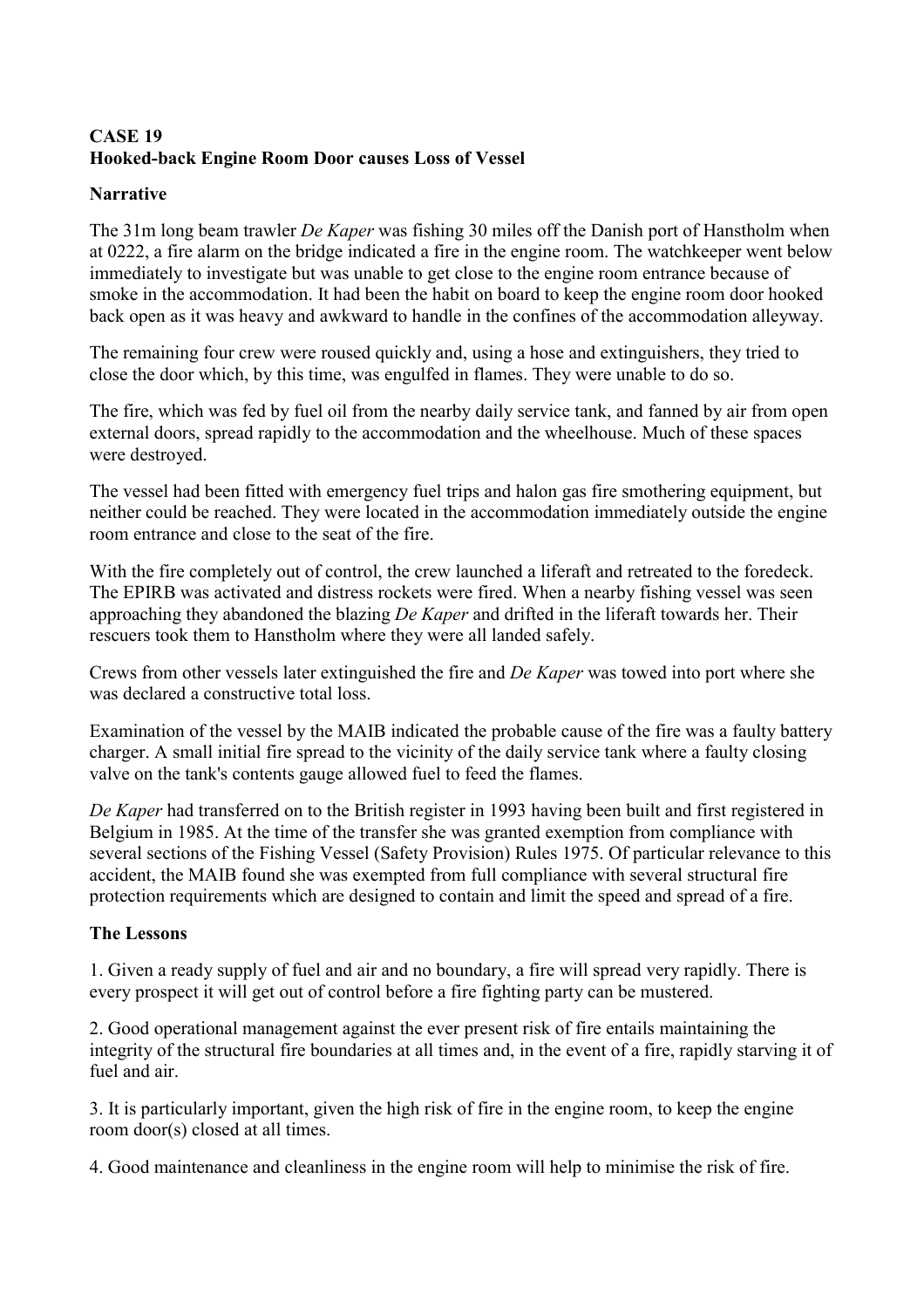# <span id="page-35-0"></span>**CASE 20 Corroded Pipework causes Flooding of a Fishing Vessel**

### **Narrative**

The 23m steel trawler *Ocean Hunter* was heading for fishing grounds in good weather.

When she was about 25 miles east-south-east of Peterhead the driver (engineer) found water spraying from a bad leak in the elbow of a section of pipe to the starboard bilge pump. He shut the valves to that section of piping to stop the leak and told the skipper. The skipper decided to return to port to have the pipe repaired.

Soon afterwards the engine room bilge alarm went off. Are turn visit to the engine room revealed that the main sea water inlet pipe had fractured at a flange. The flooding was isolated by closing the appropriate valves but because this led to the loss of sea water cooling, the main engine had to be shut down.

Apart from water spraying onto the nearby starboard generator and putting it out of action, there was no other damage. The engine room was quickly pumped dry using the port, auxiliary engine driven, bilge pump. With no main engine, *Ocean Hunter* was towed back to port by another fishing vessel without further incident.

### **The Lessons**

1. The well located and effective bilge alarm gave early warning of the flooding and prevented serious damage to the main engine and gearbox.

2. The driver had many years of experience, including 3 years on *Ocean Hunter*, so was able to identify the problem and take the appropriate corrective action very quickly. Good ship knowledge paid dividends.

3. The pipes failed because they had been severely weakened by corrosion. On one length of pipe there was already a temporary repair which indicated that corrosion was becoming a problem and that a closer and more extensive inspection was required (see photograph).

### **Footnote**

Flooding of engine rooms in fishing vessels is not new. There is increasing evidence to indicate that corroded pipework is very often the cause. If there is any doubt at all about the integrity of such pipework, or the isolating valves, have them properly surveyed. If corroded, damaged or defective, get them professionally repaired or, better still, replaced.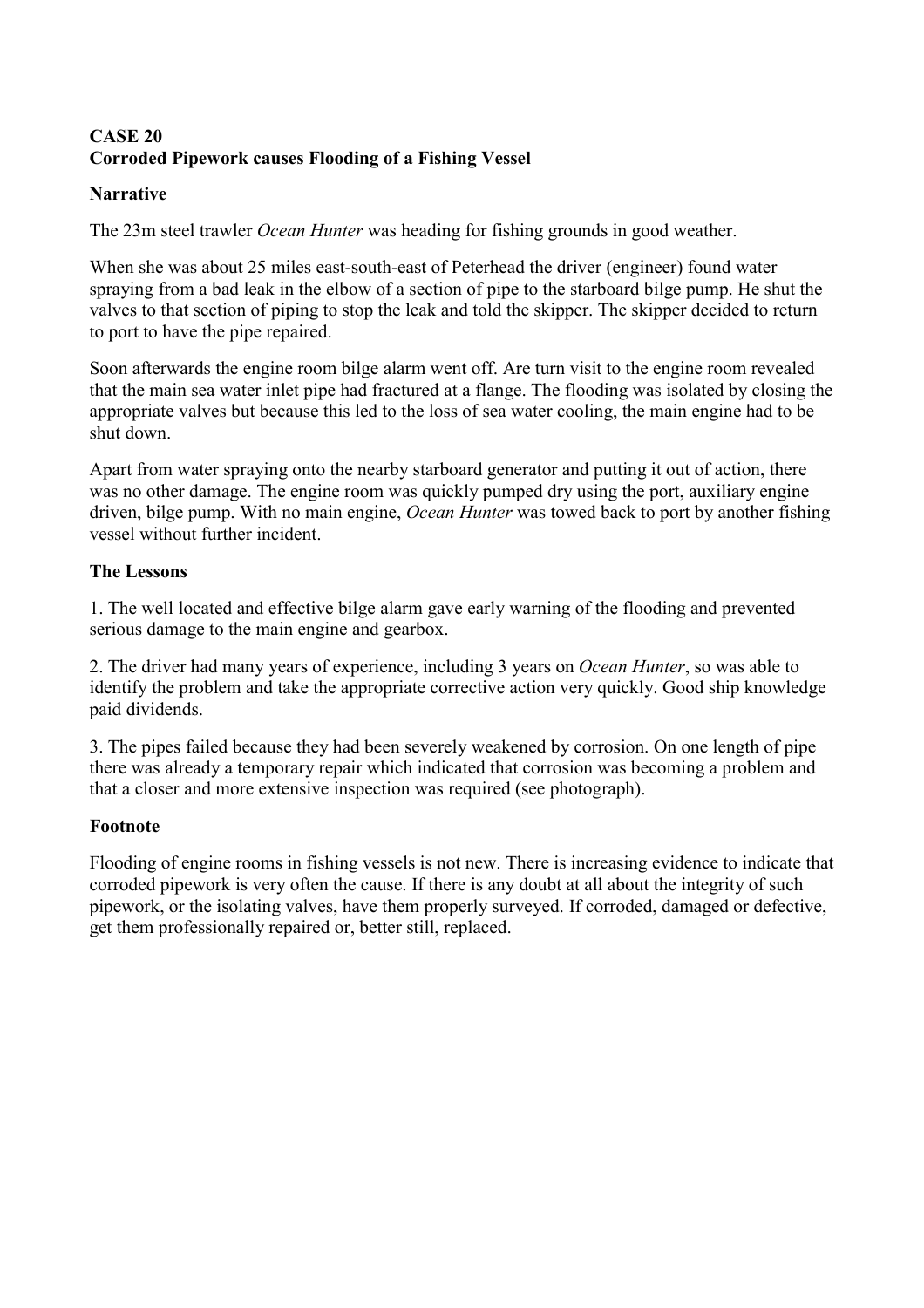# <span id="page-36-0"></span>**CASE 21 Entrapped Water causes a Small Fishing Vessel to Capsize**

### **Narrative**

The 7m open dory type boat *Fleetwing* was hauling pots about 2 miles off the Butt of Lewis when water started to pour in over the stern. She capsized very shortly afterwards.

The eleven year old boat had a small wheelhouse forward and a working deck aft for stowing pots. She was operating about 1.5 miles offshore in fine weather. Winds were southerly force 2 to 3, gusting 4 to 5. There were eleven boxes of crabs on board.

The crew of two had completed lifting, re-baiting and setting four fleets of 20 pots. The 5th fleet of pots became tangled as it was being lifted and took the crew about 20 minutes to clear. Soon afterwards they noticed water beginning to pour in over the stern. When the skipper went aft to investigate, the dory began to sink and then capsize. The crew climbed onto the upturned hull where they were spotted from the shore by a member of the public who informed the coastguard. They were rescued by a helicopter about 1and a 1/2 hours later.

The boat capsized so quickly that there was insufficient time to collect the lifejackets, radio, or flares from the wheelhouse.

The boat and engine were later recovered and, when righted, she floated with a list caused by water trapped between the outer hull and the inner moulding. (The boat is constructed with a GRP moulded hull, and a GRP inner moulding laid inside the hull to form the inner sides and deck. There is a space between the mouldings in which water can collect if the watertight integrity is breached). This additional water had increased the load in the boat and reduced the boat's freeboard.

An accident involving a very similar type of boat occurred recently on a Scottish loch. Unknown to the occupants, water had become trapped between the inner and outer mouldings. The occupants put out in marginal weather and, with its much reduced freeboard, the boat was soon swamped. Three people lost their lives. None of them were wearing lifejackets.

# **The Lessons**

1. In this instance the dory was overloaded with an unknown quantity of water trapped between the hulls.

2. Large ships have draught marks and load lines. Very small craft do not need them but they do rely on the crew having an instinctive feel for when something is not right or looks wrong. If the freeboard somehow feels less than usual, or she is shipping more water in moderate conditions, the crew should be asking why? There may be no obvious answer, but if the hull construction involves an inner and outer moulding, suspect the worst - and return to harbour without delay. Operators of these types of boats should keep a check for any unexplained change of freeboard or angles of heel. They should also check for damage to the GRP hull and any leaks from the boat and rock the boat listening for water sloshing when she is beached, slipped or put on a trailer.

3. The crew of *Fleetwing* survived. Many do not. As in so many instances the sinking was so fast that there was no time to collect lifejackets, flares or portable GPS. The difference between life and death very often boils down to whether the crew were wearing lifejackets when on deck, wearing suitable clothing and had a means of attracting attention. The skipper of this craft recommends fishermen carry personal EPIRBs.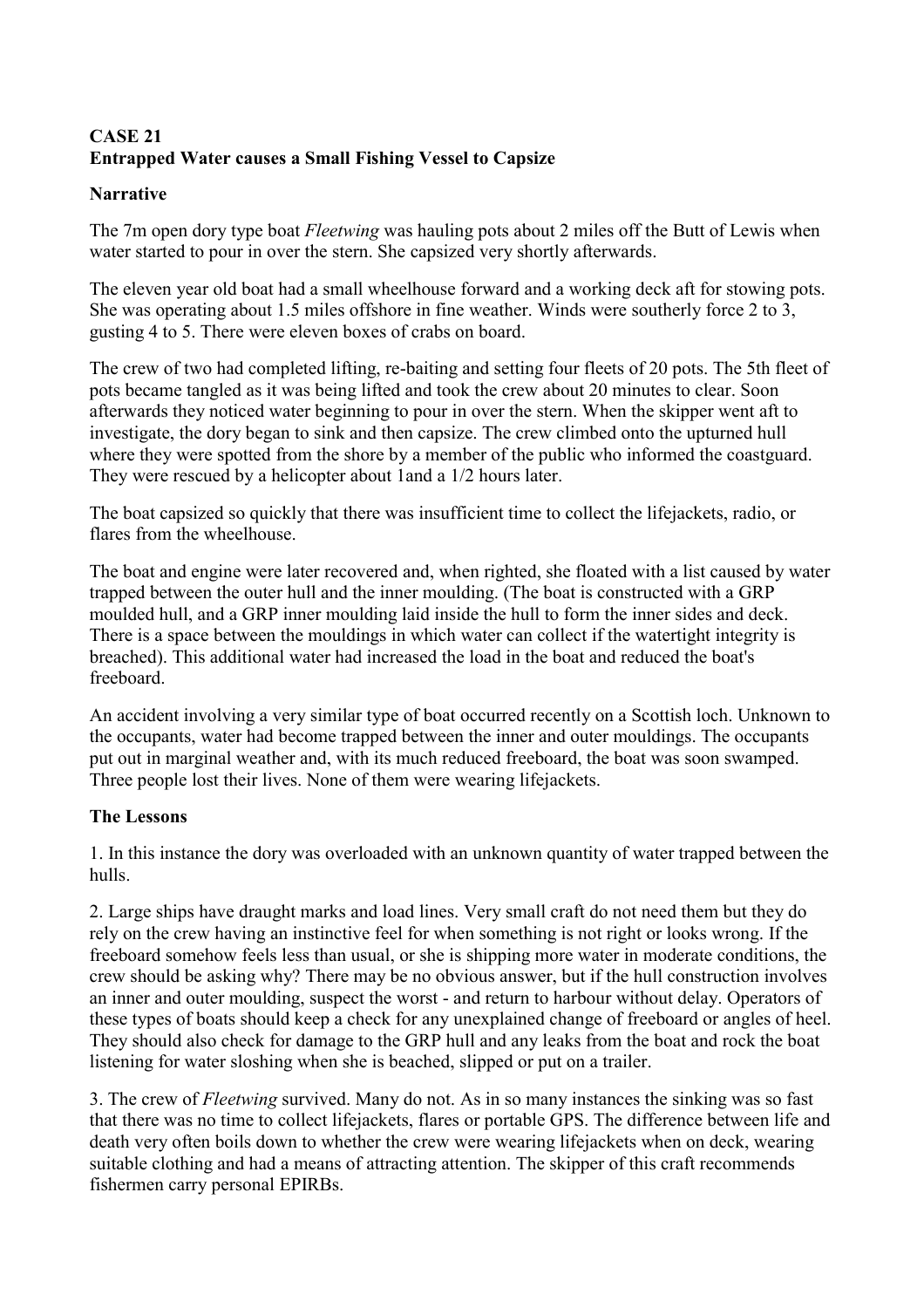4. The chances of survival are greatly increased if the occupants of an upturned boat are able to remain with it. It is much easier to see and locate than a man swimming.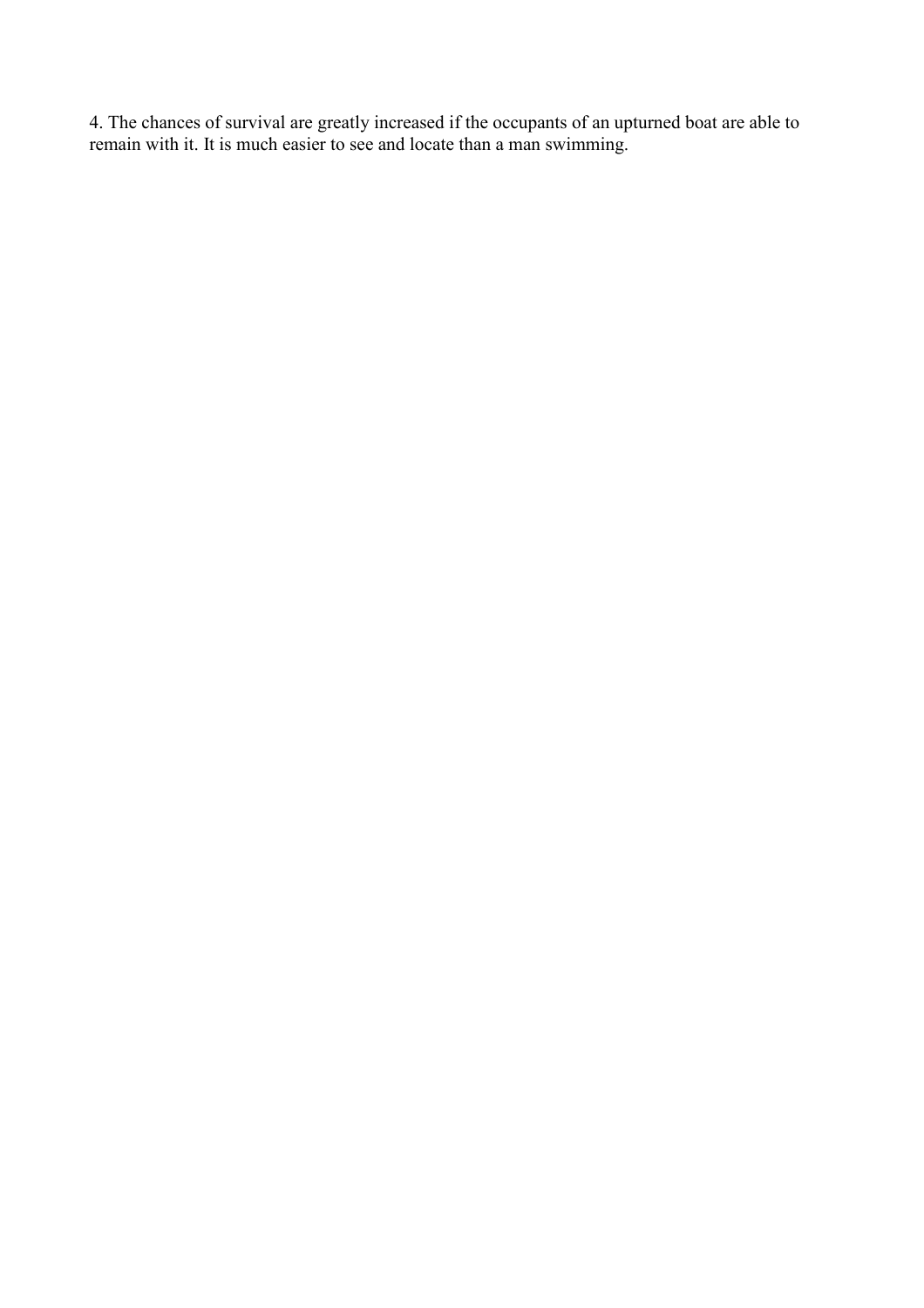# <span id="page-38-0"></span>**CASE 22 Loss of a Small Clam Dredger**

#### **Narrative**

The small clam dredger *Equinox* was fishing about 2 miles west of the port of Ayr one evening. The weather was good with light airs and a slight sea. She was normally operated with a crew of two but, on this occasion, five were embarked. The fishing gear was shot and hauled twice without incident. On the third occasion the port gear snagged on the bottom.

The propeller was disengaged and power was supplied to the winch to pull in the warps. This moved the vessel over the dredges. The starboard dredge was hauled in but the port dredge remained tight on the bottom. Both sets of gear were towed from outriggers just above the bulwarks but were lifted inboard using a gantry. When the starboard gear reached the surface it was connected to the lifting tackle. When it was lifted, the tackle broke and the starboard gear ran away under its own weight. One of the crew then climbed up the gantry to try and repair it.

When the starboard gear reached the seabed its weight was released from the starboard outrigger. The warp to the port gear remained tight with the gear still snagged on the bottom. Given this force, the craft rolled to port, but because one of the crew had climbed the gantry the stability was much reduced. Furthermore, the additional weight of three extra people had reduced the freeboard to an estimated 3 inches. As she started to heel, water began to pour in through the deck scuppers and found its way to non-watertight openings on deck. With the low freeboard, flooding starting to take place and given the inherent poor stability, the heel continued. She capsized.

She sank shortly afterwards and all five crew ended up in the water without any lifesaving equipment. There had been no time to don the two lifejackets which were kept on board. One of the crew managed to swim ashore. The others lost their lives.

### **The Lessons**

1. Many will draw their own conclusions about The Lessons to be learned from this tragic accident, but one of the underlying causes can be traced to a change of ownership and the decision to change the method of fishing. This vessel had fished successfully for many years under previous owners when she had been rigged for single beam dredging. She then changed hands and the new owner altered the method of fishing to twin beam dredging and made a number of modifications; additional weight was added. The modifications increased her fishing capacity but reduced her stability and reserve of buoyancy. The original freeboard was about 305mm (1 foot) but following the modifications, had come down to about 76mm (3 inches). She was no longer safe and several people who saw the modifications thought she was unseaworthy.

2. An increase in fishing capacity is not worth it if the result is an unsafe vessel. Modifying a fishing vessel, changing its type of fishing or adding top weight through additional equipment is potentially dangerous, especially if weights have to be lifted from high points or the freeboard is reduced. Fishing vessels under 12m in length are not required to meet any statutory criteria for stability which places an even greater responsibility on owners and skippers to ensure their vessels are safe. It is irresponsible to take a vessel to sea that is obviously unseaworthy. Owners of fishing vessels should seek professional guidance before undertaking modifications. Merchant Shipping Notice No 989 gives further advice.

3. Increasing the number of people on board in these circumstances does nothing to improve matters.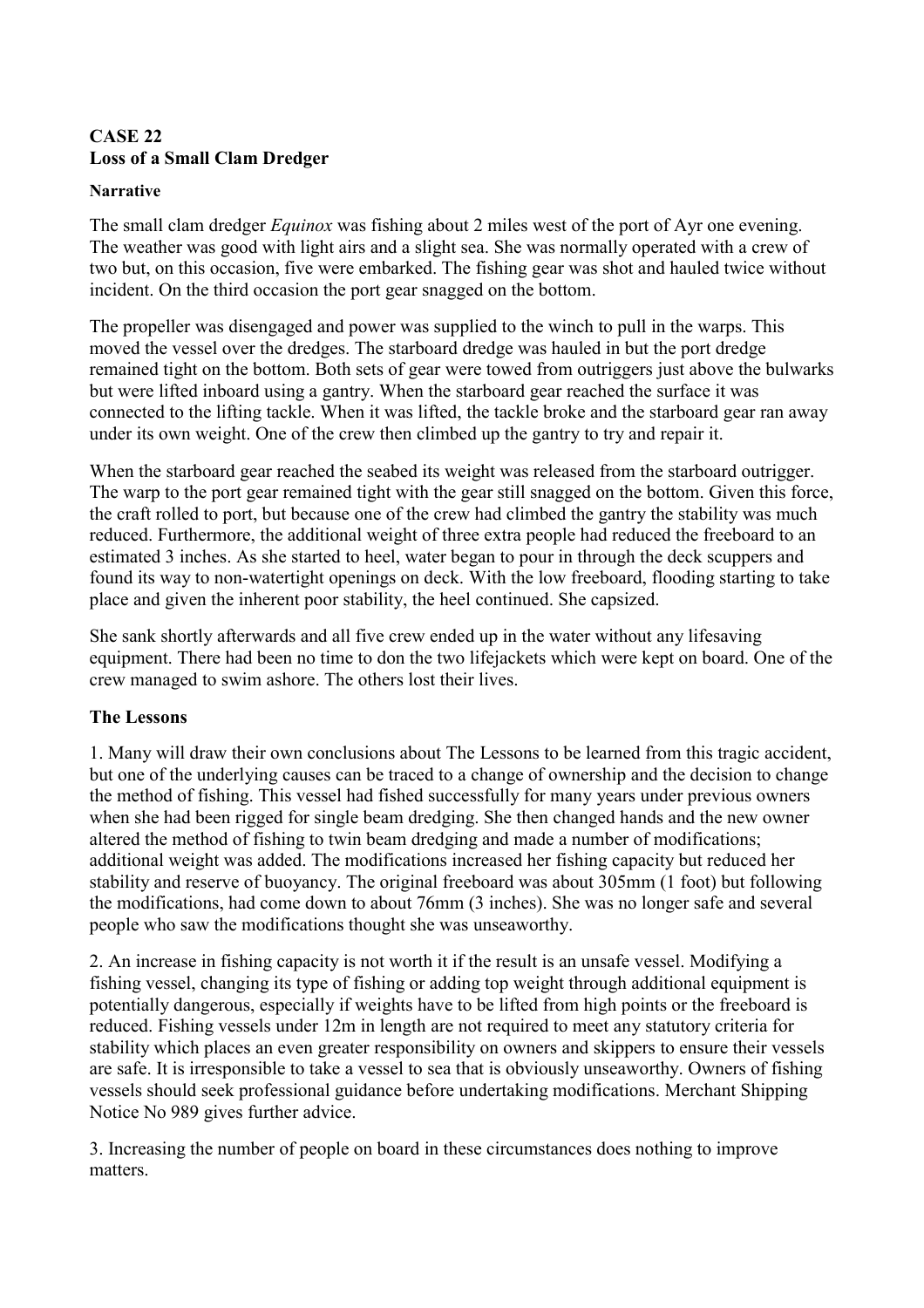4. No vessel, regardless of size, should ever go to sea without sufficient life saving equipment for all on board.

5. Once again, four men lost their lives leaving families and friends to mourn. Had they been wearing lifejackets while working on deck, their chances of survival would have been greatly increased.

6. The astute reader will also be wondering about the tackle that broke. Gear does break from time to time, but skippers learn to recognise when it is time to change damaged, worn or rusty equipment on board. There is no evidence to suggest what, if anything, was wrong with the equipment in this vessel but the point will not be lost on those who rely on sound gear to pursue an already hazardous occupation.

### **Footnotes**

The MAIB has noted the relatively high percentage of accidents that occur to fishing vessels that have just changed hands and where modifications have taken place. In practically every instance a desire to increase the fishing capacity with the consequent addition of topweight and the reduction of stability has been an underlying cause of the accident that soon followed.

Many fishermen still do not realise that there are many lifejackets available on the market that can be comfortably worn while working on deck. The MAIB is beginning to receive a number of reports from skippers and owners who insist that their crews now wear them. The common denominator in nearly all these reports is that the policy change has been made following the loss of a member of a colleague through drowning. The point the MAIB wishes to put across is that we are convinced that most families wish crews would adopt this policy before somebody else loses his life.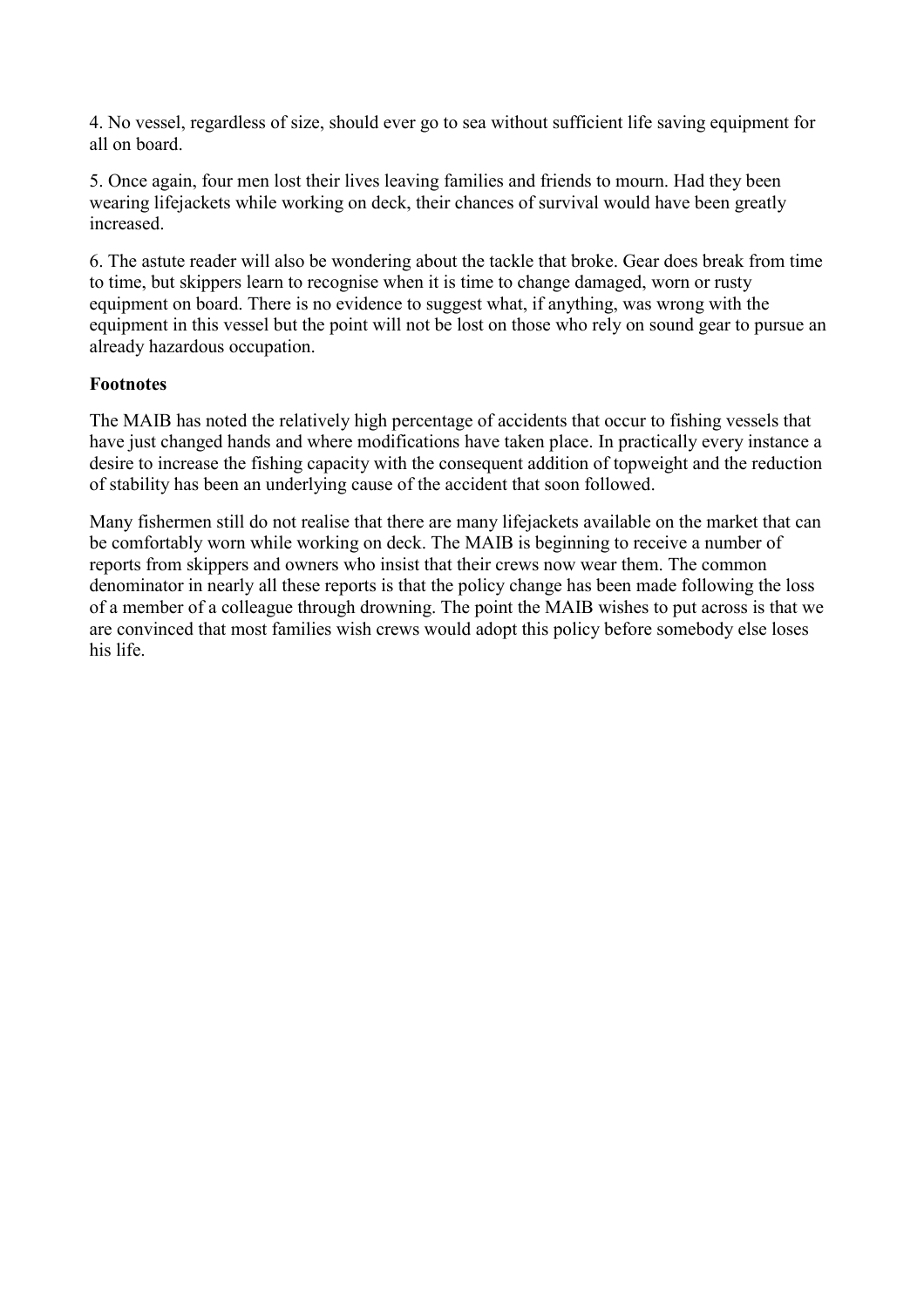# <span id="page-40-0"></span>**CASE 23 Collision between a Scalloper and an Angling Boat**

### **Narrative**

In this incident two vessels collided in good visibility about a mile north of the entrance to the port of Workington.

A lone angler was rod fishing from his anchored 5.8m long, fibre glass constructed boat *Dawn Run.* He saw a fishing boat approaching him and assumed it would keep clear. He then caught a fish and became preoccupied with landing it. The fishing boat was about 2 miles away.

*Border Lassie* a 12.13m trawler/scalloper was returning to Maryport from her fishing grounds. She was heading north-north-east and making good just over five knots. Her skipper saw a buoy and two boats ahead of him. He also held them on his radar which had a guard ring in operation. The guard ring alarmed and the skipper assumed it had been activated by the boats he had already detected. At this juncture one of his crew called for the deck wash to be put on. Satisfied that there was nothing ahead, the skipper engaged the automatic pilot and went below to the engine room. Before he could return, there was an ominous thump. He had hit something.

A moment or two earlier the angler had looked up and realised he was just about to be run down by an unknown fishing boat. He jumped overboard just before the impact. His boat did not survive and sank very quickly. He was picked up by the scalloper.

### **The Lessons**

1. Safety at sea depends, very largely, on the keeping of a good lookout. It is all too easy to be distracted or to assume your radar has detected everything. Keeping a good lookout is not easy to do for long periods and radar helps but, ultimately, it involves seeing things by eye.

2. The text books will say the wheelhouse must be manned at all times. The 'Rules' are uncompromising; " *every vessel shall at all times, maintain a proper look-out ...*" No marine accident inspector would ever advocate anything else. Examiners would get out their red pens if you were to even suggest otherwise but, to be realistic, there are occasions in small craft when it is possible to safely interrupt the keeping of a constant lookout. The art is knowing how to do it and when.

3. You can never leave the lookout for long but, providing certain precautions are taken, it is possible to go below to shake your relief, find out why the bilge alarm has gone off, visit the heads, secure some loose gear on deck or even start the deck wash. The trick is knowing how long you can be away and then return *before* that time has expired. In the open sea it depends on several factors: your speed, visibility, ability to see things and the proximity of other vessels. If you are *absolutely* sure there is nothing within, say 5 miles, you can be confident that nobody will run you down, or you will hit anybody else within, say, three minutes. You can therefore interrupt the lookout for that time but, and it is a big but, you must ensure your absence is for no longer. You must, at all costs, resist the temptation to make it four minutes or more. Closer inshore any interruption to keeping a lookout must be very short indeed. Fishing net and pot markers, small craft and even swimmers can be hard to see until the last moment.

4. If, however, you are not sure you have seen everything, or the visibility has reduced, you should be very wary of leaving the wheelhouse unless there is an emergency. Remember that if your height of eye is low, or the boat's structure inhibits a good all-round look, or you are unsure how far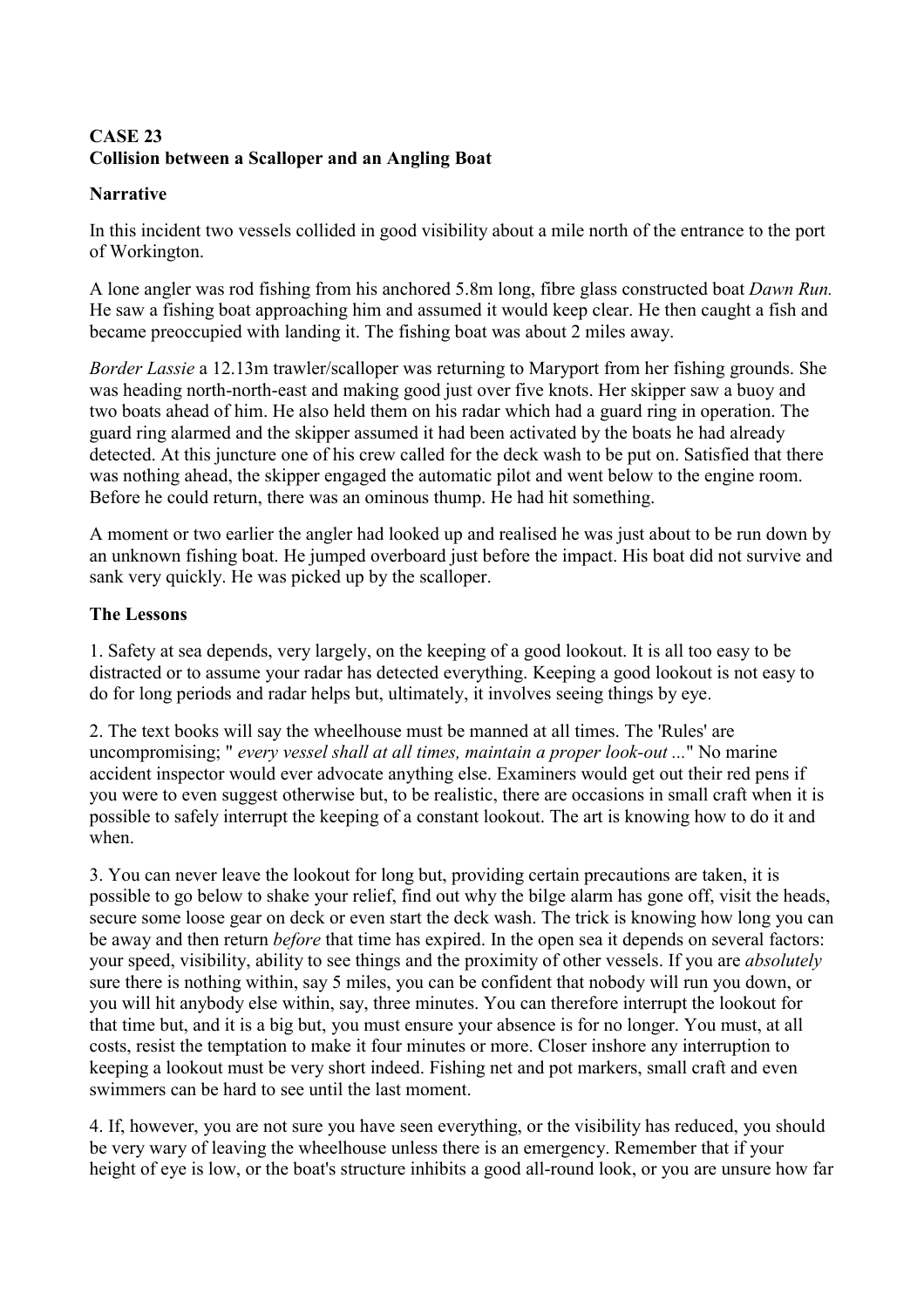away other vessels are or what their relative movements are, you are not in a position to say there is nothing around. There may, for example, be a small angling boat with a single occupant catching a fish. If you must leave the wheelhouse in such circumstances, get someone to relieve you.

5. Radar is an aid, and a very good one. Its performance is dependent on knowing how to use it, being properly tuned, set to an appropriate range scale, the height of the aerial, the prevailing sea state and the echoing area of targets. Some small vessels do not show up well and if there is any suggestion that you are in an area where they operate, it is doubly important that you maintain a very thorough *visual* lookout as well. Small fibreglass built yachts and fishing boats can produce very poor radar returns. And never assume the guard alarm has sounded for the contact you can see. It might have been for a very much smaller echo at close range.

6. If you are the owner of a small craft such as a yacht or angling boat and you are operating offshore, you can help other vessels by fitting an effective radar reflector. They enhance echo returns and their use is strongly recommended.

### **Footnote**

Guidance on fitting radar reflectors is provided in Merchant Shipping Notice No M.1638.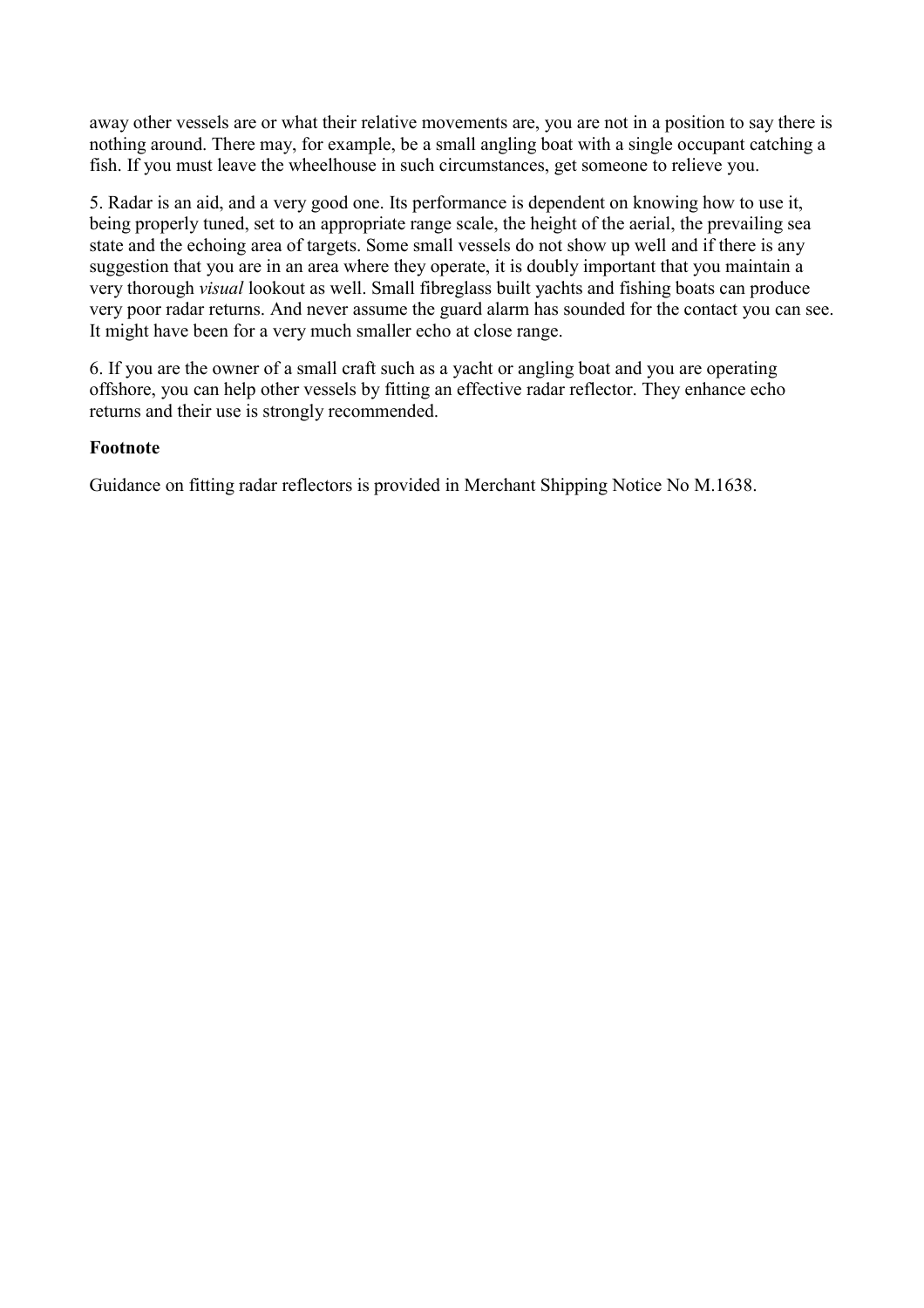# <span id="page-42-0"></span>**CASE 24 Cook Falls on Conveyor Belt - Fractures Ankle and Leg**

### **Narrative**

The crew of the 22.55m seine netter *Renown* were stowing fish in the hold. In the fish processing area on the deck above, the cook wanted to clear remaining fish from the holding bins. To achieve this he decided to stand on the stationary conveyor belt situated just below them. The boat rolled, he lost his footing and fell onto the conveyor belt's control handle which activated the hydraulic operating system. The belt started to move and he found himself being drawn forwards until his legs became trapped. Because his back was keeping the handle in the "on" position, and he was out of sight and hearing of the rest of the crew, the belt stopped only when it reached the power cut-off pressure of 175.8 kg cm 2. He was badly injured and fractured his right ankle and leg.

The fish handling system had been fitted the week before the accident occurred. The control handle was fitted to the side of the conveyor belt so it could be operated by the crew when gutting fish. Since the accident a number of safety measures have been introduced:

1. The control handle has been moved and a protective guard fitted.

2. To ensure the holding bins can be readily emptied, their inner shapes have been altered and a series of pipes have been fitted to supply running water.

3. A monitoring camera has been fitted in the wheelhouse so that the skipper can see what is happening and can, if necessary, shut off the power remotely.

### **The Lessons**

1. It was dangerous and totally unnecessary to stand on the conveyor belt to clear fish from the holding bins. A deck wash hose would have been just as effective.

2. While the measures taken to prevent such an accident happening again are sound, they were only put in place after one of the crew was badly injured.

3. It is all too easy to remind fishermen that a full risk assessment of the fish processing area should have been carried out after installing new equipment. The MAIB know there are still many who are unconvinced by the need for such assessments, arguing they haven't the time to do it, or that they are unable to foresee a potential accident such as this. The whole purpose of risk assessment is to prevent accidents. Had the precautions listed above been implemented as the result of such an assessment, one man would not have been so unnecessarily injured.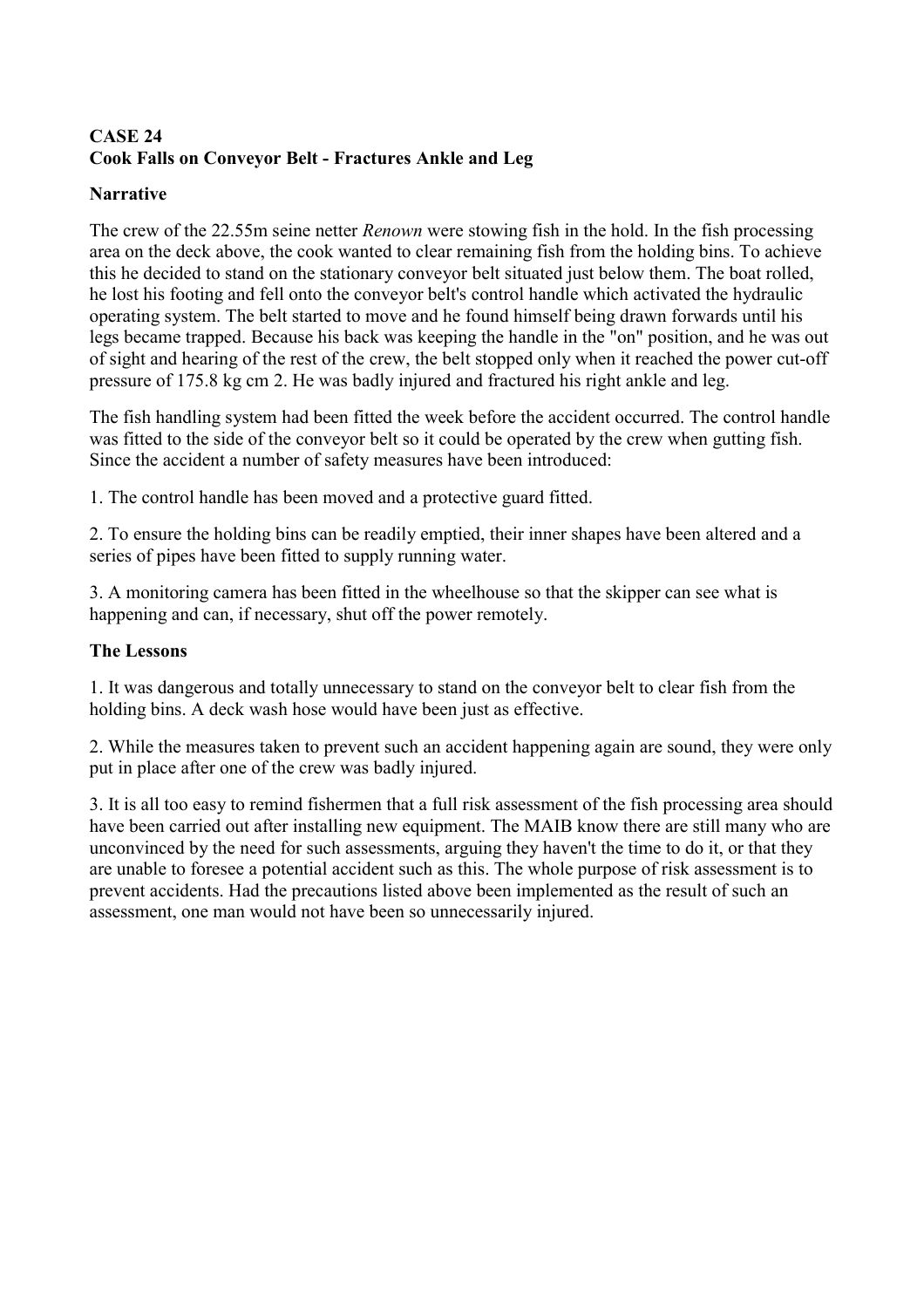### <span id="page-43-0"></span>**CASE 25 Loss of a Small Crabber**

### **Narrative**

The single handed potter *Flying Fisher* was fishing off Trebarwith Strand in Cornwall at about midday. The wind was force 4 to 5 westerly and the visibility was good. She had sailed from Padstow about three hours before the incident.

The skipper was hauling his crab pots and stowing them on board. The number coming onboard gradually led to the draught increasing until such time that the transom drain holes submerged. More pots were hauled and water started to flow inboard. She was by now badly overloaded and the water level was rising. The battery powered bilge pump was used, unsuccessfully, to clear the flooding. Realising he had a problem, the skipper started to throw his pots overboard to increase the draught, but as he did so, the craft began to heel in the strong tide when the rope attached to the pots came tight. The list increased and shortly afterwards she capsized. The skipper found himself in the water without a lifejacket.

He managed to climb on top of the upturned boat and hang onto a rope. He was lucky. A German couple ashore saw what had happened and alerted the coastguard. This wasn't easy as their English wasn't very good. The local RNLI inshore lifeboat arrived about 15 minutes after the incident and successfully rescued the skipper. He was tiring rapidly.

There had been a lifejacket on board, but the skipper had not had time to don it.

The potter was recovered but there was extensive damage to the electrics and engine. It is unlikely she will be repaired.

### **The Lessons**

1. This is what can happen when a small fishing boat is overloaded.

2. Transom drain holes are designed to let water out, not in. Potter skippers should know what the freeboard aft is and never load so that the drain holes submerge.

3. At the risk of labouring the point yet again this incident has shown that it is not sufficient to merely carry a lifejacket somewhere on board. Often there is not enough time to collect it once the capsize has started. Fishermen, and most especially those working on their own, are very strongly advised to wear a lifejacket whenever they are on deck at sea. Working lifejackets do exist nowadays. Wear one.

4. This survivor was lucky, but he was very tired after just 15 minutes clinging to the hull of an upturned boat. Imagine what it would be like with nothing to hold on to.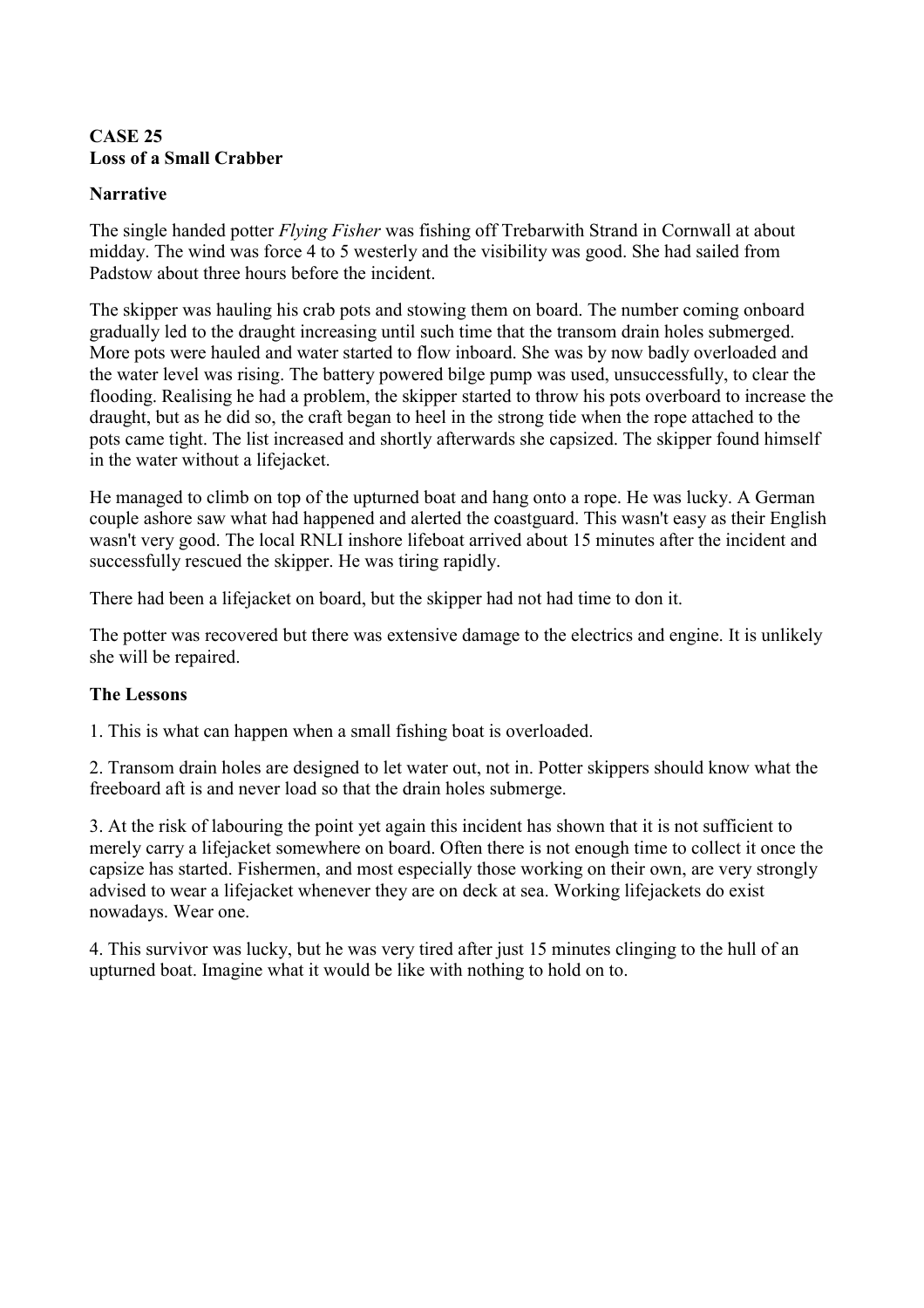# <span id="page-44-0"></span>**CASE 26 Problems Opening the Engine Hatch on a Flooded Small Fishing Vessel**

### **Narrative**

The 6.5m long open boat *St Ebba II*I was used for catching lobsters. The skipper was working on his own and while transferring pots one day, he realised his craft was behaving sluggishly. It felt heavy. He instinctively knew he was taking water and needed to gain access to the engine space to find out what was happening. But he was unable to open the engine hatch because of the number of creels stacked on top of it.

He decided that the only way to gain access in a hurry was to throw the creels overboard. He did so and opened the hatch to discover that a hose had come off a sea-cock. He stopped the flooding by closing the valve and then pumped the vessel dry.

He made a temporary repair and returned to port safely. The problem had been caused by the failure of the clip connecting the hose to the sea-cock. It had corroded and broken. It was replaced with a stainless steel clip.

### **The Lessons**

1. Engine spaces which do not have bilge alarms should be regularly checked for ingress of water. A visual check of the sea water system at the same time should be instinctive.

2. The installation of a bilge alarm would provide a much earlier warning of flooding. Where one is fitted it is important to test it daily by manually lifting the float.

3. Always use corrosion resistant clips to secure hoses and, on connections to seacocks, use two clips.

4. Skippers are the best judges of where to stow essential gear but, before loading creels onto engine hatches, they can usefully reflect on The Lessons of this incident.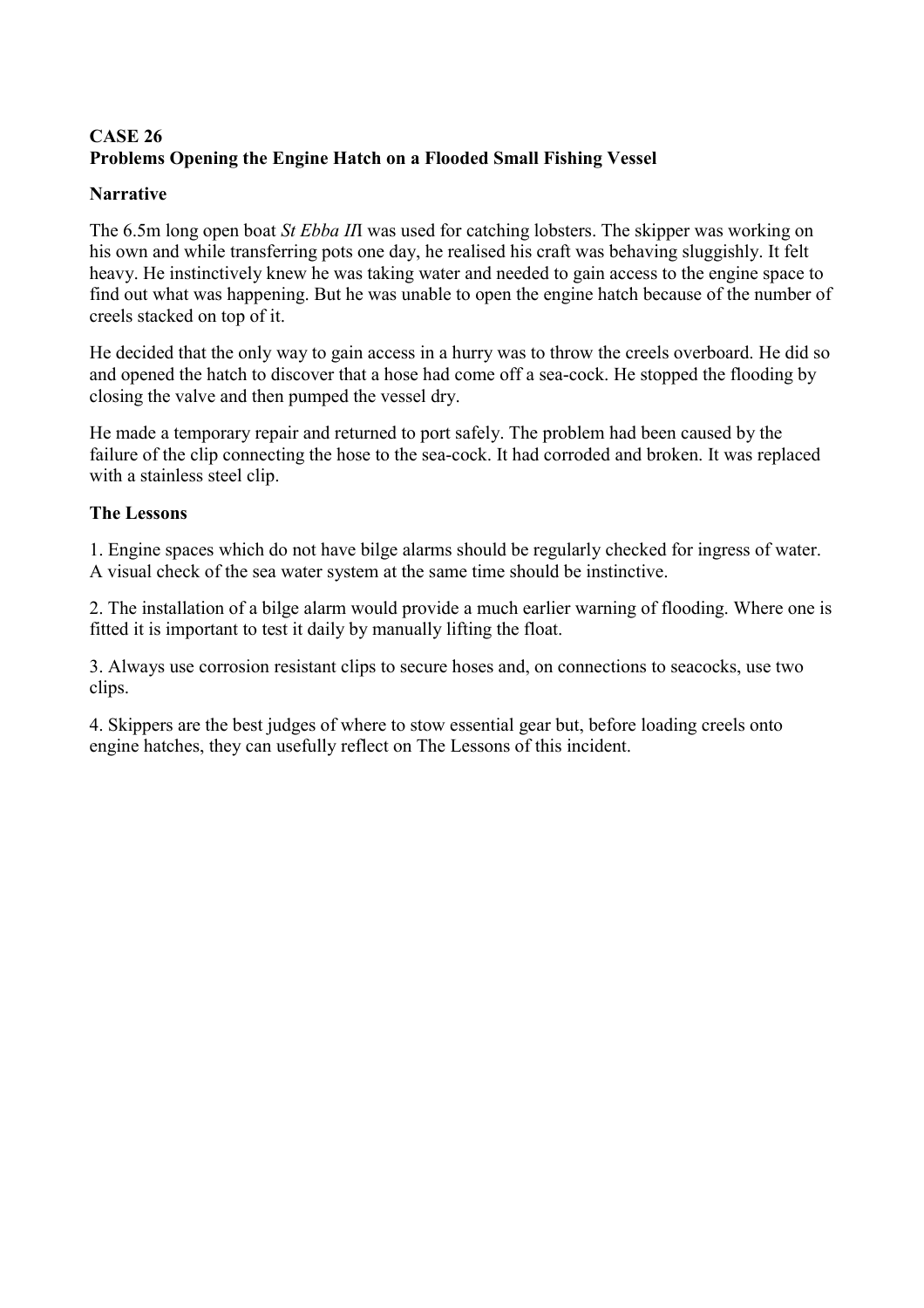# <span id="page-45-0"></span>**Part 3 - Leisure Craft**

This edition focuses on two events with very different outcomes. In one there was tragic loss of life. Inthe other, a potential disaster was averted by the organisers of a dinghy race having a plan to dealwith an emergency.

In both cases the actual events were unforeseen. Such is the way with accidents. We can rarelypredict the precise nature of a tragedy and most people take basic precautions to avoid one. But as sooften happens, it isn't until something goes badly wrong that all the shortcomings and the unforeseenhazards come to light. The role of the accident investigator is to find these, and ensure the lessons areidentified and promulgated. Lessons buried deep in an official report gathering dust in someone'scupboard are useless. We do our best to bring the lessons to as wide a readership as possible so thatothers can review their own procedures and modify them if appropriate.

A marine incident is, in many ways, unlike those elsewhere. It comes in two parts, the actual incidentand then what happens afterwards. The initial event could be a grounding, collision, fire or manoverboard, while the follow-up will embrace how it is handled. An accident ashore will usually seethe emergency services on hand, with relatively little delay to deal with the consequences. At sea,those involved in the original incident often have to cope with the aftermath without outsideassistance. It matters not if the vessel concerned is a large cargo carrier or a 10m yacht. Scrutiny ofthis second phase is often as crucial for improving safety at sea as identifying the causes of the first,and the MAIB is just as likely to focus on how a mishap is handled as identifying the causes.

The events that occurred in Weymouth Bay in early June 1999 were such an occasion. Severaldinghies were knocked down in a squall during a championship, but a major tragedy was averted.Much that happened that day went well. We believe the lessons to come out of a successful operationare every bit as valuable as when things go wrong.

We are sometimes asked what we can do to prevent collisions, or near collisions, between yachts and other vessels in the open sea. The questions invariably come from yachtsmen who are convinced that the standard of lookout on board many merchant ships is either appalling or non existent. The MAIB receives the occasional report of such occurrences, but we do not have any incident that can be used to bring out all the lessons. We believe the issue is sufficiently important to justify the publication of a different type of Safety Digest article and we include it for this edition. **The last item in this edition is not based on a single event**. It is published as a 'think piece' for yachtsmen to ponder. The article does not pretend to have all the answers, but it might do something to prevent a very frightening collision occurring in the future.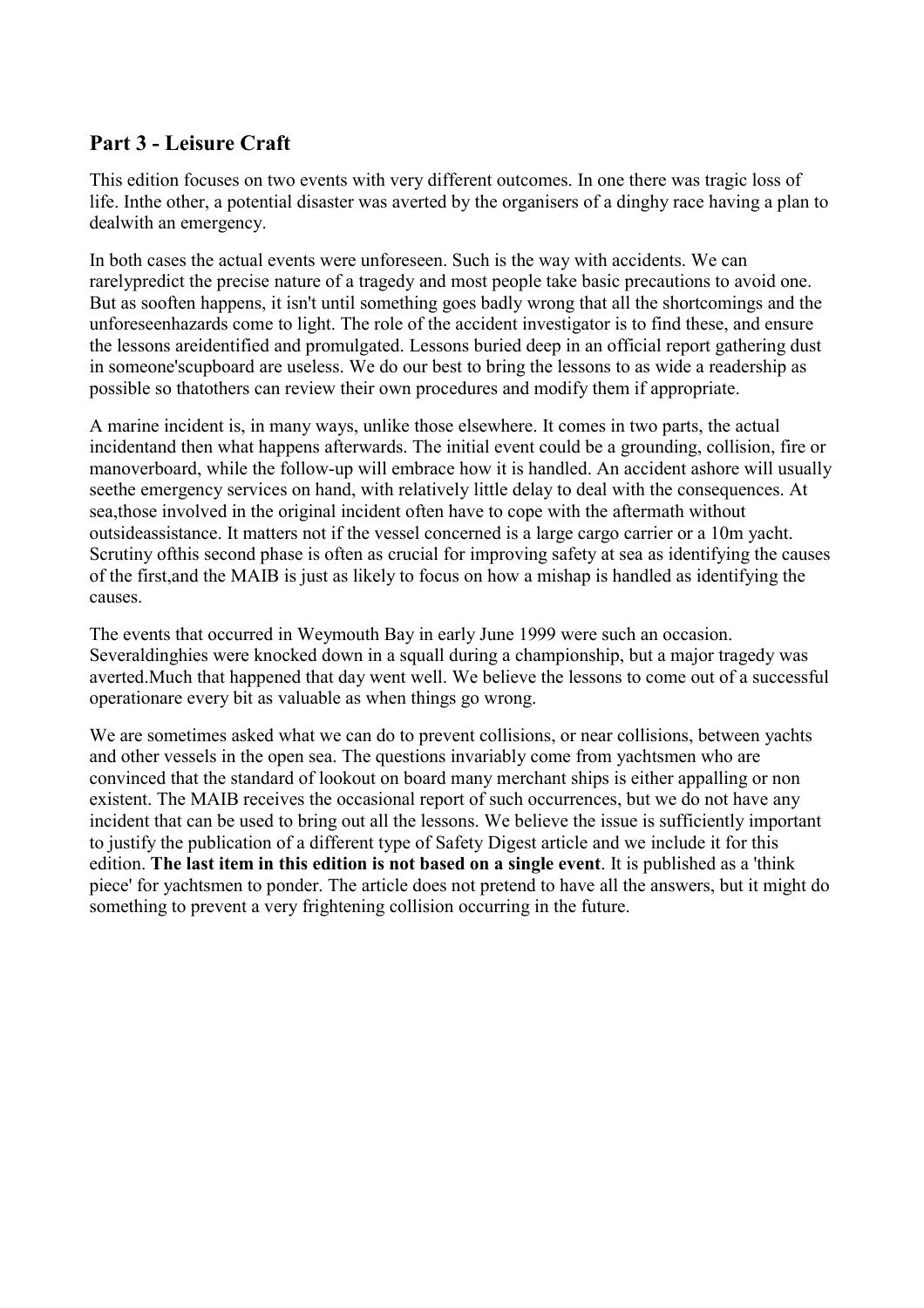# **CASE 27 Young Woman Killed when Day-Boat Capsizes**

# **Narrative**

A group of 15 people were on a week long activity based team-building course organised by the Prince's Trust, Slough. As part of the course, the group of 12 volunteers and three team leaders/assistants, undertook a day of sailing in Milford Haven led by five instructors employed by the Trust.

The group left Neyland Marina at about 1230 on 3 February in four 6.1m Explorer II ketch rigged open day-boats. Each had five people on board, at least one of whom was an instructor. The boats were rigged and equipped with an outboard motor, crutches and oars. The weather was fine with a moderate westerly breeze. The outboard motors were used for the first part of the day to enable the volunteers to gain experience in boat handling. After a picnic lunch the crews in two of the boats motored across the Haven to Carr Flats where they prepared to sail back to the marina.

The mizzen sail was hoisted on one of the boats as she motored slowly into wind. While preparing to set the jib some water lopped over the port gunwale, prompting the crew to move quickly to starboard to avoid getting wet. The boat heeled to starboard and started to ship water. The situation was possibly aggravated by wind filling the mizzen sail. The boat capsized.

The instructor and volunteers were thrown into the water. The instructor attempted to right the boat but, after lying on its side for a few moments, it inverted. As it did so one of the crutches possibly snagged the buoyancy aid of one of the volunteers, a young woman, who had found herself between the two masts. She was pulled down and held under water beneath the upturned hull. As the boat inverted the centerboard slid into its housing, frustrating further attempts to right it.

Despite strenuous and prolonged attempts by two instructors (the other boat had come to their assistance) they were unable to free the victim.

The accident was witnessed from the beach by two fishermen who ran to their boat where they set off a distress rocket. A harbour authority launch came to assist and managed to attach a line to the rigging and right the boat. As it came upright the unconscious woman slipped out of her buoyancy aid and began to float away. One of the instructors began in-water mouth-to-mouth resuscitation. She was recovered to an inflatable boat which had also come to their assistance and resuscitation attempts continued as she was taken ashore to a waiting ambulance. Despite their efforts they were unable to save her; she was later pronounced dead.

# **The Lessons**

1. The boats had been modified to enable them to be rowed. The crutches were mounted through the gunwale capping outboard of the hull and were secured with split pins. This made their shipping and removal slow and awkward and it had become the accepted practice to leave them permanently in place. By leaving them in situ they had become a snagging hazard for mooring lines, sheets and other rigging; were vulnerable when coming alongside pontoons or other craft and provided a means whereby people could fall or trip over them. They could also snag clothing or lifejackets in the event of a capsize. Crutches should always be unshipped when not in use.

2. Explorer II, like many open day-boats of similar size, is neither a very stable keel boat nor a light buoyant dinghy. Such boats can and will, on occasions, capsize. 3. Open day-boats are unlike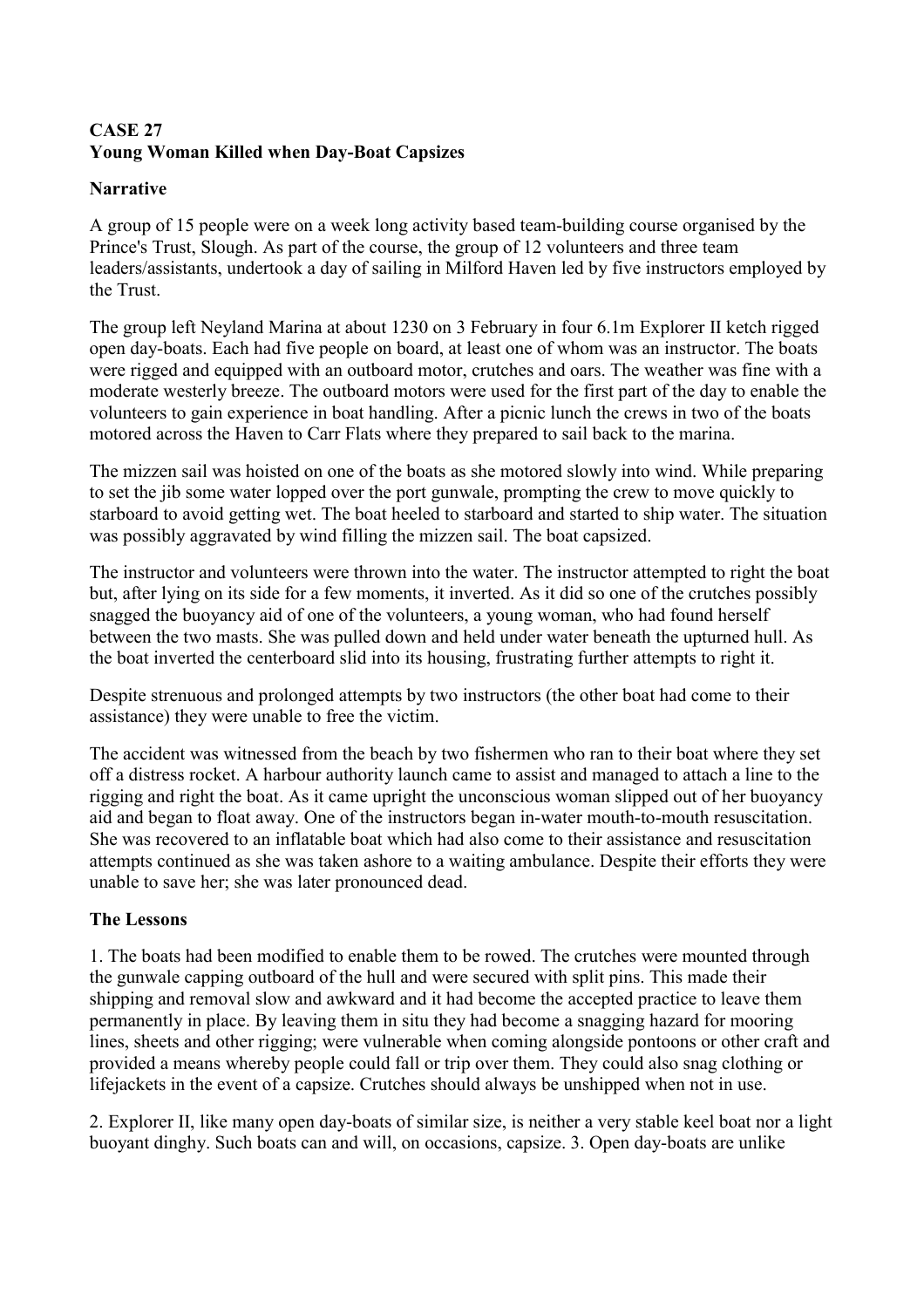lighter dinghies, difficult to right by the crew if they capsize. Some have a tendency to invert which makes righting them even more awkward without assistance from another craft.

4. Distributing weight evenly for the conditions is part of sailing and novices must be briefed about what to expect and what to avoid. From time to time water will be shipped and people will get wet. They must expect this.

5. As part of the investigation an Explorer II was capsized intentionally. When inverted she sank slowly by the stern. This was because the after stowage lockers were not watertight. When she was righted the water level in the cockpit was above the top of the outboard engine well and made bailing impossible. Other open day-boats share this characteristic and appropriate measures should be taken to provide additional buoyancy. Such measures should also include providing a means of buoyancy on the mast to prevent inversion in the event of a capsize

6. Before purchasing a boat, look for the European Standards plate marked CE which will provide information on loading and power limitations.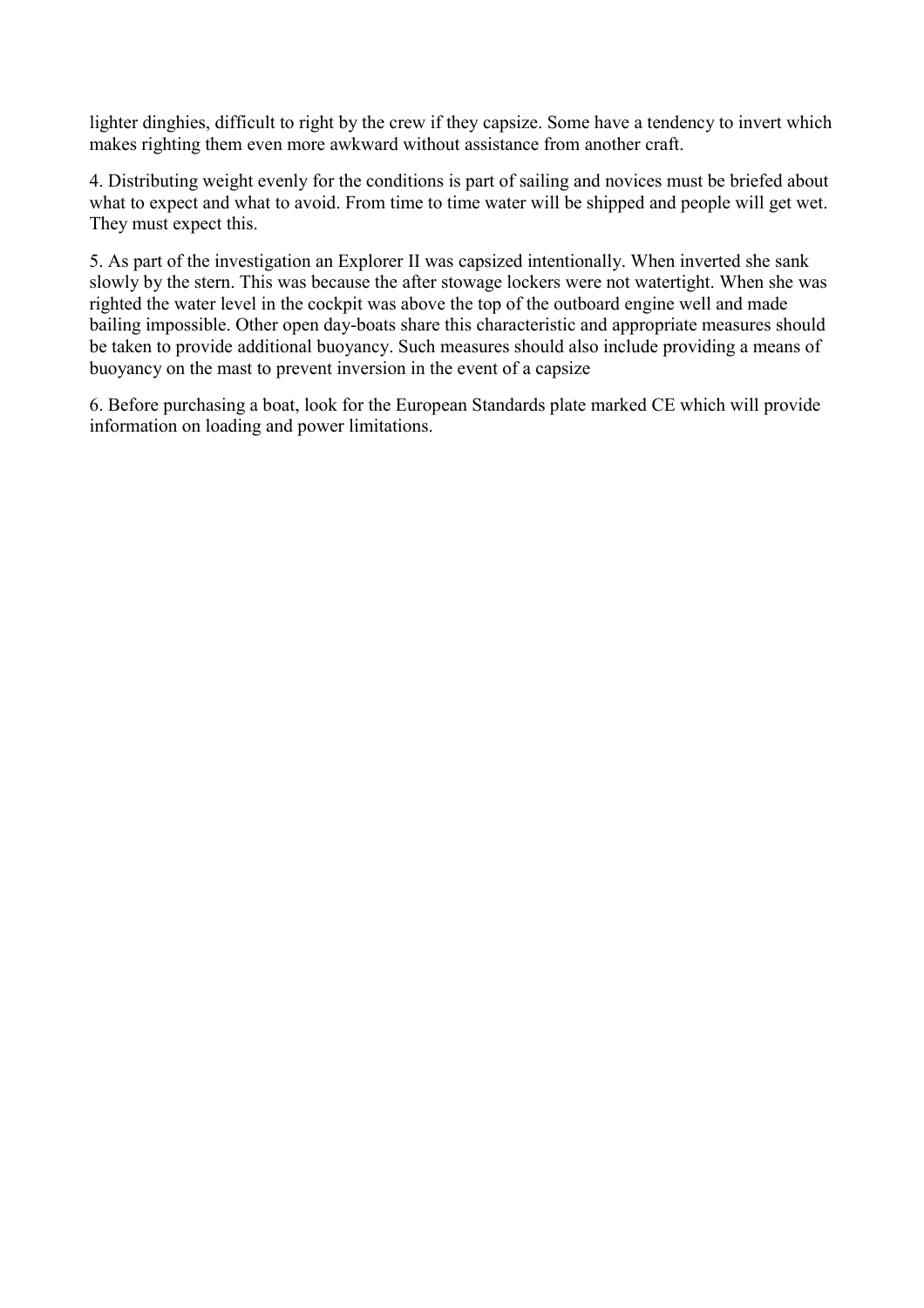# <span id="page-48-0"></span>**CASE 28 Catamarans Capsize in Weymouth Bay - Everybody Saved**

### **Narrative**

While competing in the International Dart 18 Championships in Weymouth Bay on 2 June 1999, many catamarans were hit by a line squall and capsized within a short space of time. 77 boats had set out for the race but several had retired before the squall struck. A sizeable rescue operation had to be mounted but at least 25 boats were able to return to shore without assistance. By the end of the day all 156 competitors were safe and only one person, a volunteer in one of the rescue boats, was admitted to hospital suffering from sea sickness and possible hypothermia.

The forecast for the event was for freshening south west winds force 4 to 5 and strengthening to 30 knots later in the day but, although the weather pattern had been unstable over the preceding days, there were no signs of thunderstorms prior to the event.

As part of the championship safety preparations, each boat was issued with a clear identification (tally) number that was stuck prominently on both port and starboard hulls. Each boat had a set 'parking space' on the beach with this same number and had to use the tally system when checking in and out with the beachmaster for each race. All competitors were required to wear lifejackets. They were, as a matter of course, wearing suitable and sensible clothing.

The race organisers briefed the emergency services before the event. This included the coastguard, ambulance service and the Weymouth police, but the information was not relayed to Police Headquarters.

Although not a requirement to carry flares, many boats did so and this helped to raise the alarm. Flares were successfully used by one competitor when his crew became separated from the boat.

A major problem was that some of the catamarans could not tack back towards the shore in the prevailing conditions and became scattered over a very wide area before capsizing.

Five safety boats were in attendance, in addition to a committee boat and five keelboats. Although the race organisers were confident they had provided sufficient numbers of craft for normal circumstances (the RYA recommends one rescue boat for every 15 boats competing), they very rapidly assessed that the magnitude of the incident was beyond their immediate resources and did not hesitate to call for additional assistance.

The coastguard came to the same conclusion and not only dispatched the local lifeboats and the coastguard helicopter, but also broadcast a 'Mayday' to ensure as many rescue assets could be deployed in the minimum of time. The response to the situation and the rescue was successful.

There was no hesitation on the part of those responsible for organising the race that the overriding priority was the safety of personnel, with boat recovery taking second place. Although many of the capsized craft were towed to safety by their crews, local fishermen and other craft, some drifted down tide to be washed ashore. Several sustained extensive damage before they could be recovered. Survivors were prepared to leave their boats when asked to do so by the lifeboat crews and this greatly aided the success of the rescue operation.

The smallest of the rescue craft, a 4m RIB, was found to be unsuitable in the prevailing conditions.

The 'tally' system provided a simple and effective means of accounting for people even though many of them landed up far from the regatta headquarters on Weymouth Beach. All competitors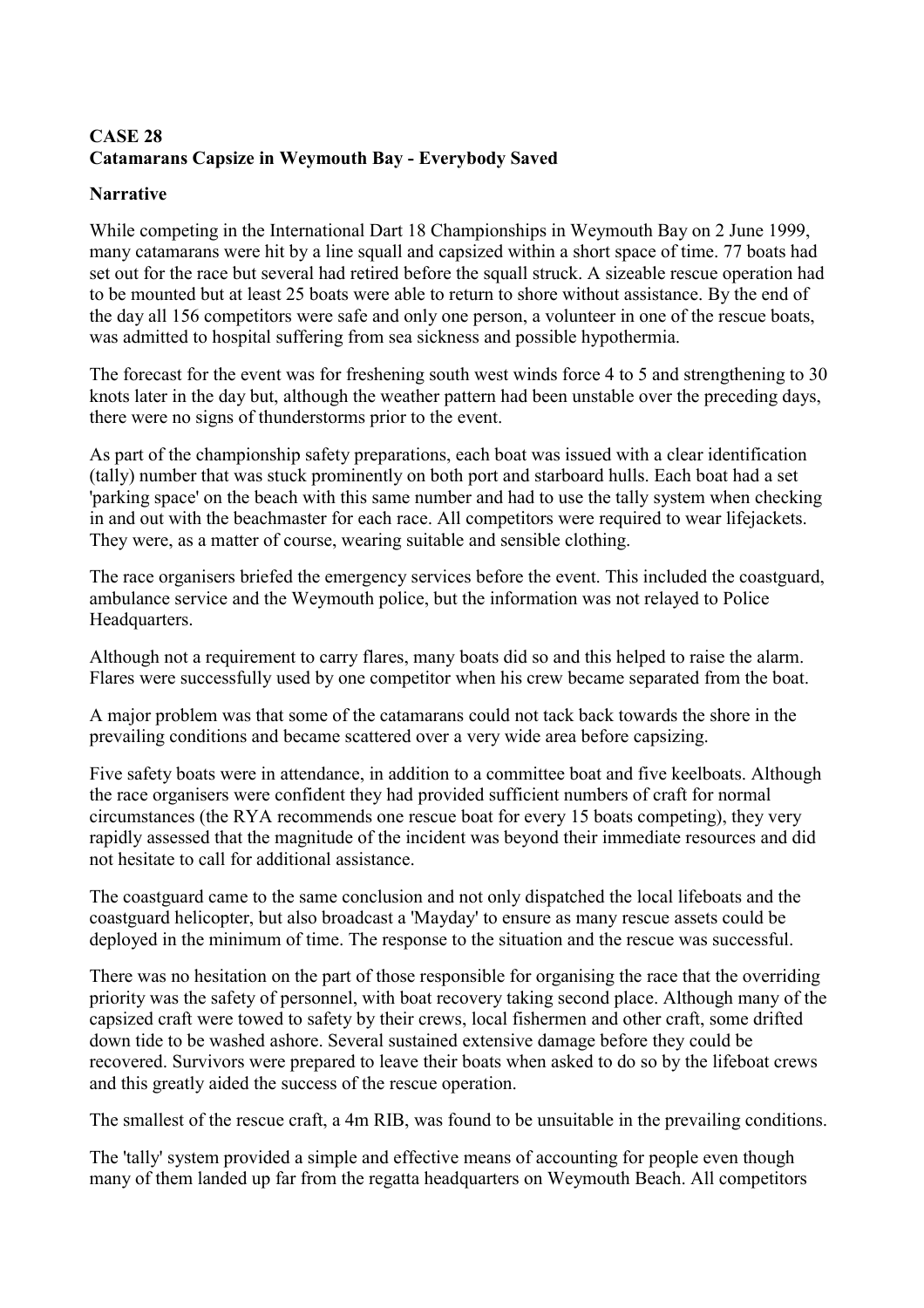were returned to the same landing place so they could be processed and accounted for. The coastguard and police worked in conjunction with the race organisers to process and account for all the competitors. Ambulance teams were also present to check the conditions of those recovered.

The presence and requirements of the media presented difficulties to the organisers trying to cope with a very difficult situation.

### **The Lessons**

1. Although this entire incident was unforeseen, the existing contingency plans that had been prepared to cope with an emergency, were in place and ensured a successful outcome to what might have been a tragedy.

2. Those planning to race in anything other than 'normal' weather conditions should be mindful of the limitations of the craft involved. This includes the effects of line squalls associated with thunderstorms. Race officers will be the best judges of local weather conditions, but thunderstorms can create very severe local winds as the down-rush of air ahead of the squall hits the sea surface and is deflected ahead of the advancing thunder clouds. There should be no qualms about postponing, or shortening a race if wind speeds are likely to exceed the capability of competing craft to handle.

3. The outstanding feature of this race was the tally system for keeping track of competing craft. It worked and is recommended. The essential requirement was to ensure that details of whoever was rescued were reported back to the race control. If anybody is taken to hospital it is essential that his or her name is reported to the race control at the earliest possible opportunity.

4. The race organisers insisted on the wearing of suitable clothing and lifejackets. The only person to suffer any ill effects was one of the crew of a rescue craft. Although she was wearing a wetsuit, she showed signs of possible hypothermia. Everyone afloat should be suitably dressed and equipped for the task demanded of them. Failure to wear suitable clothing can often lead to hypothermia, while an effective lifejacket will ensure an unconscious survivor's head is kept above water. It is often forgotten that death from cold shock can occur soon after immersion in the sea, and within a few feet of safety.

5. Rescue boats should be capable of being handled in the roughest sea conditions likely to be encountered.

6. Before a major event such as this takes place, it pays dividends to alert the coastguard, police and ambulance service that it is taking place. Discussion with these organisations before the event will identify potential problems and propose appropriate solutions.

7. Flares were used effectively to alert organisers to the scale of the problem.

8. The prompt and comprehensive reaction by the emergency services and others to the call for assistance ensured a successful outcome.

9. RNLI crews found the co-operation of crews to leave their upturned craft a great help.

10. Whenever a good 'story' is breaking, the media will be present. Their agenda will be entirely different to those coping with the incident. It is very easy to become frustrated or distracted by reporters' inevitable quest for something sensational to report, and their perception that someone must be 'to blame'. The appointment of a dedicated media liaison officer can do much to make the problem manageable and will ensure there is a reliable source on which reporters can draw. Good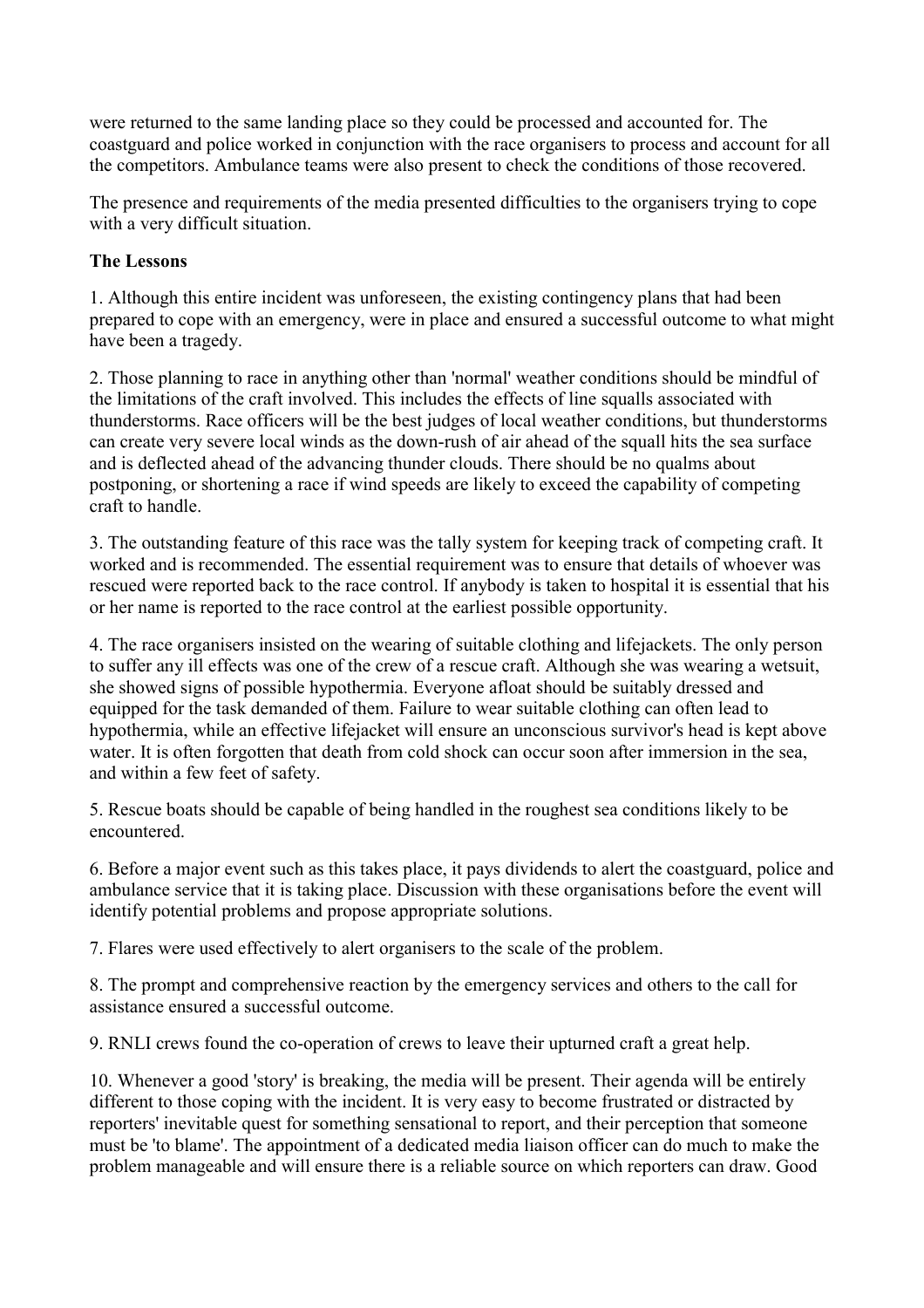press liaison pays handsome dividends; a lack of it will often result in an uncomfortable outcome that can be very distressing to families and friends of those involved in the event.

11. Planning for the unexpected pays.

### **Footnotes**

It is common practice for safety boat crews to tie coloured ribbon (or marker) to an abandoned dinghy after its occupants have been rescued and taken ashore. This practice prevents other rescue boat crews or safety agencies becoming concerned when finding a capsized boat with no-one in or near it.

Those involved in yacht race rescue operations should be aware that most race organisers use M2 (channel 80) and channel 37 to conduct on-the-water operations. The monitoring of these channels by rescue craft should prevent the duplication of radio traffic during any incident.

This article has been prepared with the co-operation of the race organisers, the coastguard, the RNLI and the Royal Yachting Association (RYA).

The RYA has produced a useful list of lessons learned in its RYA Race Management Newsletter.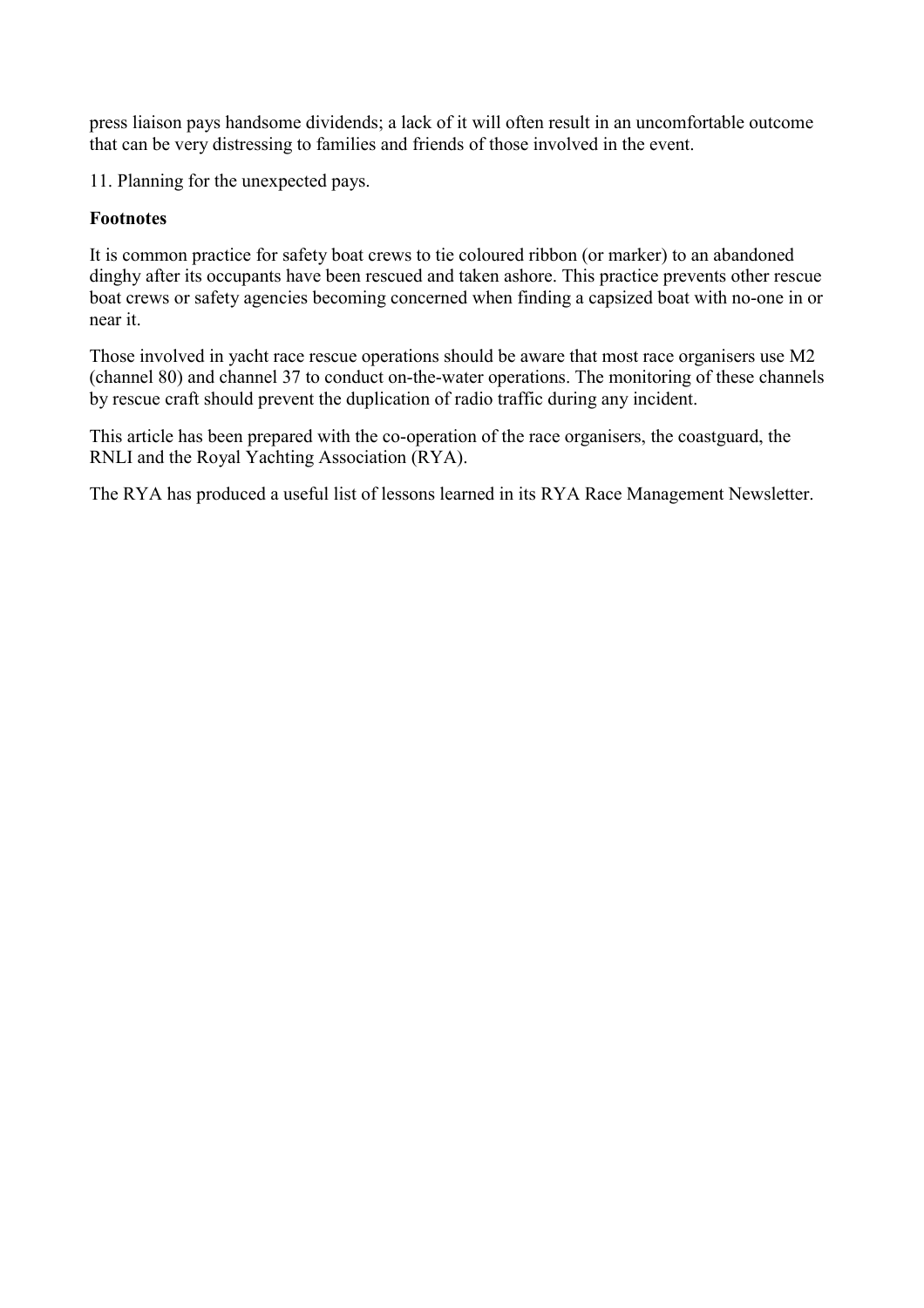# <span id="page-51-0"></span>**End of Century Think Piece**

### **The Run Down Nightmare**

One of the most difficult types of accident to investigate is a collision, or near collision, between a yacht and an unknown vessel. From time to time such incidents are drawn to the attention of the MAIB and we read about others in the yachting press. Although fishing vessels are just as likely to be run down as yachts, this article concentrates on the problems faced by the leisure sailor, and focuses on a variety of measures he can take to reduce the risk of collision.

Investigating such incidents is particularly complicated as it often proves very difficult to identify the 'other' vessel, usually a merchant ship. Most encounters occur at night or in poor visibility and noting identification features of the 'culprit' is unlikely to be the yachtsman's first priority. Daylight incidents often occur in bad weather. Forensic techniques can be, and are, used to match paint samples, but the success rate in making a positive identification is poor.

Study of a number of near misses and the handful of collisions that occur from time to time can, nonetheless, be used to draw out some important lessons. No two instances are ever quite the same, but some common themes emerge.

Nearly all reports of collisions come from the yachtsmen, rarely from the masters of ships. Although we cannot be absolutely certain, it is quite probable that the 'other' vessel would have been unaware that she had been involved in a collision with such a small craft. At least one MAIB inspector can recall steaming through the South China Sea in a cargo vessel at sunrise some years ago, and finding the mast and sails of a junk impaled on the starboard anchor. As he recalls, it was a particularly well run ship with very conscientious watchkeepers. And yet ...

A fundamental issue is, of course, the keeping of a good lookout. Needless to say it applies to both types of vessels. Failure to fulfil this most basic requirement is probably the primary cause of most collisions and near misses. The conscientious mariner will need little reminding of the need to so, but we do not live in a perfect world and some standards of lookout are poor. The yachtsman should be aware of this and take certain measures that will go some way to preventing a collision.

His starting point is to have some understanding of the problem facing the man on the bridge of a merchant ship. The officer of the watch does not, in practice, spend his entire time standing at the front of the bridge with his eyes glued to a pair of binoculars. Analysis of watchkeeping habits on a bridge several decks above the waterline, show that when keeping a visual look out, the eye naturally scans the horizon or that part of the sea just below it. It does not, unless there is something that specifically attracts it, or a conscious decision has been made to look much closer, instinctively see things near by or in the middle distance. It is in this region that a small craft is most likely to become visible initially.

The officer of the watch in a merchant vessel can be a busy man. He is responsible for safe navigation, monitoring the radar, keeping an eye on other shipping, ensuring the routine business of the ship is properly conducted, observing and recording the weather, checking an increasing number of displays and instruments on the bridge and dealing with incoming satellite and radio traffic. Every alarm, no matter what its source, is a potential distraction.

At night he should always have a lookout to assist him, but as the MAIB frequently observes, this requirement is often ignored, especially in ships with very small crews. Then there is the human factor. Today's watchkeeper might be tired (a high percentage of accidents occur in the middle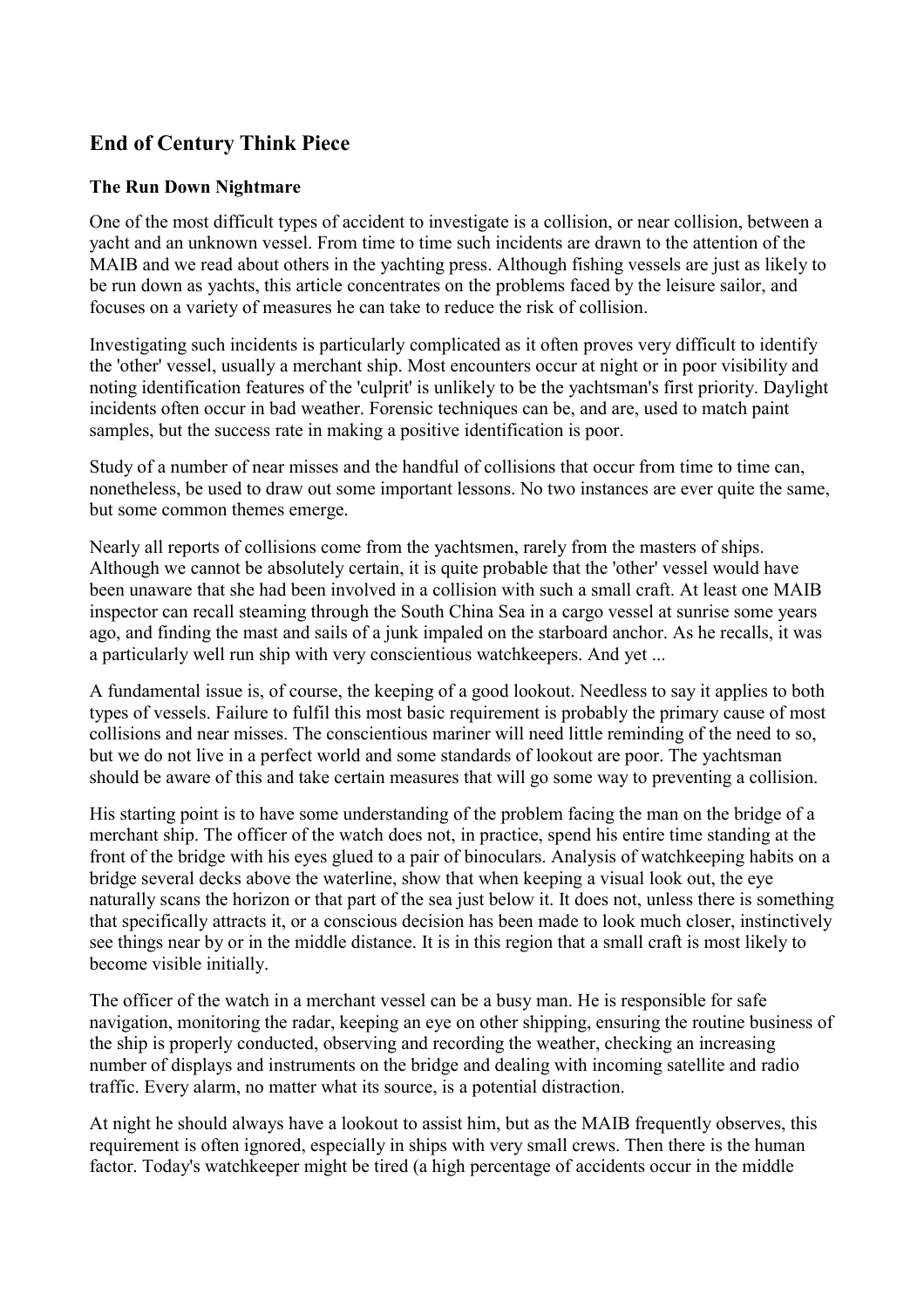watch), or his level of arousal might be low if he hasn't seen another ship for days, or he is keeping his watch from the comfort of a comfortable chair and the auto pilot is doing all the work. Despite these slightly unpromising observations, he will nonetheless, usually see, or detect on radar, other vessels in sufficient time to take whatever measures are necessary to avoid a collision. Modern radars are now very reliable and have automatic plotting attachments. There are very few instances of collisions occurring between big ships when the watchkeepers are totally unaware of the presence of the other.

There are, however, too many instances when the officer of the watch of the big ship fails, apparently, to see, or detect a yacht. The yachtsman should understand why.

Even in the most perfect conditions, a yacht can be difficult to see, especially when under way on engine alone or lying with bare poles. Sails help, but when coloured white, can be difficult to see in a high sea state when viewed from a lofty bridge. The same colour is just as difficult to spot in the grey murk of a misty day. Yacht dodgers are invariably coloured blue with white letters. A merchant ship's watchkeeper attention would be greatly helped if they were coloured bright orange. Not nearly so pretty perhaps, but a great aid in preventing collisions.

Some watchkeepers have told the MAIB of their difficulties in seeing small craft navigation lights at night. It is sobering to reflect on what the 'Rules' stipulate about the minimum ranges of small craft navigation lights. The range of both side and stern lights is only 2 miles for vessels under 50m. For the under 12m vessel the minimum range of the side light is down to 1 mile. In practice, navigation lights can be seen at greater ranges, but it is still very difficult to pick out a lone sidelight in certain conditions and in sufficient time to do anything about it. Masthead lights are more easily seen than those fitted on the pulpit which can be obscured by the foresail or waves. And when a yacht heels, the minimum intensity is reduced further depending on the angle reached.

Masthead tri-coloured lights are excellent in the open sea but many masters and pilots have great difficulty picking them out closer inshore. They often tend to be on the direct sight-line between the bridge and shore lights. The use of lower lights in such waters is recommended.

If the yachtsman knows he can be difficult to see, he is better placed to take appropriate action to improve his visibility and reduce the risks of collision.

This may not always be easy. Apart from fitting brightly coloured dodgers, there is very little that can be done to a white coloured yacht with white sails and a furling genoa. But if at sea in heavy weather and the skipper has sensibly reduced sail to the minimum, the fitting of a yellow, or orange, coloured storm jib or trysail will do much to improve its visibility.

Merchant ships carrying a large number of containers forward of the bridge can have a substantial blind zone in the ahead arc. If, for any reason a yacht finds itself very close ahead of a big ship, especially one carrying containers, you should assume that whoever is on watch at the other end cannot see anything small, within perhaps four of five hundred yards immediately ahead.

Many glass reinforced plastic (GRP) yachts have much reduced radar echoing areas and are not only detected at relatively short ranges but are only held intermittently thereafter. Every effort should be made to increase the yacht's echoing characteristics. The choice of a radar reflector is crucial, and yacht owners are strongly advised to research the market carefully and fit a model with the most effective reflecting properties for the types of radars carried at sea today. Care should also be taken in fitting them on board. Merchant ship radars normally use a system known as ARPA (automated radar plotting aid) and rely on detecting an echo over several sweeps to generate an automatic plot that shows the course speed and closest point of approach of the other vessel. If the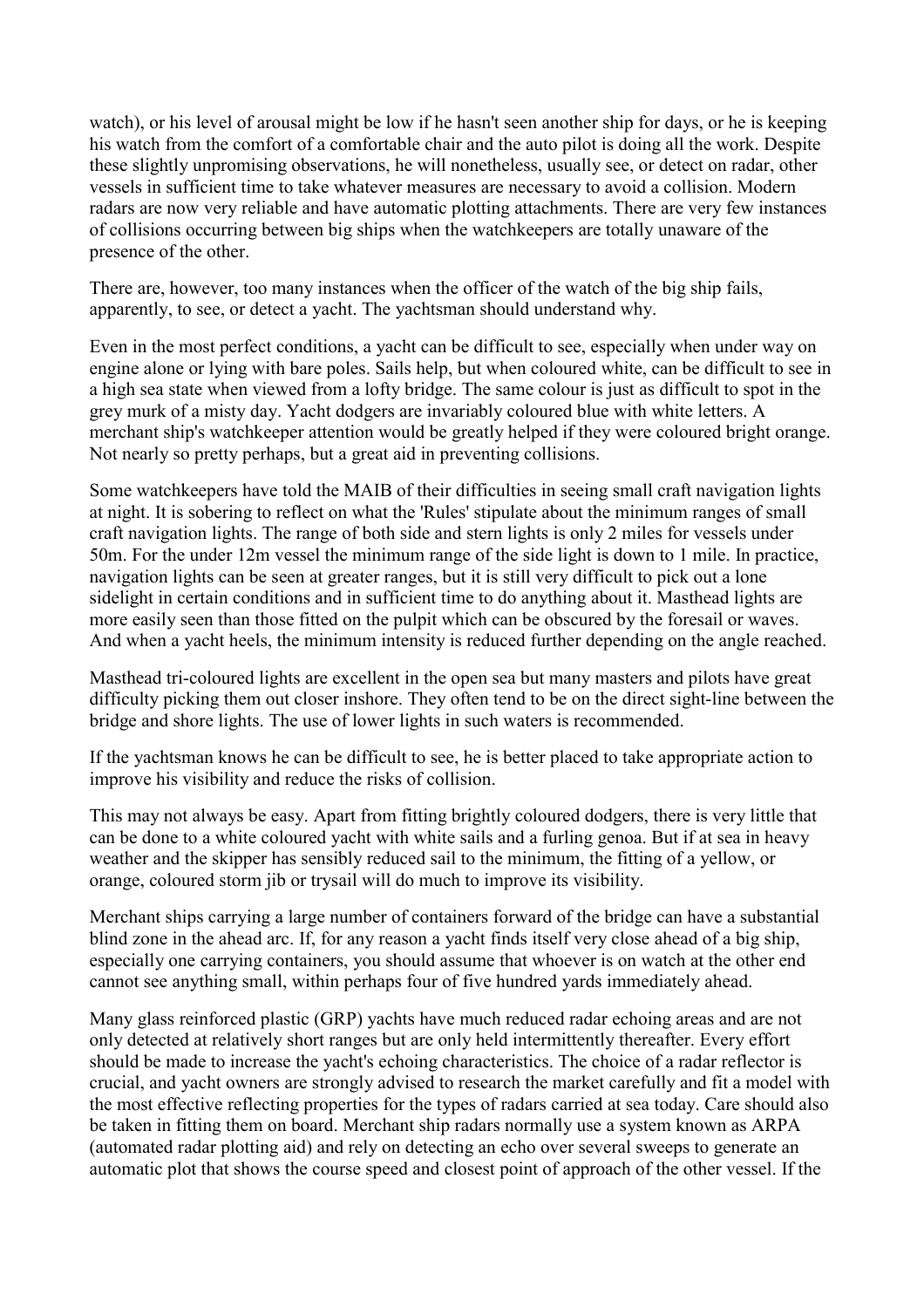radar fails to detect the yacht, or hold contact for at least 50% of the time, ARPA will not provide the necessary information. The yachtsman should also be aware that radar performance is degraded in poor weather and in rain.

Be prepared to enhance the yacht's visibility at night. Illuminating the mainsail with a torch is a favourite technique, but in your reviewer's opinion, never as effective as the yachtsman fondly imagines. Viewed from the bridge of a ship it can take several minutes of careful scrutiny to work out what on earth the strange pale glow is. A bright white light shone in the general direction of an oncoming vessel on a collision course will help to attract attention, but it can also detract from the officer of the watch's ability to make out the navigation lights. Having a white anti-collision flare ready to hand makes sense, but its use must not be left too late. If it becomes necessary to use a flare, it is not the best time to start wondering how to ignite it. One flare is probably not enough. The other ship's watchkeeper may have seen it out of the corner of his eye, but he will always want to have a better look. It is at that precise moment that the flare will choose to go out. A second, or even third flare should be immediately available and not stowed under an occupied bunk. No matter what attracts the attention of the officer of the watch, he needs a finite time to recognise what he is looking at, to assess the range and alter course on the auto pilot (having checked he isn't putting himself into any other danger). It is not an instant reaction. Some big vessels have very large turning circles and very, very few ships are able to stop quickly.

If the merchant ship's officer of the watch has problems, so does the yacht watchkeeper, especially if he is on his own. One of the revealing features of many yacht/ship collisions is the admission by the yacht watchkeepers that they were not necessarily keeping a perfect lookout. Those of us who have spent many hours in a cockpit keeping a watch will know only too well how easy it is not to perform to the high standards expected of the RYA examiner. Watchkeeping on a fine summer's day with the sun shining is one thing. The same thing on a foul night is quite another.

We might be tired, bored, cold, possibly wet, even seasick and looking forward to turning in again. Our mind is in neutral and we haven't moved for a while. To do so destroys what little warmth we have been able to retain. To be honest, we know very well we haven't looked underneath the genoa to see whether there is anybody approaching on the lee bow. After all we aren't in the shipping lane, and it is all too easy for the lone watchkeeper to forget to look astern for long periods. The temptation to go below for 'just a few minutes' to plot a fix, heat up some soup, listen to the weather forecast or write up the log is all too great. Such visits can indeed be 'just a few minutes'; but too often they are nearer twenty minutes than three. A merchant ship doing 20 knots can come from hull down on the horizon, to being on top of you in less time than that. And if there is a sea running, or visibility is reduced for whatever reason, the horizon can be very close indeed. In areas where there is a concentration of shipping and there is sufficient manpower available, two watchkeepers are recommended. One of them should have night watchkeeping experience.

There is no harm in the lone watchkeeper going below for a very short spell, but give a thought to the prevailing conditions. If the range of visibility is reduced, the watchkeeper's alertness must increase accordingly, and any time spent away from keeping a lookout is reduced. Switching navigation lights off to preserve battery power on a long passage is understandable, but the 'Rules' are uncompromising; they should be exhibited from sunset to sunrise. Some skippers may take a calculated risk and have them switched off but ensure they are readily available. Sometimes when sailing miles from the recognised shipping lanes we know that even this basic precaution is ignored. A percentage of the world's reported collisions between yacht and merchant ship have occurred in the emptiest parts of the ocean. If, for any number of reasons, the lights are not switched on at night, the risks of being unseen rise dramatically, and an even greater responsibility is placed on the watchkeeper. It is up to him to ensure they are burning in sufficient time for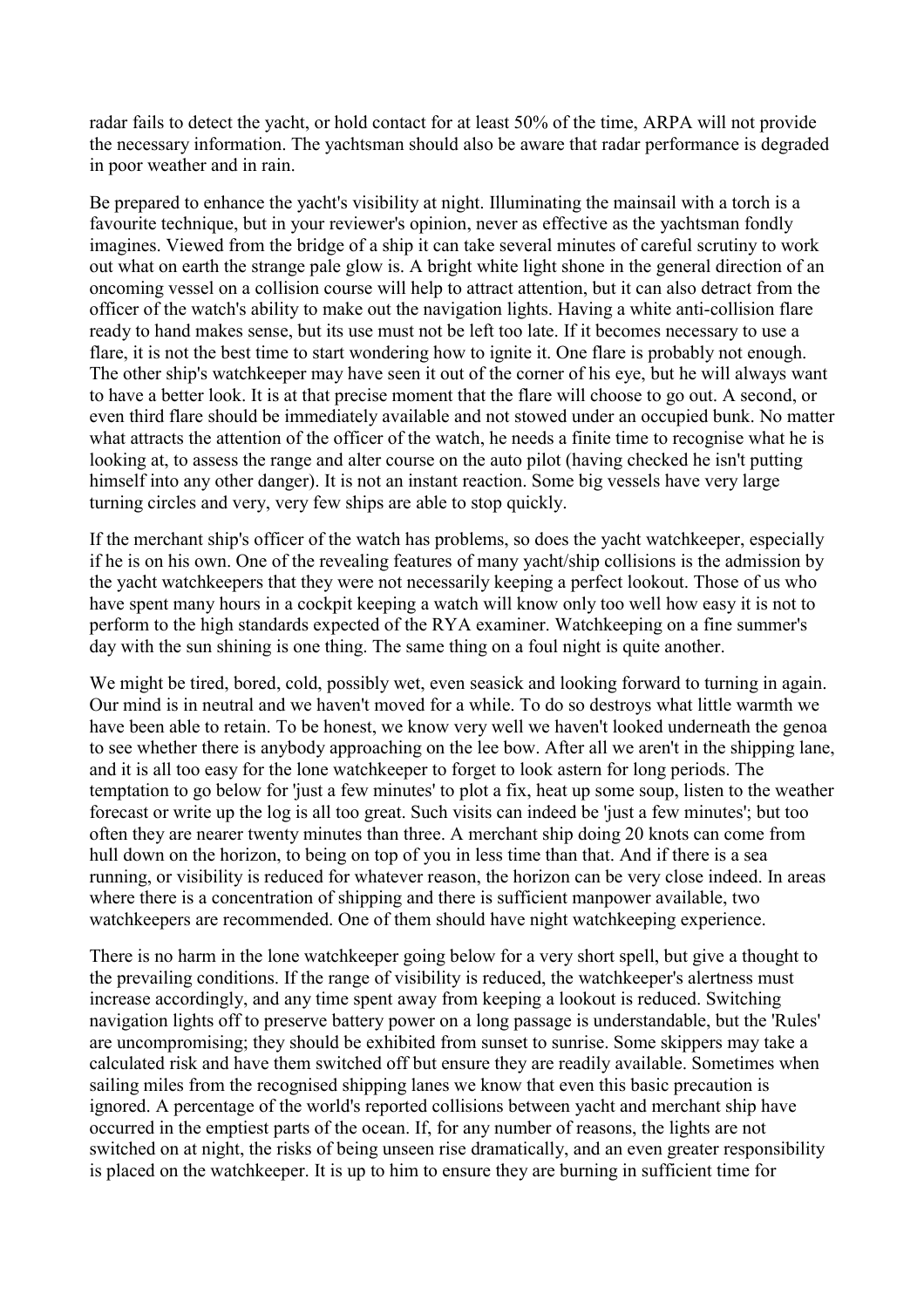another vessel to see them and take appropriate action. They should, for instance, be switched on when the other ship is at least 4 miles away. But how do you gauge distance at night?

Preventing a collision, or indeed a close quarters situation, is among the most demanding challenges the amateur sailor faces. He must have a good understanding of the 'Rules'. He must know how to 'look' at other ships and make assessments about what they are doing and likely to do next, especially when in confined waters. He must know how to work out if risk of collision exists. And what to do when it does.

When looking at another ship, whether by day or night, two thoughts should pass through the yachtsman's mind. What is his probable range, and what is his bearing movement? The latter is the more important. The first regulation that every aspiring sailor should learn by heart is 'that risk of collision *shall be deemed to exist if the compass bearing of an approaching vessel does not appreciably change*.' In practical terms it means just that. Using a stay, or a fixed part of your craft, to establish relative movement can give a false sense of security. Using compass to determine bearing movement is the seamanlike approach.

Determining range is important, as it gives an idea of how much time there is for decision making. It is also an important factor when working out the approximate closest point of approach. The results of such calculations will often determine what action should be taken. By insisting the yacht stands on because it is under sail and has right of way, can sometimes cause metaphorical heart attacks in a big vessel if it has to manoeuvre when constrained by its draft, or places him in difficulties with other shipping that the yachtsman might be totally unaware of. The answer is to use common sense. Going about in very good time and be seen to be opening from the track of an oncoming vessel is likely to be much appreciated.

Judging distance at sea accurately by eye is still one of the most difficult of all nautical skills to acquire. It takes a lot of practice to get it right, and even the most experienced sailor will find himself taxed when faced with the problem at night. Radar removes the anguish for many, but many yachts are not so fitted.

Estimating the aspect or inclination of an oncoming vessel is also an acquired skill. It is easy enough to work out what is likely to happen if you see two steaming lights in line above red and green sidelights. It is less easy to assess the heading of a large vessel when the steaming lights are well displaced. Inclinating by day is easier but estimating angle on the bow only comes with practice. The ancient mariner will assess the range and aspect and make a rapid mental calculation as to what the closest point of approach will be. To an extent this is academic, but the relevance of such mental agility is to know whether collision is likely.

Despite taking all these precautions the situation can arise when a collision, or near collision is inevitable. There are many harrowing tales of yachtsmen who were unaware of anything untoward until they suddenly saw some vast bow towering above them. What then?

There are no staff answers to this ghastly predicament. No two situations are ever the same, but if the yacht is badly damaged and in danger of sinking, there is one overriding priority; the saving of life. The skipper who has mentally prepared for this most awful of scenarios and has a crew who know where the life-saving equipment is stowed and how to use it, the chances of survival are greatly increased. It is too late then to realise there is no grab bag, that the liferaft is out of date for a service, that the EPIRB is registered in the name of another yacht and the spare flares were landed last weekend.

Avoiding collision in the first place is a far happier solution.